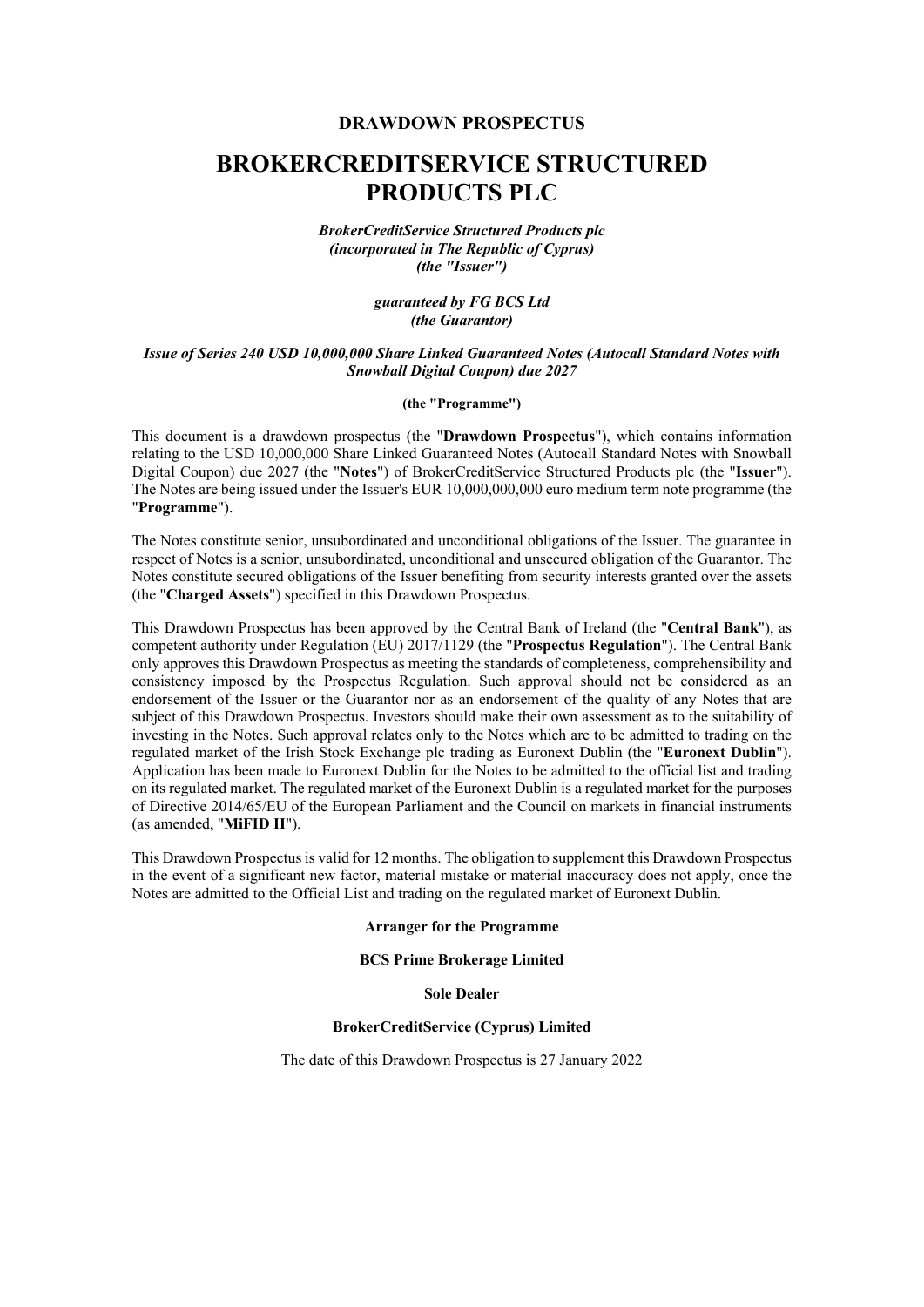Each of the Issuer and the Guarantor accepts responsibility for the information contained in this Drawdown Prospectus. To the best of the knowledge of the Issuer and the Guarantor, the information contained herein is in accordance with the facts and does not omit anything likely to affect the import of such information.

This Drawdown Prospectus is to be read in conjunction with the sections of the base prospectus dated 14 June 2021 incorporated by reference herein and the supplements to the base prospectus dated 6 August 2021 and 12 October 2021, each approved by the Central Bank of Ireland as competent authority under the Prospectus Regulation (the "**Base Prospectus**"). Where there is any inconsistency between the Base Prospectus and this Drawdown Prospectus, the language used in this Drawdown Prospectus shall prevail.

Neither the Dealer nor the Arranger has separately verified the information contained herein. Accordingly, no representation, warranty or undertaking, express or implied, is made and no responsibility is accepted by the Dealer as to the accuracy or completeness of the information contained in this Drawdown Prospectus or any other information provided by the Issuer in connection with the Programme or the Notes. Neither the Dealer nor the Arranger accepts liability in relation to the information contained in this Drawdown Prospectus or any other information provided by the Issuer in connection with the Programme or the Notes.

The information on the shares referenced in this Drawdown Prospectus has been accurately reproduced and far as the Issuer is aware and is able to ascertain from information published by the issuers of such shares, no facts have been omitted which would render the reproduced information inaccurate or misleading. The Issuer will not provide any post-issuance information with respect to any of the shares.

No person has been authorised to give any information or to make any representation not contained in or not consistent with this Drawdown Prospectus or any further information supplied in connection with the Programme or the Notes and, if given or made, such information or representation must not be relied upon as having been authorised by the Issuer or the Dealer or the Arranger.

In connection with the issue and sale of the Notes, neither the Issuer nor its Affiliates will, unless agreed to the contrary in writing, act as a financial adviser to any Noteholder.

Neither this Drawdown Prospectus nor any other information supplied in connection with the Programme or the Notes is intended to provide the basis of any credit or other evaluation and should not be considered as recommendations by the Issuer, the Guarantor, the Dealer or the Arranger that any recipient of this Drawdown Prospectus or any other information supplied in connection with the Programme should purchase any of the Notes. Each investor contemplating purchasing any of the Notes should make its own independent investigation of the financial condition and affairs, and its own appraisal of the creditworthiness, of the Issuer and the Guarantor (as applicable). Neither this Drawdown Prospectus nor any other information supplied in connection with the Programme or the Notes constitutes an offer or invitation by or on behalf of the Issuer, the Guarantor, the Dealer or Arranger to any person to subscribe for or to purchase any of the Notes.

The delivery of this Drawdown Prospectus does not at any time imply that the information contained herein concerning the Issuer is correct at any time subsequent to the date of this Drawdown Prospectus or that any other information supplied in connection with the Programme or the Notes is correct as of any time subsequent to the date indicated in the document containing the same. Neither the Dealer nor the Arranger expressly undertakes to review the financial condition or affairs of the Issuer during the life of the Programme. Prospective investors should review, *inter alia,* the most recently published audited annual consolidated financial statements and unaudited semi-annual interim condensed financial statements of the Issuer, when deciding whether or not to purchase any of the Notes.

This Drawdown Prospectus does not constitute, and may not be used for or in connection with, an offer to any person to whom it is unlawful to make such offer or a solicitation by anyone not authorised so to act.

The distribution of this Drawdown Prospectus and the offer or sale of the Notes may be restricted by law in certain jurisdictions. Persons into whose possession this Drawdown Prospectus or any Notes come must inform themselves about, and observe, any such restrictions. In particular, there are restrictions on the distribution of this Drawdown Prospectus and the offer or sale of the Notes in the European Economic Area ("**EEA**") (and certain member states thereof), the Russian Federation, the United Kingdom and the United States (see "*Subscription and Sale*" in the Base Prospectus).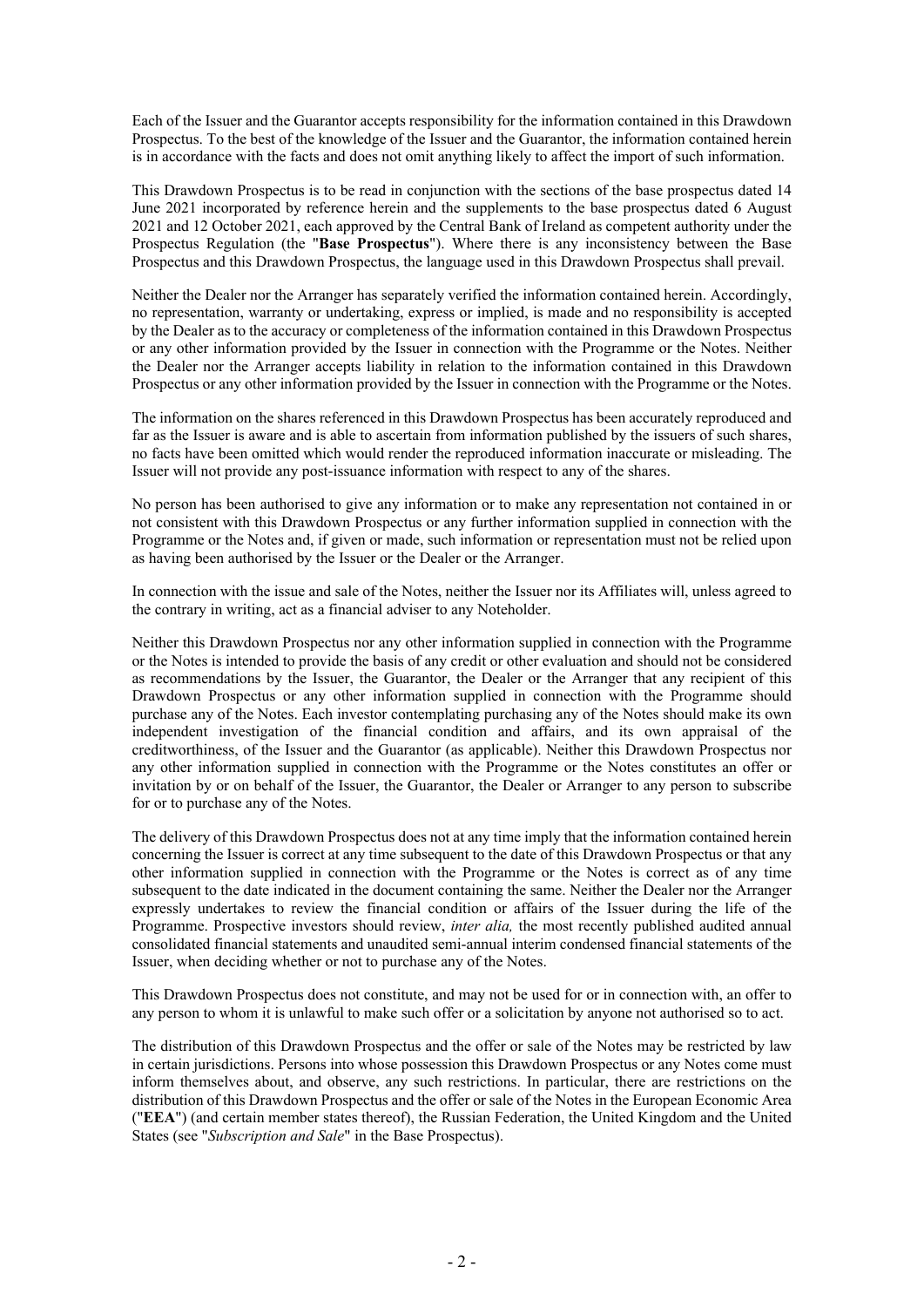**MiFID II product governance / Retail investors, professional investors and ECPs target market** – Solely for the purposes of the manufacturer's product approval process, the target market assessment in respect of the Notes has led to the conclusion that: (i) the target market for the Notes is eligible counterparties, professional clients and retail clients each as defined in Directive 2014/65/EU (as amended, "MiFID II"); (ii) all channels for distribution to eligible counterparties and professional clients are appropriate; and (iii) the following channels for distribution of the Notes to retail clients are appropriate investment advice, portfolio management, non-advised sales and pure execution services - subject to the distributor's suitability and appropriateness obligations under MiFID II, as applicable. Any person subsequently offering, selling or recommending the Notes (a "**distributor**") should take into consideration the manufacturer's target market assessment; however, a distributor subject to MiFID II is responsible for undertaking its own target market assessment in respect of the Notes (by either adopting or refining the manufacturer's target market assessment) and determining appropriate distribution channels, subject to the distributor's suitability and appropriateness obligations under MiFID II, as applicable.

**UK MiFIR product governance / Retail investors, professional investors and ECPs target market** – Solely for the purposes of the manufacturer's product approval process, the target market assessment in respect of the Notes has led to the conclusion that: (i) the target market for the Notes is retail clients, as defined in point (8) of Article 2 of Regulation (EU) No 2017/565 as it forms part of domestic law by virtue of the European Union (Withdrawal) Act 2018 ("**EUWA**"), and eligible counterparties, as defined in the FCA Handbook Conduct of Business Sourcebook ("**COBS**") and professional clients, as defined in Regulation (EU) No 600/2014 as it forms part of domestic law by virtue of the EUWA ("**UK MiFIR**"); (ii) all channels for distribution to eligible counterparties and professional clients are appropriate; and (iii) the following channels for distribution of the Notes to retail clients are appropriate - investment advice, portfolio management, non-advised sales and pure execution services, subject to the distributor's suitability and appropriateness obligations under COBS, as applicable. Any person subsequently offering, selling or recommending the Notes (a "**distributor**") should take into consideration the manufacturer's target market assessment; however, a distributor subject to the FCA Handbook Product Intervention and Product Governance Sourcebook (the "**UK MiFIR Product Governance Rules**") is responsible for undertaking its own target market assessment in respect of the Notes (by either adopting or refining the manufacturer's target market assessment) and determining appropriate distribution channels, subject to the distributor's suitability and appropriateness obligations under COBS, as applicable.

The Notes have not been and will not be registered under the United States Securities Act of 1933, as amended (the "**Securities Act**"), or with any securities regulatory authority of any state or jurisdiction of the United States. Notes may not be offered, sold or delivered within the United States or to, or for the account or benefit of, U.S. persons, as defined in Regulation S under the Securities Act ("**Regulation S**").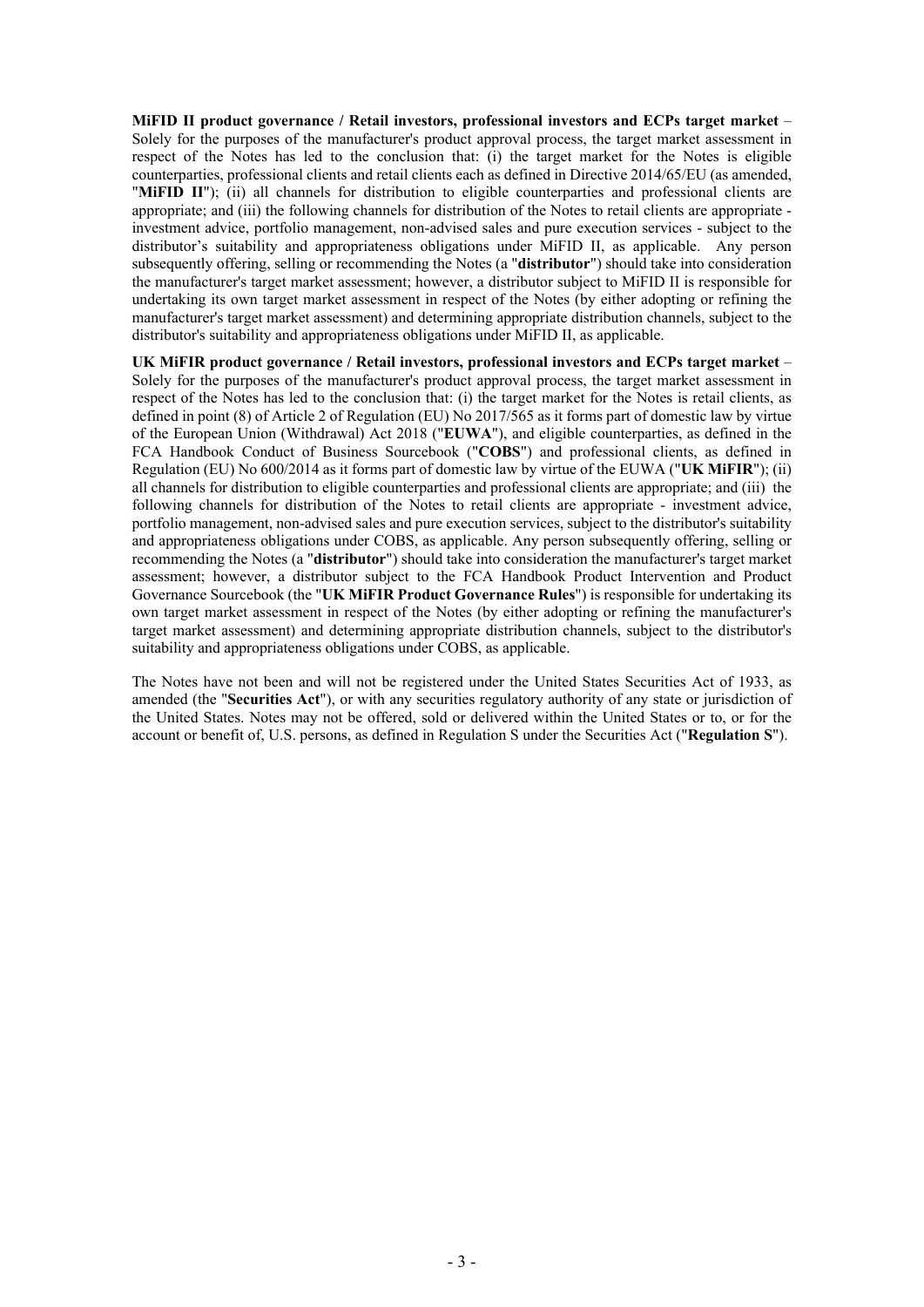# **CONTENTS**

# Page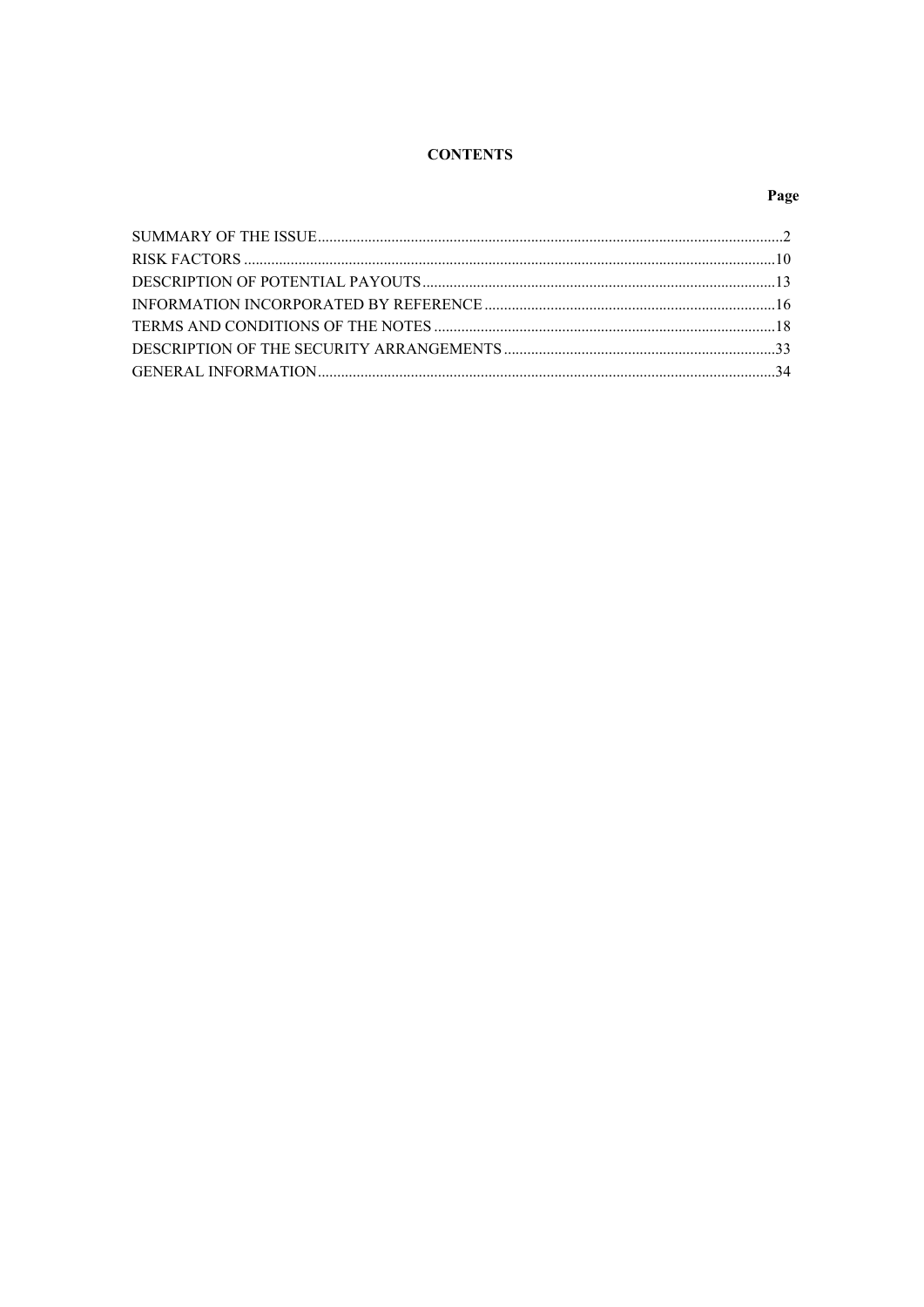#### <span id="page-4-0"></span>**SUMMARY OF THE ISSUE**

### **INTRODUCTION AND WARNINGS**

*Name and international securities identifier number (ISIN) of the Notes:*

Series 240 USD 10,000,000 Share Linked Guaranteed Notes (Autocall Standard Notes with Snowball Digital Coupon) due 2027 (the "**Notes**") under the EUR 10,000,000,000 Euro Medium Term Note Programme (the "**Programme**").

ISIN Code: XS2423361190 Issue Date: 27 January 2022

*The identity and contact details of the issuer, including its legal entity identifier (LEI):*

BrokerCreditService Structured Products plc (the "**Issuer**") is a public limited company incorporated in the Republic of Cyprus. Its registered office is at Office 203, Kofteros Business Center, 182 Agias Filaxeos, 3083, Limassol, Cyprus. The Issuer's LEI is 213800W4XQFCUX7HFM81. The Issuer's contact details are telephone number +357 257 74044 and email address:info@bcs-sp.com.

*The identity and contact details of the offeror, including its LEI:*

BrokerCreditService (Cyprus) Limited (as Dealer). Its registered office is at Spyrou Kyprianou & 1 Oktovriou, 1 VASHIOTIS KALANDE OFFICES, 2nd floor, Mesa Geitonia, 4004 Limassol, Cyprus. The Dealer's LEI is 5493008C22FNI0QEEF10. The Dealer's contact details are telephone number +357 258 22 734 and email address:mtn@bcscyprus.com.

*Identity and contact details of the competent authority approving the Base Prospectus:*

The Base Prospectus has been approved by the Central Bank of Ireland (the "**Central Bank**") in accordance with Regulation (EU) 2017/1129 as competent authority, with its head office at Central Bank of Ireland, PO Box 559, New Wapping Street, Dublin 2 and telephone number: +353 1 2244000.

*Date of approval of the Base Prospectus:*

The Base Prospectus was approved on 14 June 2021.

#### *Warning:*

This summary has been prepared in accordance with Article 7 of Regulation (EU) 2017/1129 and should be read as an introduction to the Drawdown Prospectus. Any decision to invest in the Notes should be based on consideration of the Base Prospectus and this Drawdown Prospectus as a whole by the investor. Any investor could lose all or part of their invested capital. Where a claim relating to the information contained in the Base Prospectus is brought before a court, the plaintiff investor might, under the national legislation of the member states of the European Economic Area, have to bear the costs of translating the Base Prospectus before the legal proceedings are initiated. Civil liability attaches only to those persons who have tabled the summary, including any translation thereof, but only if the summary is misleading, inaccurate or inconsistent when read together with the relevant parts of the Base Prospectus and this Drawdown Prospectus or if it does not provide, when read together with the other parts of the Base Prospectus and this Drawdown Prospectus, key information in order to aid investors when considering whether to invest in the Notes. *You are about to purchase a product that is not simple and may be difficult to understand.*

# **KEY INFORMATION ON THE ISSUER**

*Who is the issuer of the Notes?*

*Domicile, legal form, LEI, jurisdiction of incorporation and country of operation:*

The Issuer was incorporated in the Republic of Cyprus as a limited liability company under the Cyprus Companies Law, Cap. 113. The Issuer was converted to a public limited company under section 31 of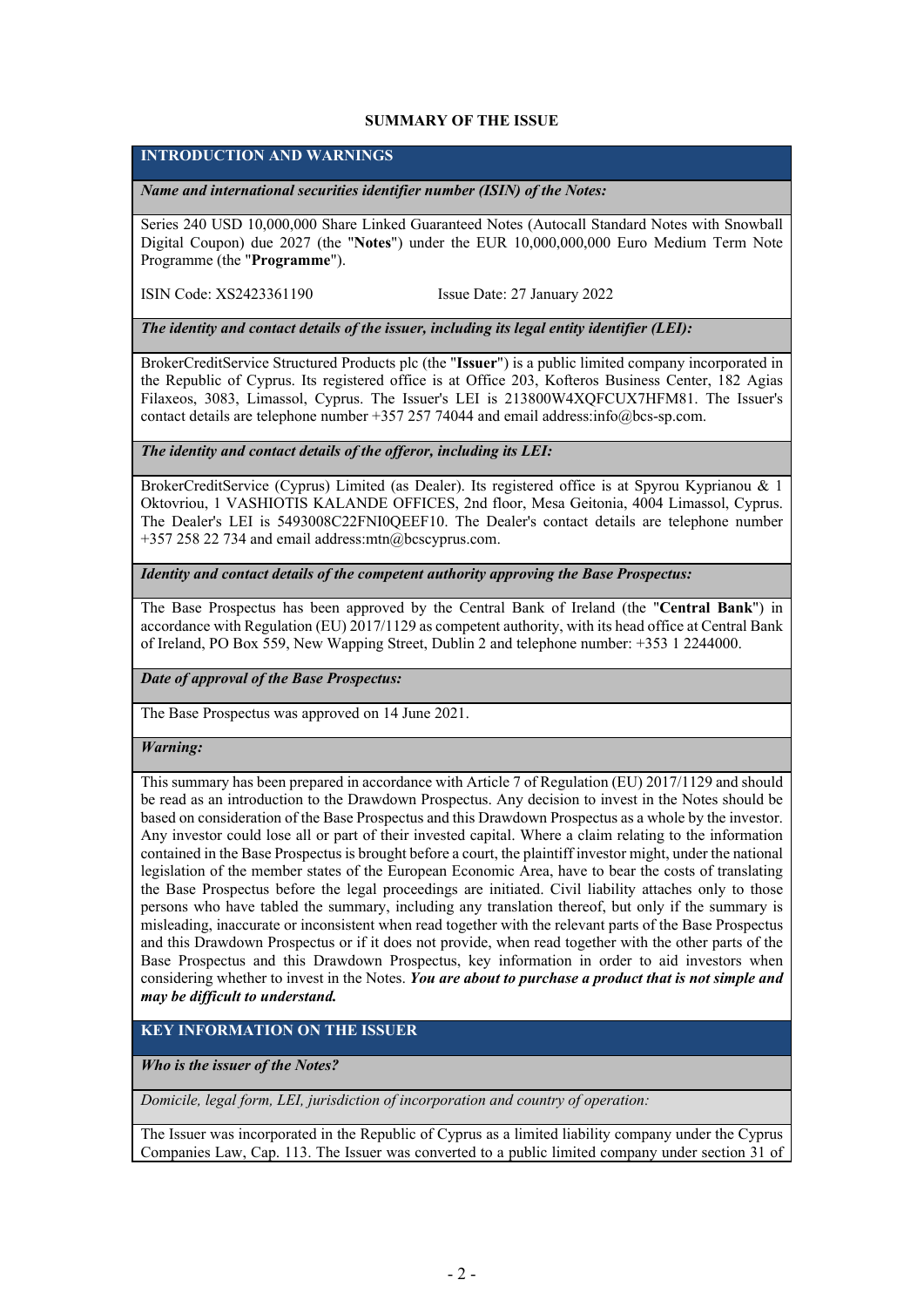the Cyprus Companies Law on 14 May 2015. The Issuer's registered office is at Office 203, Kofteros Business Center, 182 Agias Filaxeos, 3083, Limassol, Cyprus. Its LEI is 213800W4XQFCUX7HFM81.

*Principal activities*:

The Issuer acts as an investment and financing company for the Group (being FG BCS Ltd. together with its consolidated subsidiaries, the "**Group**") and issues notes under the Programme. The Issuer conducts trading operations in the international securities markets, which include entering into transactions with market counterparties and related parties that are members of the Group. These transactions include, but are not limited to, repo transactions, loans and transactions in securities in the international capital markets including exchanges and OTC markets. The Issuer also conducts investment activities in different types of bonds of both Russian and international issuers.

*Major Shareholders:*

The Issuer is a subsidiary of FG BCS LTD, which holds 99.96% of the issued shares of the Issuer. FG BCS Ltd is incorporated and domiciled in Cyprus. The ultimate shareholder owning and controlling the Issuer is Oleg Mikhasenko, who is the sole ultimate beneficial owner of the Group.

*Key managing directors:*

*Executive directors*: Sergei Kosarev and Alona Joannu.

*Non-executive directors*: Franz Hep and Dimitra Karkalli.

*Statutory auditors:*

KPMG Limited, Esperidon 14, 1087, Nicosia, Cyprus.

*What is the key financial information regarding the Issuer?*

The following table sets out in summary form balance sheet and income statement information relating to the Issuer. Such information is derived from the audited and consolidated financial statements of the Issuer as at and for the year ended 31 December 2019, the audited and consolidated financial statements of the Issuer as at and for the year ended 31 December 2020 and the unaudited and condensed financial statements of the Issuer as at and for the half year period ended 30 June 2021. The audited consolidated financial statements of the Issuer as at and for the year ended 31 December 2019 and the audited consolidated financial statements of the Issuer as at and for the year ended 31 December 2020 and the unaudited and condensed financial statements of the Issuer as at and for the half year period ended 30 June 2021 have been prepared in accordance with international financial reporting standards ("**IFRS**") as adopted by the European Union and the requirements of the Cyprus Companies Law, Cap.113.

|                                                 |                               | Comparative Annual Financial |                                                              | Comparative Annual Financial                                                     |
|-------------------------------------------------|-------------------------------|------------------------------|--------------------------------------------------------------|----------------------------------------------------------------------------------|
|                                                 | Data (2020 and 2019) – In RUB |                              | Data (2021                                                   | and $2020$ – In                                                                  |
|                                                 |                               |                              | thousands of RUB                                             |                                                                                  |
|                                                 | 31/12/2020                    | 31/12/2019                   | the<br>For<br>6<br>months ended<br>30/06/2021<br>(unaudited) | - For<br>the<br>-6<br>months<br>ended<br>30/06/2020<br>(unaudited)<br>(restated) |
|                                                 |                               | Table 1                      |                                                              |                                                                                  |
|                                                 |                               | Income statement             |                                                              |                                                                                  |
| Net profit or loss                              | 2,650,033,045                 | 3,052,016,110 16,419,022     |                                                              | 4,351,088                                                                        |
|                                                 |                               | Table 2                      |                                                              |                                                                                  |
|                                                 |                               | <b>Balance sheet</b>         |                                                              |                                                                                  |
| <b>Total Liabilities</b>                        | 225,865,874,523               | 179,406,365,252              | 216,622,973                                                  |                                                                                  |
| Cash at bank and in hand                        | 627,043,150                   | 155,661,730                  | 8,711,457                                                    |                                                                                  |
|                                                 |                               | Table 3                      |                                                              |                                                                                  |
|                                                 |                               | <b>Cash flow statement</b>   |                                                              |                                                                                  |
| Net cash generated from<br>operating activities | 32,011,920,339                | 5, 203, 083, 459             | 22,611,209                                                   | 5,194,371                                                                        |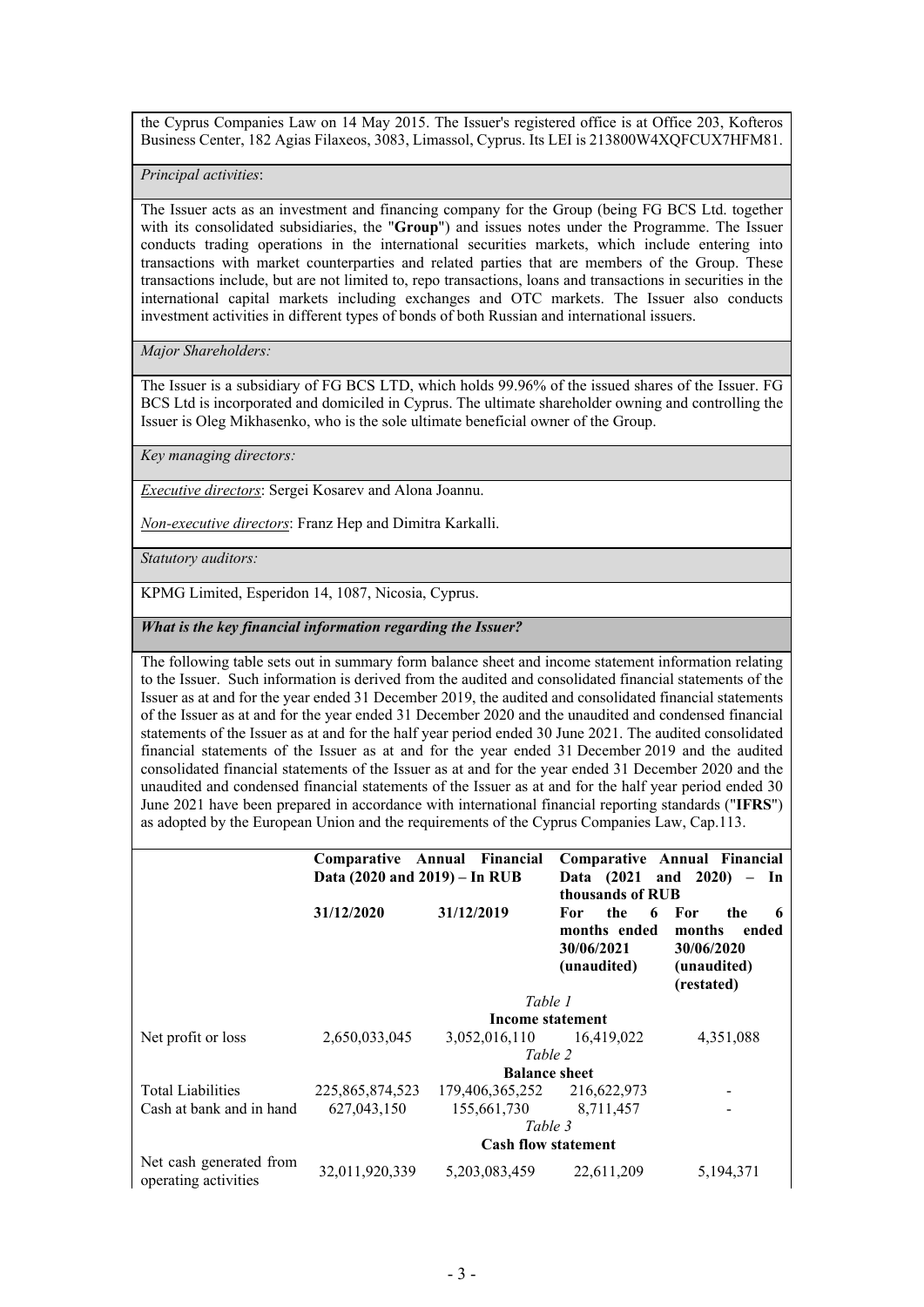| Net<br>cash                                             | used<br>1n | (2,000,973,122)     | (6,501,396,943) | (1,000,644)  | (115,560)   |  |
|---------------------------------------------------------|------------|---------------------|-----------------|--------------|-------------|--|
| financing activities                                    |            |                     |                 |              |             |  |
| Net.<br>cash                                            | 'used      |                     |                 |              |             |  |
| in)/generated                                           | from       | (29, 584, 501, 201) | 1,347,386,019   | (14,074,497) | (9,039,693) |  |
| investing activities                                    |            |                     |                 |              |             |  |
| What are the key risks that are specific to the Issuer? |            |                     |                 |              |             |  |

#### *Credit risk*

As part of its trading operations, the Issuer enters into loans, OTC derivatives, securities lending transactions and other financial transactions with a number of counterparties. Credit risk is the risk of loss that the Issuer may incur as a result of borrowers or other counterparties of the Issuer defaulting on their payment obligations in respect of such transactions, including the risks attaching to the Issuer's customers having financial difficulties and risks relating to large exposures, which could impact the Issuer's ability to meet its obligations under the Notes.

#### *Market risk*

The Issuer faces market risks as an inherent part of its business. The Issuer's market risk relates to the risk of loss that the Issuer may incur because of adverse developments in market values resulting from fluctuations in interest rates, credit spreads, foreign currency exchange rates and equity and commodity prices. The performance of financial markets may cause changes in the value of the Issuer's investment and trading books which may adversely affect the Issuer's financial position, including reducing its revenue which, in turn, could prevent the Issuer from fulfilling its payment obligations under the Notes.

#### *Liquidity risk*

The Issuer is subject to liquidity risk, being the risk that a lack of funding prevents the Issuer from being able to finance its activities (i.e. to ensure the growth of its assets or perform its obligations as they fall due). The Issuer is subject to the following types of liquidity risk:

- i. physical liquidity risk, being the risk of default by the Issuer on its liabilities to counterparties in any currency because of a shortage of cash or non-cash funds; and
- ii. structural liquidity risk (i.e. concentration risk), being the risk of a significant deterioration of the Issuer's physical or regulatory liquidity due to an imbalance in the Issuer's asset and liability structure, which arises from a mismatch between the maturity of the Issuer's assets and liabilities. Although an unmatched position potentially enhances profitability, it can also increase the risk of losses for the Issuer.

If the Issuer is unable to finance its activities due to a lack of liquidity, this could lead creditors to form a negative view of Issuer's liquidity. This could result in higher borrowing costs and decreased access to various funding sources for the Issuer, which, in turn, could have an adverse effect on the Issuer's business, results of operations, financial position or prospects.

#### *Insolvency risks under Cypriot law*

The insolvency proceedings to which the Issuer could be subject to in Cyprus are (i) receivership, (ii) administration and (iii) winding up (a) by the court, (b) voluntarily by its shareholders or creditors or (c) subject to the supervision of the court.

#### *Risk factor relating to the ultimate shareholder of the Issuer*

The ultimate shareholder owning and controlling the Issuer is Oleg Mikhasenko, who is the sole ultimate beneficial owner of the Group. The Issuer does not have any specific measures in place to ensure that this position of control is not abused. The Issuer has a dedicated board of directors and has established a number of committees, pursuant to which there is a clear allocation of powers between executive and non-executive directors. The Issuer's principles of governance are contained in its corporate governance manual. The committees established by the Issuer include an audit committee, new products committee and risk committee and the activities of the Issuer are usually in line with relevant approvals of the board or the relevant committee. If, notwithstanding this, such position of control were to be abused, this could have a material adverse effect on the Issuer's financial condition, results of operations and future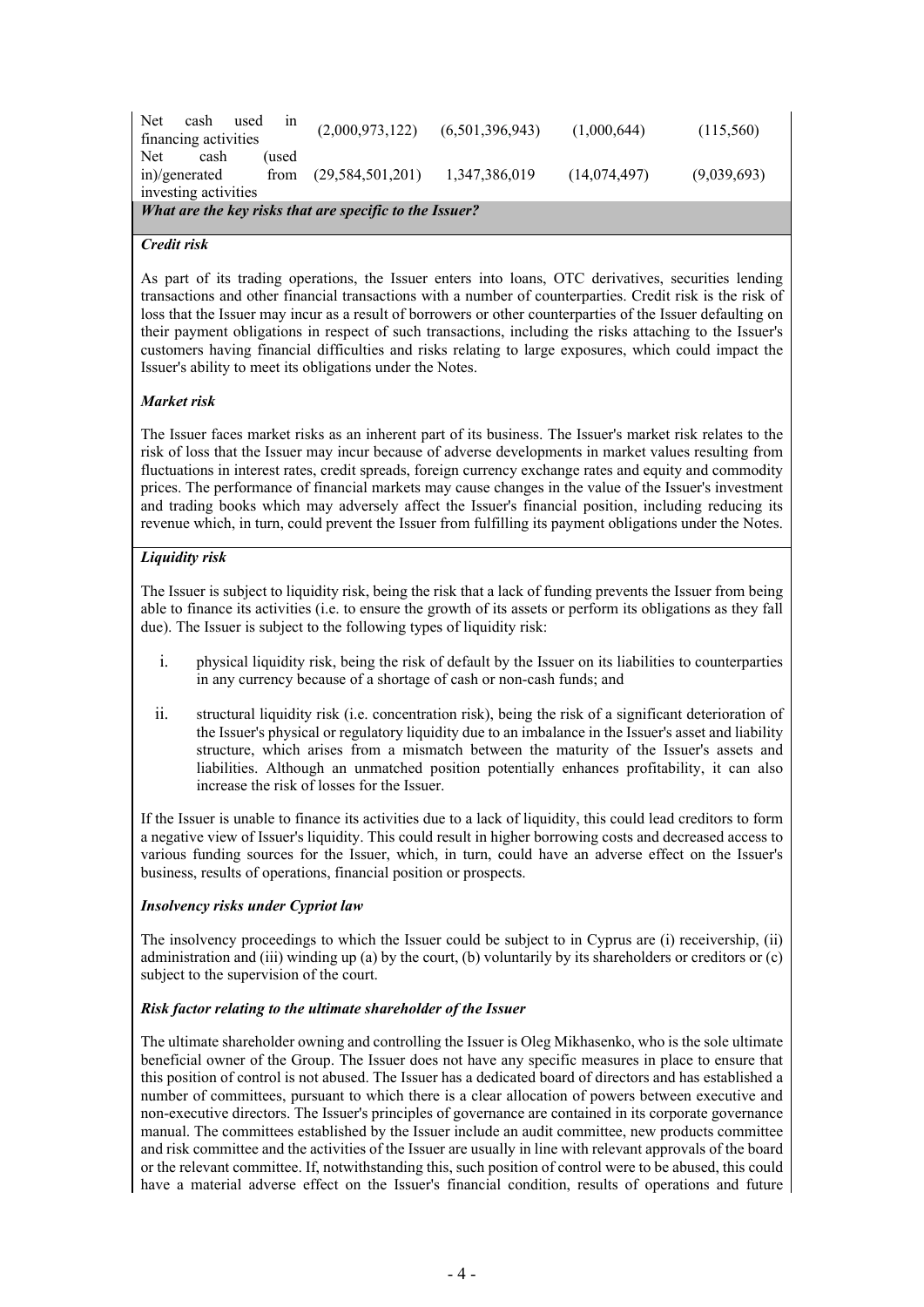prospects which may, in turn, result in the Issuer being unable to fulfil its obligation to Noteholders under the Notes.

#### *Risks factors relating to the Russian Federation*

Economic, political and legal uncertainty in Russia could have a material adverse effect on the Issuer. A significant proportion of the Issuer's revenue is derived from Russian investors and, as such, a large number of the Issuer's counterparties are based in Russia. Instability in Russia could seriously impact Russian counterparties' ability to invest which could lead to a reduction in the Issuer's revenue. Any such reduction in revenue could potentially affect the Issuer's ability to make payments to Noteholders under the Notes in part or in full.

# **KEY INFORMATION ON THE NOTES**

*What are the main features of the Notes?*

*Type, class and ISIN:*

The Notes are share linked notes issued as Series 240, Tranche number 1. The Notes are issued in registered form and have the following ISIN Code: XS2423361190.

The Notes are linked to a basket of the following shares (each a "**Share**" and together the "**Shares**"):

- i. Meta Platforms Inc (Bloomberg Code: FB UW Equity; ISIN: US30303M1027);
- ii. Netflix Inc (Bloomberg Code: NFLX UW Equity; ISIN: US64110L1061);
- iii. Pfizer Inc (Bloomberg Code: PFE UN Equity; ISIN: US7170811035);
- iv. Uber Technologies Inc (Bloomberg Code: UBER UN Equity; ISIN: US90353T1007); and
- v. Volkswagen AG (Bloomberg Code: VOW3 GY Equity; ISIN: DE0007664039).

*Currency, denomination, par value, number of securities issued and duration:*

The Notes are denominated in U. S. Dollars ("**USD**"). The Notes have a maturity date of 28 February 2027 (the "**Maturity Date**"). As at the issue date of the Notes, there will be 8,000 Notes of the Series in issue. The Notes have a denomination of USD 1,250 per Note and an aggregate nominal amount of USD 10,000,000.

*Rights attached the Securities:*

#### *Status of the Notes*

The Notes constitute secured obligations of the Issuer. The Issuer has agreed pursuant to the security trust agreement dated 4 January 2022 between the Issuer and GLAS Trust Corporation Limited (the "**Security Trust Agreement**") and the Security Agreement in respect of this Series to grant the following security in favour of GLAS Trust Corporation Limited, as security trustee, for the benefit of itself and the Noteholders (i) an assignment by way of first fixed security over all of its rights, title and interest from time to time in, under and to the custody accounts with Citibank, N.A., London Branch as custodian in respect of this Series of Notes; and (ii) a first fixed charge over all of its rights, title and interest from time to time in and to the Charged Assets held in the securities custody account with Citibank, N.A., London Branch as custodian in respect of this Series of Notes. The Charged Assets will comprise the USD 750,000,000 Notes due 23 March 2027 issued by Gaz Capital S.A.

#### *Events of Default*

The terms of the Notes contain events of default including non-payment, non-performance or nonobservance of the Issuer's obligations in respect of the Notes and the insolvency or winding up of the Issuer.

#### *Meetings*

The terms of the Notes contain provisions for calling meetings of holders of such Notes to consider matters affecting their interests generally. These provisions permit defined majorities to bind all holders,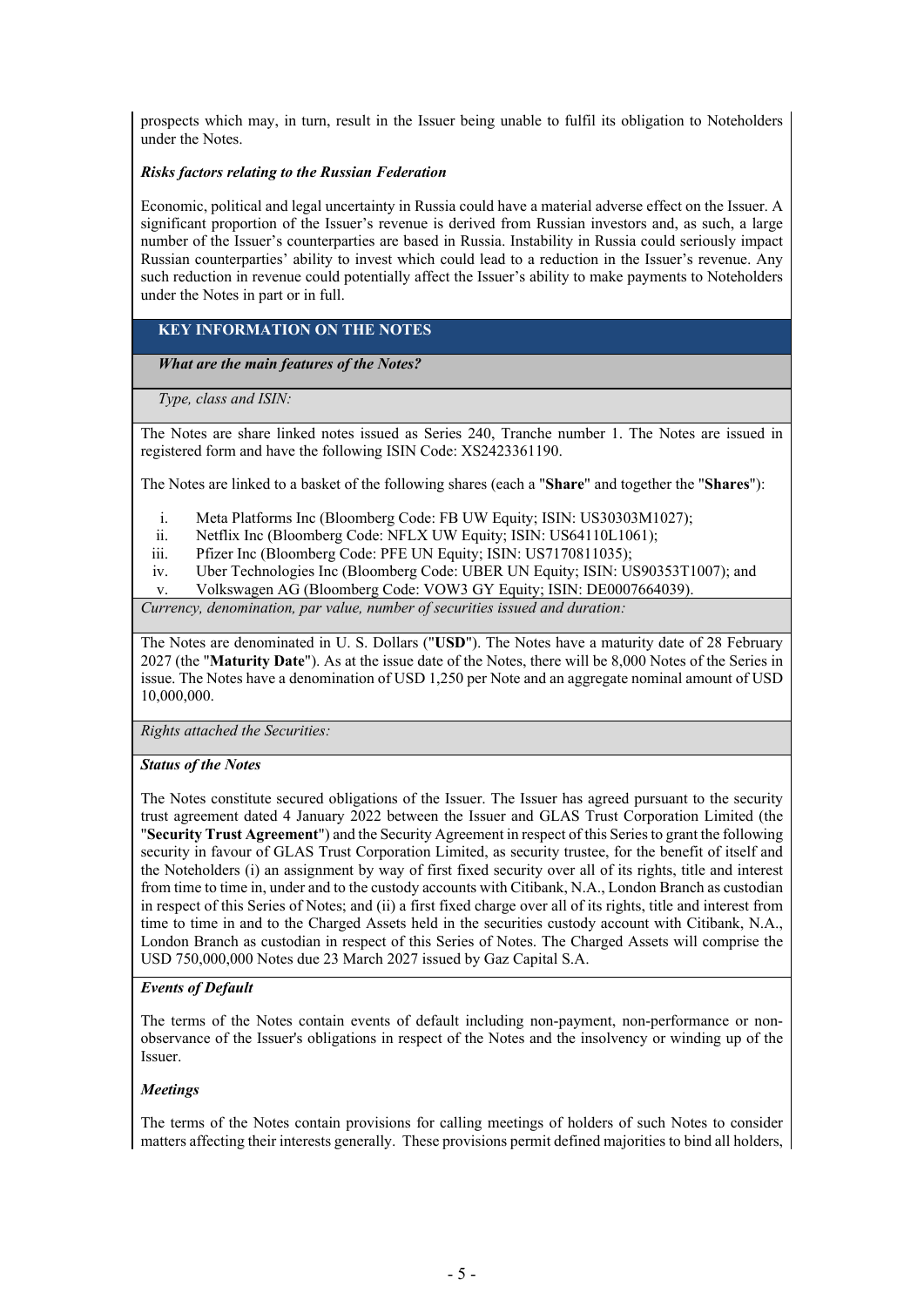including holders who did not attend and vote at the relevant meeting and holders who voted in a manner contrary to the majority.

#### *Taxation*

All payments in respect of Notes will be made free and clear of withholding taxes of the Republic of Cyprus, as the case may be, unless the withholding is required by any law and/or regulation.

#### *Governing law*

The Notes, the Agency Agreement (as amended or supplemented from time to time) and the Deed of Covenant and any non-contractual obligations arising out of or in connection with the Agency Agreement (as amended or supplemented from time to time) and the Deed of Covenant are governed by, and shall be construed in accordance with English law.

#### *Interest*

The Notes pay interest determined by reference to the Shares. Interest, if any, will be payable on the Interest Period End Dates as the Interest Payment Dates for the Notes. The Notes bear or pay interest on the basis of a "Snowball Digital Coupon Condition" with a memory effect. Any interest not paid in respect of a period may be paid at a later date if certain conditions are met.

In summary, if the Reference Value of the Worst Performing Share (the "**Worst Value**") in respect of an Interest Valuation Date is greater than or equal to at least one of the Snowball Levels, Noteholders will receive an interest payment on the related interest payment date equal to (A) the Specified Denomination *multiplied by* (B) the Interest Percentage for the highest Snowball Level that is satisfied. Noteholders will also receive on such interest payment date the sum of all unpaid interest amounts in respect of any previous interest payments at such rate. However, if the Reference Value of the Worst Performing Share in respect of such Interest Valuation Date is less than 65%, no interest amount is payable on such interest payment date.

Where:

"**Closing Value**" means the value of a Share at the close of trading on the relevant exchange in respect of a given trading day;

"**Initial Value**" means the Closing Value in respect of a Share in respect of the Strike Date;

**"Interest Percentage"** means, (i) in respect of Snowball Level (1), 5% per Interest Period and (ii) in respect of Snowball Level (2), 3.5% per Interest Period.

"**Interest Period**" means each period from (and including) an Interest Period End Date (or the Issue Date in the case of the first Interest Period) to (but excluding) the next following Interest Period End Date (or the Maturity Date in the case of the last Interest Period);

 "**Interest Period End Date**" 28 February, 28 May, 28 August and 28 November in each year, commencing on 28 May 2022 up to and including the Maturity Date (in each case subject to adjustment in accordance with the following business day convention);

"**Interest Valuation Date**" 21 February, 21 May, 21 August and 21 November in each year, commencing on 21 May 2022 up to and including 21 February 2027 (or, if any such day is not a scheduled trading day for a Share, the next following scheduled trading day);

"**Reference Value**" means the Closing Value in respect of a Share in respect of a relevant valuation date *divided by* the Initial Value in respect of such Share, expressed as a percentage;

**"Snowball Level"** means, (1) 85%; and (2) 65%;.

"**Strike Date**" means 28 February 2022;

"**Specified Denomination**" means USD 1,250; and

"**Worst Performing Share**" means the Share with the lowest Reference Value in respect of a relevant Interest Valuation Date.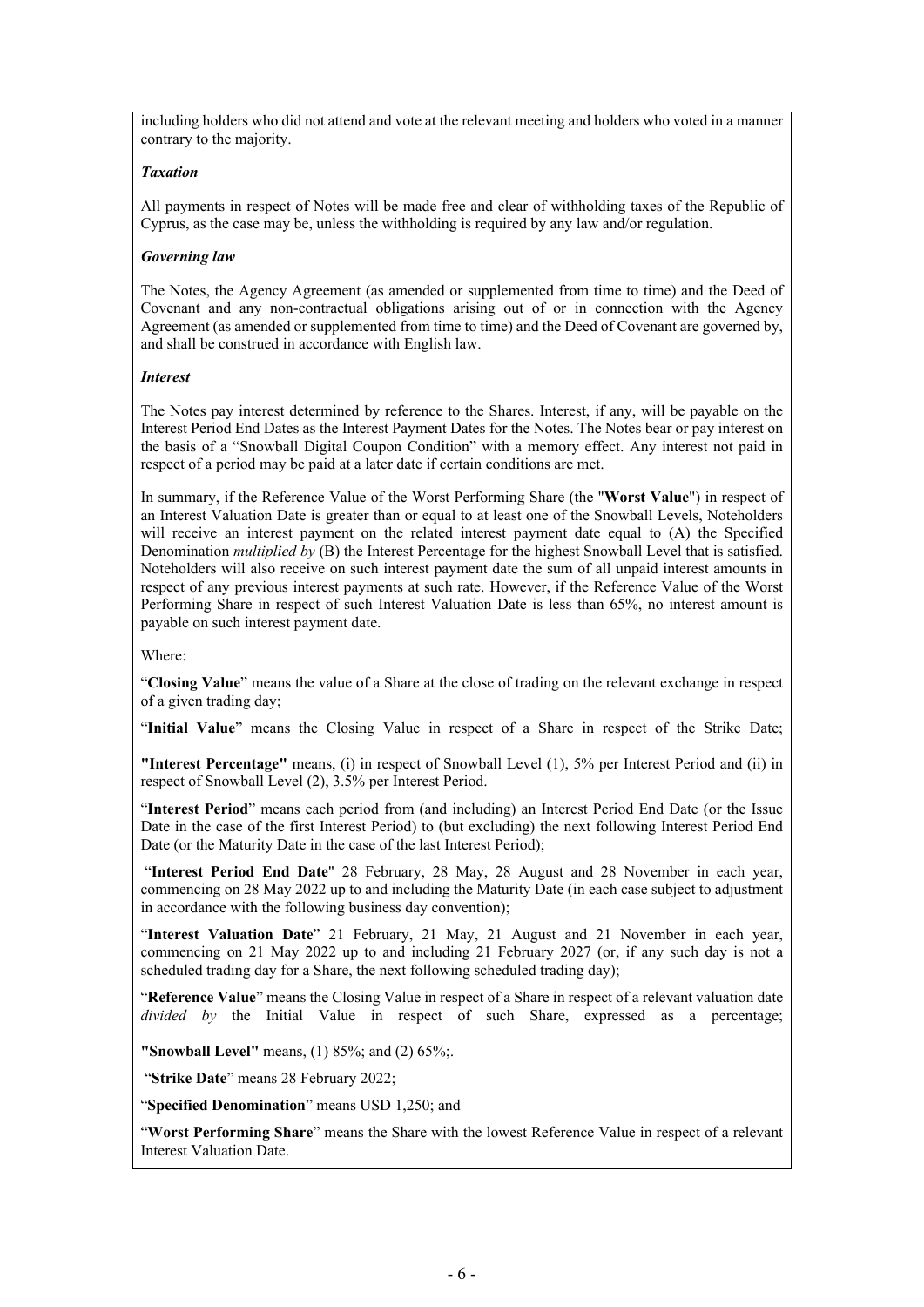#### *Early Redemption*

The Notes may be redeemed early for tax reasons at the early redemption amount calculated in accordance with the terms and conditions of the Notes. In addition, the Notes may be redeemed early following an automatic early redemption (see "*Automatic Early Redemption*" below). The Notes may also be cancelled or redeemed early following the occurrence of certain disruption, adjustment, extraordinary or other events in relation to the Shares.

#### *Automatic Early Redemption*

If the Reference Value in respect of the Worst Performing Share in respect of an Automatic Early Redemption Valuation Date is greater than or equal to Automatic Early Redemption Price, the Notes will be automatically redeemed at 110% of par.

 "**Automatic Early Redemption Valuation Date**" means each Interest Valuation Date (except for the Interest Valuation Date scheduled to fall on 21 February 2027).

#### *Final Redemption – Notes*

Each Note will be redeemed by the Issuer on the Maturity Date (unless previously redeemed or purchased and cancelled) at the Final Redemption Amount for Autocall Standard Notes. In summary, if the Reference Value of the Worst Performing Share in respect of the last Interest Valuation Date is greater than or equal to 65%, the Notes will be redeemed at 120% of par. If the Reference Value in respect of the Worst Performing Share in respect of the last Interest Valuation Date is less than 65% (representing a decline of more than 35% from the Closing Value of such Worst Performing Share as of the Strike Date), Noteholders will receive a final redemption amount in USD equal to (A) the Specified Denomination *multiplied by* (B) the Reference Value in respect of the Worst Performing Share in respect of the last Interest Valuation Date (which shall be the Knock-in Determination Day and the SPS Redemption Valuation Date), with the result that the nominal amount invested by a Noteholder will be lost at a rate of 1% for every 1% that the Closing Value of such Worst Performing Share in respect of the last Interest Valuation Date is below the Initial Value of such Worst Performing Share.

### *Restrictions on free transferability of the securities:*

The Notes will be freely transferable, subject to the offering and selling restrictions in the Russian Federation, the Republic of Cyprus and under the Prospectus Regulation and the laws of any jurisdiction in which the relevant Notes are offered or sold.

#### *Where will the securities be traded?*

Application has been made for the Notes to be admitted to the official list (the "**Official List**") of Euronext Dublin and to trading on its regulated market (the "**Regulated Market of Euronext Dublin**").

#### *Is there a guarantee attached to the Notes?*

#### *Brief description of the Guarantor*

The Guarantor's legal and commercial name is FG BCS Ltd. It was incorporated in the Republic of Cyprus on 24 September 2015 as a limited liability company under the Cyprus Companies Law, Cap.113 and is registered with the Registrar of Companies of the Department of Registrar of Companies and Official Receiver of the Republic of Cyprus with registered number HE 347295. The Guarantor's registered office is at Krinou, 3, THE OVAL, 2nd floor, Flat/office 203, Agios Athanasios, 4103, Limassol, Cyprus. Its principal activities are to serve as an investment holding and financing company. Its sole beneficiary and ultimate controlling party is Oleg Mikhasenko and its LEI is 213800GU1EOKGT4JCA10.

#### *Nature and scope of guarantee*

The Notes are the subject of a deed of guarantee dated 14 June 2021 entered into by the Guarantor and pursuant to which the Guarantor unconditionally and irrevocably guaranteed to each Noteholder the due and punctual payment of all sums from time to time payable by the Issuer in respect of the relevant Note as and when the same become due and payable. In addition, the Guarantor irrevocably and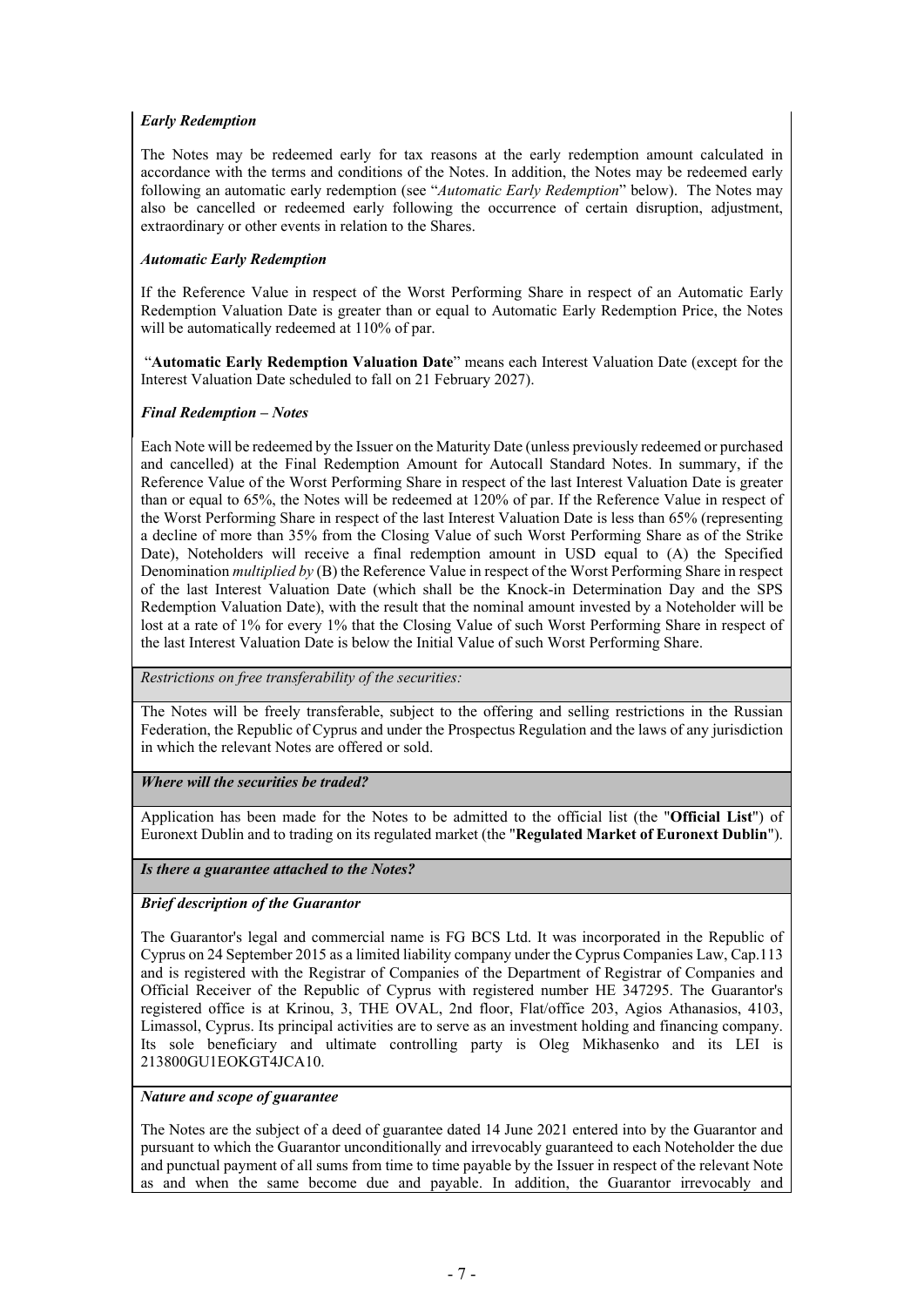unconditionally agreed to indemnify the Issuer from and against any loss, liability or cost incurred by the Issuer as a result of the breach by any other member of its group of any contractual obligation owed to the Issuer.

#### *Key financial information of the Guarantor*

The summary information in the tables below is extracted from the audited and consolidated financial statements of the Guarantor as at and for the year ended 31 December 2019, the audited and consolidated financial statements of the Guarantor as at and for the year ended 31 December 2020 and the condensed unaudited and consolidated financial statements of the Guarantor as at and for the half year period ended 30 June 2021. The audited consolidated financial statements of the Guarantor as at and for the year ended 31 December 2019 and the audited consolidated financial statements of the Issuer as at and for the year ended 31 December 2020 and the unaudited and condensed financial statements of the Issuer as at and for the half year period ended 30 June 2021 have been prepared in accordance with IFRS as adopted by the European Union and the requirements of the Cyprus Companies Law, Cap.113.

#### **Comparative Annual Financial Data – In RUB**

|                                                 | 31/12/2020     | 31/12/2019  | For the 6<br>months ended<br>30/06/2021<br>(unaudited) | For the 6<br>months ended<br>30/06/2020<br>(unaudited) |
|-------------------------------------------------|----------------|-------------|--------------------------------------------------------|--------------------------------------------------------|
|                                                 |                |             | Table 1                                                |                                                        |
|                                                 |                |             | <b>Income statement</b>                                |                                                        |
| Net profit or loss                              | 7,968,990      | 299,395     | 12,533,093                                             | 4,255,368                                              |
|                                                 |                |             | Table 2                                                |                                                        |
|                                                 |                |             | <b>Balance sheet</b>                                   |                                                        |
| <b>Total Liabilities</b>                        | 318, 141, 271  | 251,484,368 | 383, 104, 127                                          |                                                        |
| Cash and cash                                   | 24,945,650     | 21,365,732  | 24,256,321                                             |                                                        |
| equivalents                                     |                |             |                                                        |                                                        |
|                                                 |                |             | Table 3                                                |                                                        |
|                                                 |                |             | <b>Cash flow statement</b>                             |                                                        |
| Net cash generated from<br>operating activities | 24,874,000     | (8,464,509) | 16,491,720                                             | 10,398,525                                             |
| cash<br>Net.<br>used<br>in                      | (793, 304)     | (166, 424)  | (407, 892)                                             | (231, 538)                                             |
| financing activities                            |                |             |                                                        |                                                        |
| Net cash generated from                         | (24, 130, 010) | 1,601,806   | (16,608,982)                                           | (1,860,685)                                            |
| investing activities                            |                |             |                                                        |                                                        |

*The most material risk factors pertaining to the Guarantor*

#### *Operational risk*

The Guarantor is subject to operational risk, being the risk of direct or indirect losses resulting from inadequate or failed internal processes, people or systems or from external events. Losses can take the form of direct financial losses, regulatory sanctions or lost revenues.

#### *Insolvency*

The insolvency proceedings to which the Guarantor could be subject to in Cyprus are the same as the Issuer (see "*Insolvency risks under Cypriot law above*").

#### *Ultimate shareholder of the Guarantor*

The ultimate shareholder owning and controlling the Guarantor is Oleg Mikhasenko. If a shareholder abuses a position of control, this could have a material adverse effect on the financial condition of the Guarantor, the results of operations and future prospects, which, in turn, could result in the Guarantor failing to fulfil its obligations to the Noteholders.

#### *What are the key risks that are specific to the Notes?*

In addition to the risks relating to the Issuer (including default risk) that may affect the Issuer's ability to fulfil its obligations under the Notes, there are certain factors which are material for the purposes of assessing the market risks associated with Notes, including that (i) the trading market for the Notes may be volatile and may be adversely impacted by many events, (ii) an active secondary market may never be established or may be illiquid and that this may adversely affect the value at which an investor may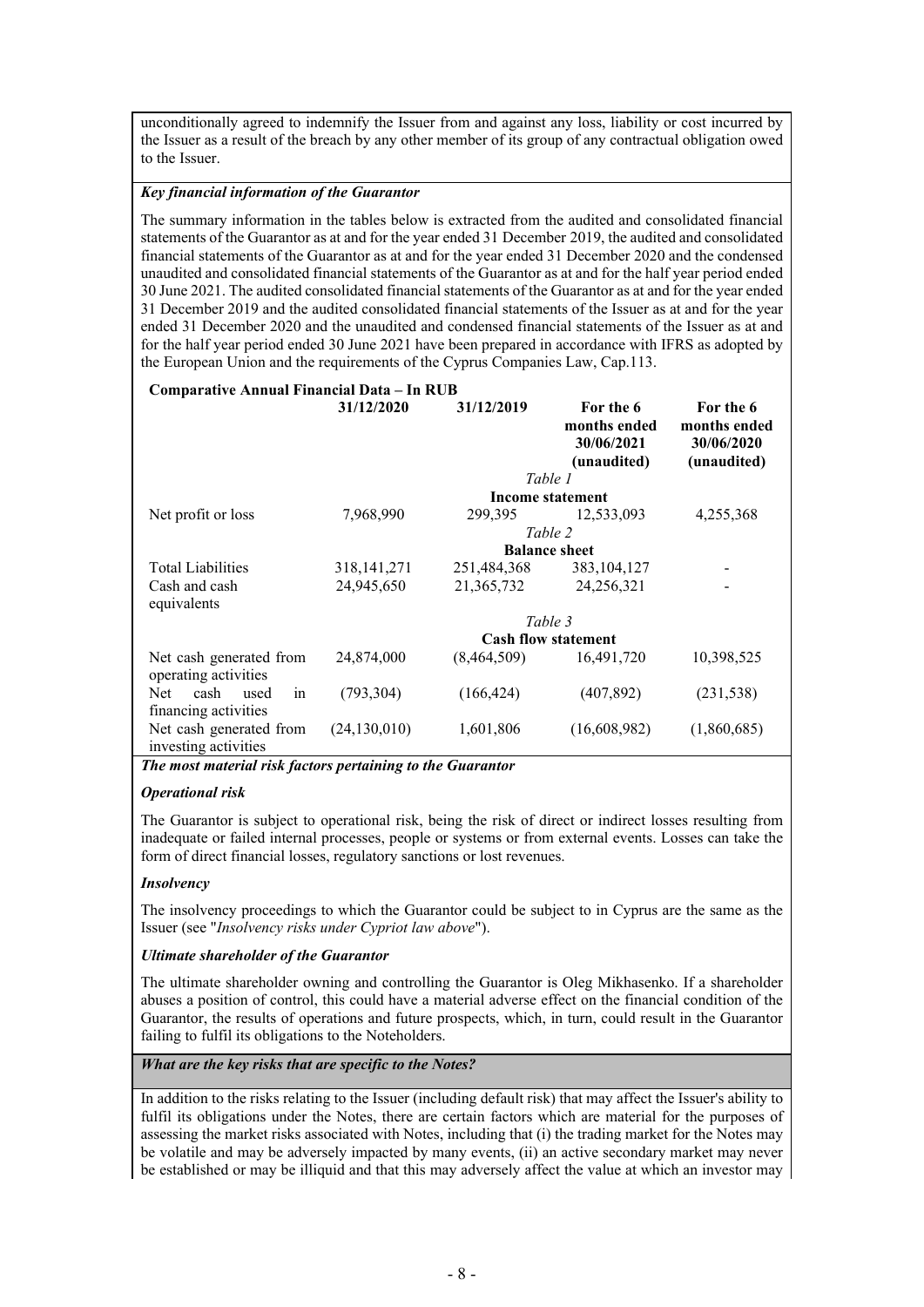sell its Notes (investors may suffer a partial or total loss of the amount of their investment), (iii) the trading price of the Notes is affected by a number of factors including, but not limited to, the price of the Shares and volatility and such factors mean that the trading price of the Notes may be below the Final Redemption Amount, (iv) exposure to the Shares may be achieved by the Issuer entering into hedging arrangements and investors are exposed to the performance of these hedging arrangements and events that may affect the hedging arrangements and consequently the occurrence of any of these events may affect the value of the Notes, (v) the occurrence of an additional disruption event or optional additional disruption event may lead to an adjustment to the Notes, or early redemption or may result in the amount payable on scheduled redemption being different from the amount expected to be paid at scheduled redemption and consequently the occurrence of an additional disruption event and/or optional additional disruption event may have an adverse effect on the value or liquidity of the Notes, and (vi) the meetings of Noteholders provisions permit defined majorities to bind all Noteholders. In addition, there are specific risks in relation to Notes which are linked to a basket of Shares and an investment in such Notes will entail significant risks not associated with an investment in a conventional debt security. Risk factors in relation to share linked Notes include similar market risks to a direct equity investment, potential adjustment events or extraordinary events affecting the shares and market disruption or failure to open of an exchange which may have an adverse effect on the value and liquidity of the Shares. In certain circumstances Noteholders may lose the entire value of their investment.

#### **KEY INFORMATION ON THE OFFER OF THE NOTES TO THE PUBLIC AND THE ADMISSION TO TRADING ON A REGULATED MARKET**

#### *Under which conditions and timetable can I invest in this security?*

The Notes are offered by way of private placement. This is not a public offer and the Issuer does not consent to the use of this Drawdown Prospectus in connection with any public offer of the Notes. The Issuer has appointed BrokerCreditService (Cyprus) Limited (the "**Dealer**") as the Dealer for the Programme. The arrangements under which Notes may from time to time be agreed to be sold by the Issuer to, and purchased or placed by, the Dealer is set out in the Dealer Agreement between the Issuer and the Dealer. No expenses will be chargeable by the Issuer to an investor in connection with the issue of the Notes. Any expenses chargeable by the Dealer to an investor shall be changed in accordance with any relevant contractual arrangements between the Dealer and that investor.

## *Who is the offeror and/or the person asking for admission to trading?*

BrokerCreditService (Cyprus) Limited (as the Dealer for the Programme). BrokerCreditService (Cyprus) Limited was incorporated in Cyprus on 7 December 2004, Registration Number HE 154856. Its registered office is at Spyrou Kyprianou & 1 Oktovriou, 1 VASHIOTIS KALANDE OFFICES, 2nd floor, Mesa Geitonia, 4004 Limassol, Cyprus.

#### *Why is the prospectus being produced?*

*The use and estimated net amount of the proceeds:*

The net proceeds from the issue of the Notes will be used for the general financing purposes of the Issuer. The offer of the Notes is not subject to an underwriting agreement.

# *Conflicts of interest:*

Various entities within the Group (including the Issuer) may undertake different roles in connection with the Notes and may also engage in trading activities (including hedging activities) relating to the Shares and other instruments or derivative products based on or relating to the Shares which may give rise to potential conflicts of interest. In particular, the Calculation Agent is an affiliate of the Issuer. The Calculation Agent has no obligation to act in the best interests of the Noteholders and therefore a conflict of interest may arise between the Calculation Agent and Noteholders.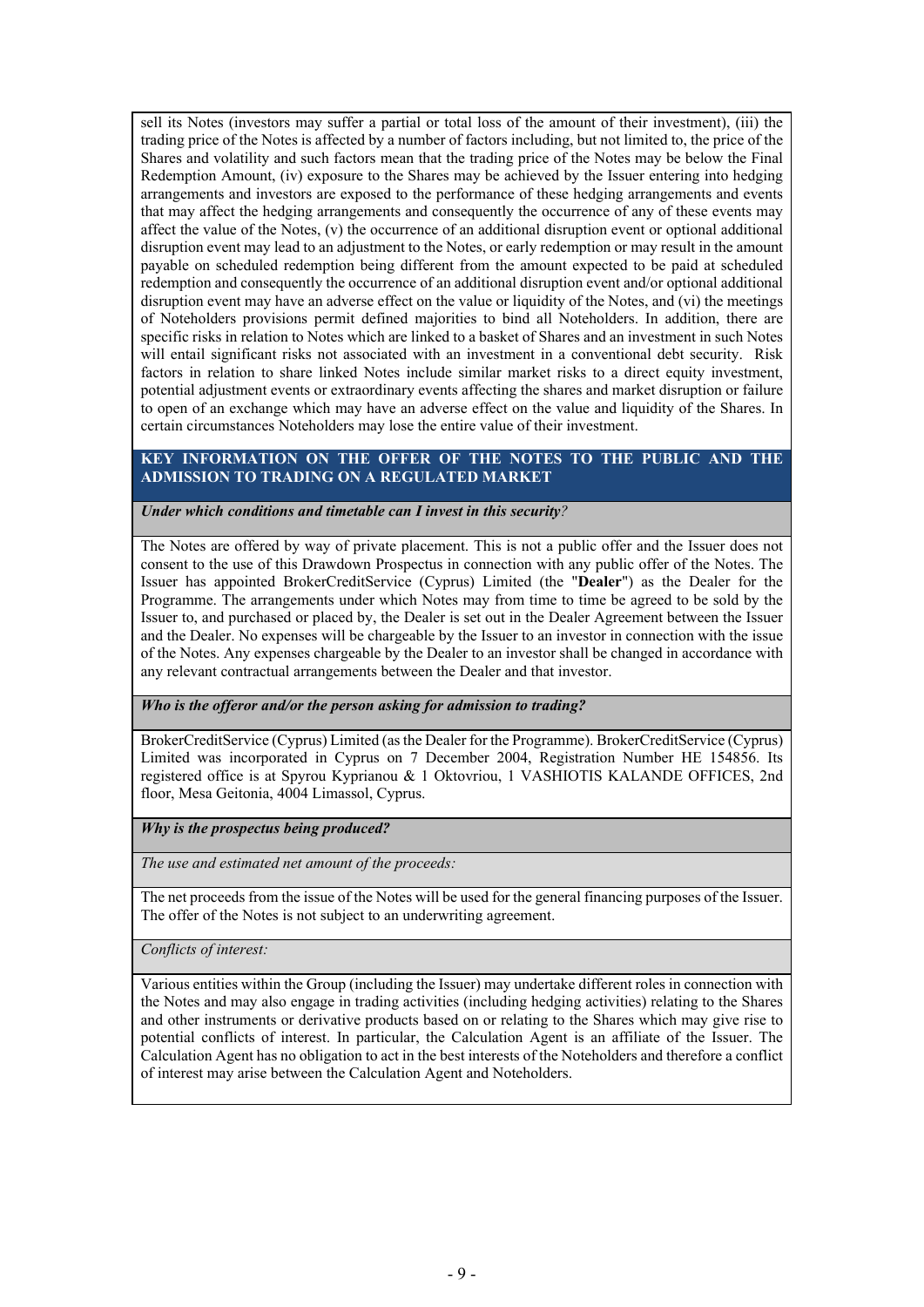#### <span id="page-12-0"></span>**RISK FACTORS**

Prospective investors in the Notes should consider carefully the information contained in this Drawdown Prospectus and the documents which are incorporated by reference in this Drawdown Prospectus and in particular should consider all the risks inherent in making such an investment, including the information in the section in the Base Prospectus entitled "*Risk Factors*" (the **Programme Risk Factors**), before making a decision to invest. The Issuer has identified in the Programme Risk Factors a number of factors which could materially adversely affect the business of the Issuer and its ability to make payments due under the Notes. In addition, factors which are material for the purpose of assessing the market risks associated with the Notes are also described in the Programme Risk Factors.

#### *Risks relating to Share Linked Notes*

The amount of principal and/or interest payable under the Notes are dependent upon the price of or changes in the price of a basket of the following shares (each a "**Share**" and together the "**Shares**"):

- i. Meta Platforms Inc (Bloomberg Code: FB UW Equity; ISIN: US30303M1027);
- ii. Netflix Inc (Bloomberg Code: NFLX UW Equity; ISIN: US64110L1061);
- iii. Pfizer Inc (Bloomberg Code: PFE UN Equity; ISIN: US7170811035);
- iv. Uber Technologies Inc (Bloomberg Code: UBER UN Equity; ISIN: US90353T1007); and
- v. Volkswagen AG (Bloomberg Code: VOW3 GY Equity; ISIN: DE0007664039).

Accordingly an investment in the Notes may bear similar market risks to a direct equity investment and potential investors should take advice accordingly. Potential investors in the Notes should be aware that as a result of the terms of the Notes (i) they may receive no or a limited amount of interest, (ii) payment of principal or interest may occur at a different time than expected and (iii) they may lose all or a substantial portion of their investment.

In summary, in respect of interest payments, if the Reference Value of the Worst Performing Share in respect of an interest valuation date is greater than or equal to at least one of the Snowball Levels, Noteholders will receive an interest payment on the related interest payment date equal to (A) the outstanding principal amount of their Notes *multiplied by* (B) the specified interest percentage for the highest Snowball Level that is satisfied. Noteholders will also receive on such interest payment date the sum of all unpaid interest amounts in respect of any previous interest payments at such rate. However, if the Reference Value of the Worst Performing Share in respect of such interest valuation date is less than 65%, no interest amount is payable on such interest payment date. As a result, if the Reference Value of the Worst Performing Share is less than 65% on one or more interest valuation dates then Noteholders will receive no interest on one or more interest payment dates and if the Reference Value of the Worst Performing Share is never above 65% on an interest valuation date then Noteholders will receive no interest.

In respect of payments of principal, in summary, if the Reference Value of the Worst Performing Share in respect of the last interest valuation date is greater than or equal to 65%, the Notes will be redeemed at 120% of par. If the Reference Value in respect of the Worst Performing Share in respect of the last interest valuation date is less than 65% (representing a decline of more than 35% from the Closing Value of such Worst Performing Share as of the strike date of 28 February 2022), Noteholders will receive a final redemption amount equal to (A) the outstanding principal amount of their Notes *multiplied by* (B) the Reference Value in respect of the Worst Performing Share in respect of the last interest valuation date, with the result that the nominal amount invested by a Noteholder will be lost at a rate of 1% for every 1% that the Closing Value of such Worst Performing Share in respect of the last interest valuation date is below the Initial Value of such Worst Performing Share.

The movements in the price of the basket of shares may be subject to significant fluctuations that may not correlate with changes in interest rates, currencies or other indices and the timing of changes in the relevant price of the shares, may affect the actual yield to investors, even if the average level is consistent with their expectations.

#### *Other risks relating to the Notes*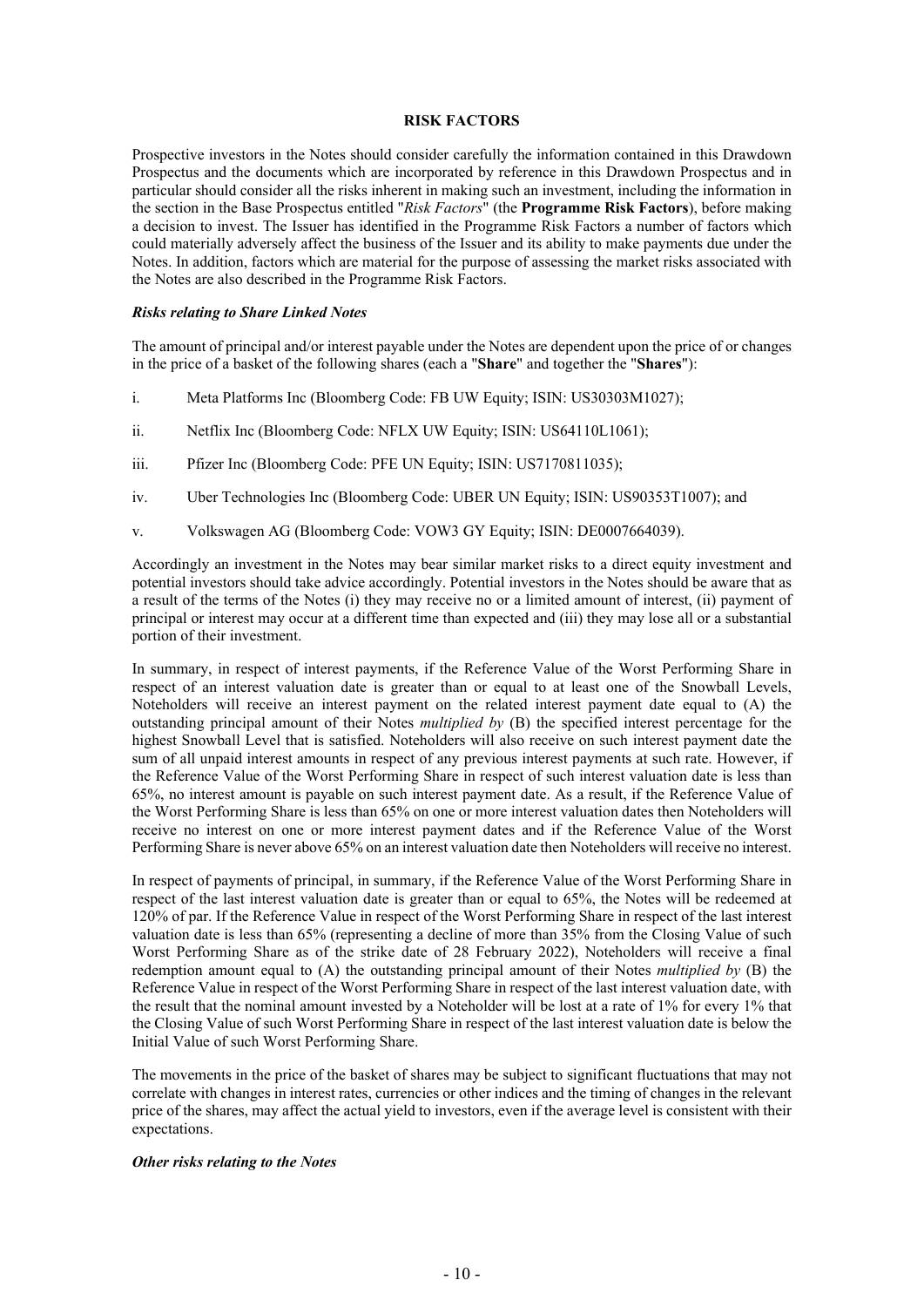There are certain factors which are material for the purposes of assessing the market risks associated with Notes, including that (i) the trading market for the Notes may be volatile and may be adversely impacted by many events, (ii) an active secondary market may never be established or may be illiquid and that this may adversely affect the value at which an investor may sell its Notes (investors may suffer a partial or total loss of the amount of their investment), (iii) the trading price of the Notes is affected by a number of factors including, but not limited to, the price of the Shares and their volatility and such factors mean that the trading price of the Notes may be below the Final Redemption Amount, (iv) exposure to the Shares may be achieved by the Issuer entering into hedging arrangements (which such arrangements may change from time to time and could include the outright purchase and/or sale of the Shares, entering into total return swaps in relation to the Shares or the purchase and/or sale of exchange traded derivatives on the Shares) and investors are exposed to the performance of these hedging arrangements and events that may affect the hedging arrangements and consequently the occurrence of any of these events may affect the value of the Notes, (v) the occurrence of an additional disruption event or optional additional disruption event may lead to an adjustment to the Notes, or early redemption or may result in the amount payable on scheduled redemption being different from the amount expected to be paid at scheduled redemption and consequently the occurrence of an additional disruption event and/or optional additional disruption event may have an adverse effect on the value or liquidity of the Notes, and (vi) the meetings of Noteholders provisions permit defined majorities to bind all Noteholders. In addition, there are specific risks in relation to Notes which are linked to a basket of Shares and an investment in such Notes will entail significant risks not associated with an investment in a conventional debt security. Risk factors in relation to share linked Notes include similar market risks to a direct equity investment, potential adjustment events or extraordinary events affecting the shares and market disruption or failure to open of an exchange which may have an adverse effect on the value and liquidity of the Shares. In certain circumstances Noteholders may lose the entire value of their investment.

#### *Risks relating to the early redemption of the Notes at the option of the Issuer*

The Issuer has the right to redeem the Notes at its option, which may limit the market value of the Notes and an investor may not be able to reinvest the redemption proceeds in a manner which achieves a similar effective return.

#### *Risks relating to the Security*

#### *Recharacterisation of fixed security interests*

There is a possibility that a court could find that certain of the fixed security interests expressed to be created by the security documents which are governed by English law could take effect as floating charges notwithstanding that they are expressed to be fixed charges. Where the chargor is free to deal with the Charged Assets without the consent of the chargee, the court would be likely to hold that the security interest in question constitutes a floating charge, notwithstanding that it may be described as a fixed charge.

Whether the fixed security interests will be upheld as fixed security interests rather than floating security interests will depend, among other things, on whether the Security Trustee has the requisite degree of control over the chargor's ability to deal in the relevant assets and the proceeds thereof and, if so, whether such control is exercised by the Security Trustee in practice.

#### *The transaction security may not be sufficient to meet all payments in respect of the Notes*

The Notes have the benefit of security granted by the Issuer over the Charged Assets. Such security may be enforced if the Issuer defaults on certain obligations under the Notes and, in such circumstances, any net proceeds realised upon enforcement of the security will be applied in or towards satisfaction of the claims of, among others, the Security Trustee and any delegate and/or receiver appointed by the Security Trustee in respect of the Notes before the claims of the holders of the Notes. Accordingly, whilst investors in the Notes have recourse to any proceeds realised upon enforcement of the security and may therefore recover some of their initial investment and may as a result suffer a lesser loss on their investment than investors in unsecured notes or other unsecured products, there is no guarantee that investors in the Notes will recover the full amount of their initial investment if the net proceeds are insufficient to satisfy the claims of all persons who benefit from such security.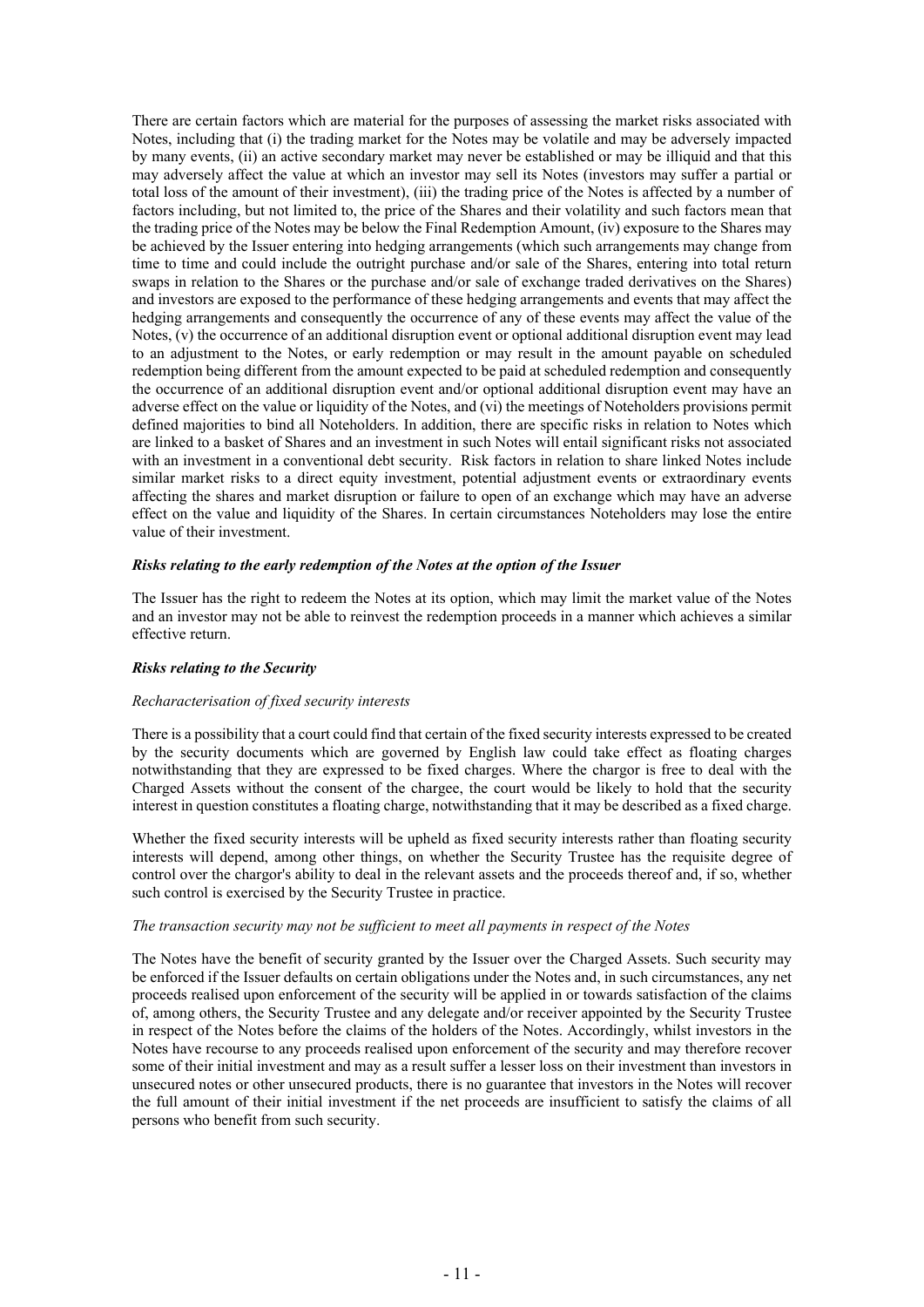Furthermore, changes in the market value of the Charged Assets arising after the Issue Date may mean that the net proceeds realised upon enforcement of the security over the Charged Assets are insufficient to meet in full the claims of the holders of the Notes.

#### *Security Trustee not obliged to act*

Whenever the Security Trustee is entitled to act under the Security Agreement, including in relation to the enforcement of the security granted thereunder, it is not obliged to act unless directed to do so by Noteholders holding not less than 25% of the aggregate principal amount of the Notes outstanding and subject to the Security Trustee receiving any indemnification and/or security that it may in its absolute discretion require (whether by way of payment in advance or otherwise) for all costs, losses and liabilities which it may incur in bringing the relevant action or proceedings. If such requirements are not satisfied, then the Security Trustee is likely to take no enforcement action in relation to the security notwithstanding that the security has become enforceable.

#### *Risk factor relating to the ultimate shareholder of the Issuer*

The ultimate shareholder owning and controlling the Issuer is Oleg Mikhasenko, who is the sole ultimate beneficial owner of the Group. The Issuer does not have any specific measures in place to ensure that this position of control is not abused. The Issuer has a dedicated board of directors and has established a number of committees, pursuant to which there is a clear allocation of powers between executive and non-executive directors. The Issuer's principles of governance are contained in its corporate governance manual. The committees established by the Issuer include an audit committee, new products committee and risk committee and the activities of the Issuer are usually in line with relevant approvals of the board or the relevant committee. If, notwithstanding this, such position of control were to be abused, this could have a material adverse effect on the Issuer's financial condition, results of operations and future prospects which may, in turn, result in the Issuer being unable to fulfil its obligation to Noteholders under the Notes.

#### *Risk factor relating to sanctions*

None of the proceeds of the issue of the Notes shall be used to fund activities or persons that are subject to sanctions enacted or enforced by the European Union or United States or of any state or region thereof from time to time.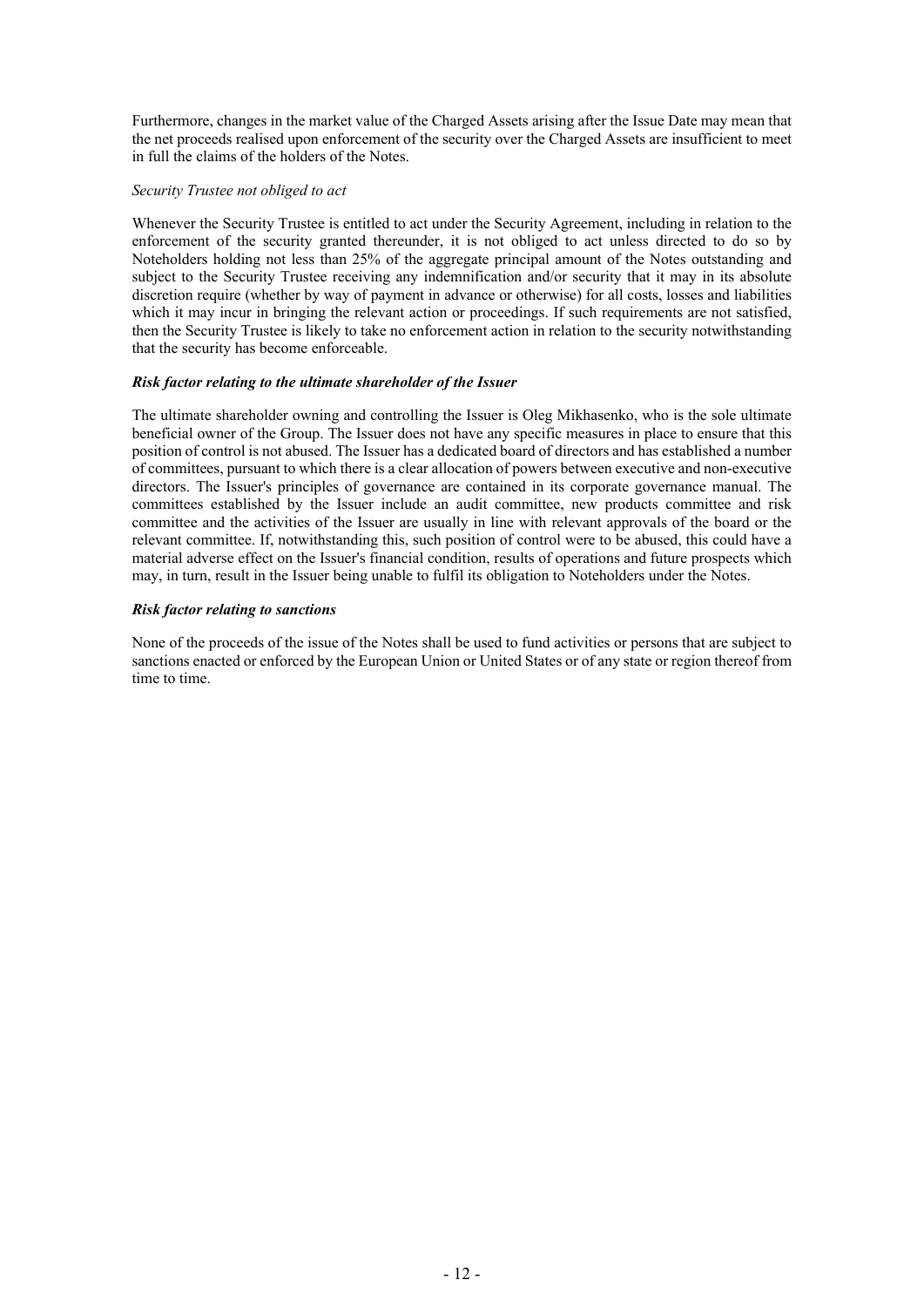#### <span id="page-15-0"></span>**DESCRIPTION OF POTENTIAL PAYOUTS**

#### *Interest*

The Notes pay interest determined by reference to the Shares. Interest, if any, will be payable on the Interest Period End Dates as the Interest Payment Dates for the Notes. The Notes bear or pay interest on the basis of a 'Snowball Digital Coupon Condition' with a memory effect. Any interest not paid in respect of a period may be paid at a later date if certain conditions are met.

In summary, if the Reference Value of the Worst Performing Share (the "**Worst Value**") in respect of an Interest Valuation Date is greater than or equal to at least one of the Snowball Levels, Noteholders will receive an interest payment on the related interest payment date equal to (A) the Specified Denomination multiplied by (B) the Interest Percentage for the highest Snowball Level that is satisfied. Noteholders will also receive on such interest payment date the sum of all unpaid interest amounts in respect of any previous interest payments at such rate. However, if the Reference Value of the Worst Performing Share in respect of such Interest Valuation Date is less than 65%, no interest amount is payable on such interest payment date.

Where:

"**Closing Value**" means the value of a Share at the close of trading on the relevant exchange in respect of a given trading day;

"**Initial Value**" means the Closing Value in respect of a Share in respect of the Strike Date;

"**Interest Percentage**" means, (i) in respect of Snowball Level (1), 5% per Interest Period and (ii) in respect of Snowball Level (2), 3.5% per Interest Period.

"**Interest Period**" means each period from (and including) an Interest Period End Date (or the Issue Date in the case of the first Interest Period) to (but excluding) the next following Interest Period End Date (or the Maturity Date in the case of the last Interest Period);

 "**Interest Period End Date**" 28 February, 28 May, 28 August and 28 November in each year, commencing on 28 May 2022 up to and including the Maturity Date (in each case subject to adjustment in accordance with the following business day convention);

"**Interest Valuation Date**" 21 February, 21 May, 21 August and 21 November in each year, commencing on 21 May 2022 up to and including 21 February 2027 (or, if any such day is not a scheduled trading day for a Share, the next following scheduled trading day);

"**Reference Value**" means the Closing Value in respect of a Share in respect of a relevant valuation date divided by the Initial Value in respect of such Share, expressed as a percentage;

"**Snowball Level**" means, (1) 85%; and (2) 65%;

"**Strike Date**" means 28 February 2022;

"**Specified Denomination**" means USD 1,250; and

"**Worst Performing Share**" means the Share with the lowest Reference Value in respect of a relevant Interest Valuation Date.

#### *Worked examples*

*Scenario A – Worst Value is greater than or equal to 85%*

By way of example, if on 21 August 2022 (or, if such day is not a scheduled trading day for a Share, the next following scheduled trading day) the Worst Value is equal to 90%, Noteholders will receive an interest payment on 28 August 2022 (subject to adjustment in accordance with the following business day convention) equal to (A) the Specified Denomination *multiplied* by (B) 5%

**Therefore, on an investment of USD1,250, an investor in the Note would receive:**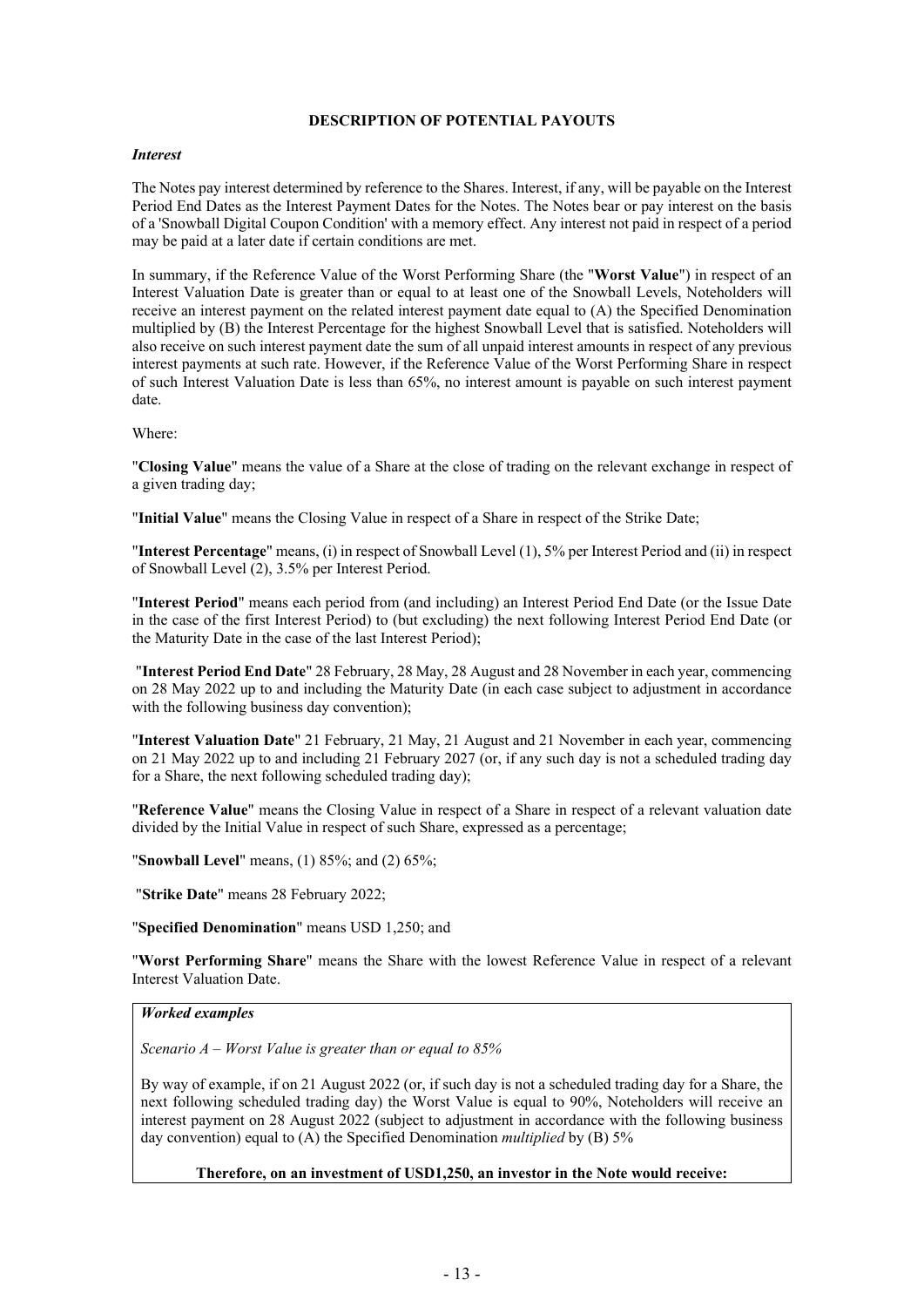#### **USD1,250 x 5% = USD62.5**

In addition, Noteholders will receive on 28 August 2022 (subject to adjustment in accordance with the following business day convention) the sum of all unpaid interest amounts in respect of any previous interest payments at such rate.

Therefore, if no interest amount had been paid on 28 May 2022 (subject to adjustment in accordance with the following business day convention), because the Worst Value was, for example, equal to 60% on 21 May 2022 (or, if such day was not a scheduled trading day for a Share, the next following scheduled trading day), an investor in the Note would receive an additional:

#### **USD1,250 x 5% = USD62.5 Accordingly an investor will receive in total USD125**

*Scenario B – Worst Value is greater than or equal to 65% but lower than 85%*

If, however, on 21 August 2022 (or, if such day is not a scheduled trading day for a Share, the next following scheduled trading day) the Worst Value is equal to 75%, Noteholders will receive an interest payment on 28 August 2022 (subject to adjustment in accordance with the following business day convention) equal to (A) the Specified Denomination *multiplied* by (B) 3.5%

#### **Therefore, on an investment of USD1,250, an investor in the Note would receive: USD1,250 x 3.5% = USD43.75**

In addition, Noteholders will receive on 28 August 2022 (subject to adjustment in accordance with the following business day convention) the sum of all unpaid interest amounts in respect of any previous interest payments at such rate.

Therefore, if no interest amount had been paid on 28 May 2022 (subject to adjustment in accordance with the following business day convention), because the Worst Value was, for example, equal to 60% on 21 May 2022 (or, if such day was not a scheduled trading day for a Share, the next following scheduled trading day), an investor in the Note would receive an additional:

#### **USD1,250 x 3.5% = USD43.75 Accordingly an investor will receive in total USD87.5**

*Scenario C - Worst Value is lower than 65%*

Lastly, if on 21 August 2022 (or, if such day is not a scheduled trading day for a Share, the next following scheduled trading day) the Worst Value is equal to 60%, no interest amount will be payable on 28 August 2022 (subject to adjustment in accordance with the following business day convention).

#### *Automatic Early Redemption*

The Notes may be redeemed early for tax reasons at the early redemption amount calculated in accordance with the terms and conditions of the Notes. In addition, if the Reference Value in respect of the Worst Performing Share in respect of an Automatic Early Redemption Valuation Date is greater than or equal to Automatic Early Redemption Price, the Notes will be automatically redeemed at 110% of par. The Notes may also be cancelled or redeemed early following the occurrence of certain disruption, adjustment, extraordinary or other events in relation to the Shares.

"**Automatic Early Redemption Valuation Date**" means each Interest Valuation Date (except for the Interest Valuation Date scheduled to fall on 21 February 2027).

## *Worked example*

By way of example, if on 21 August 2023 (or, if such day was not a scheduled trading day for a Share, the next following scheduled trading day), the Worst Value is greater than or equal to 100%, the Notes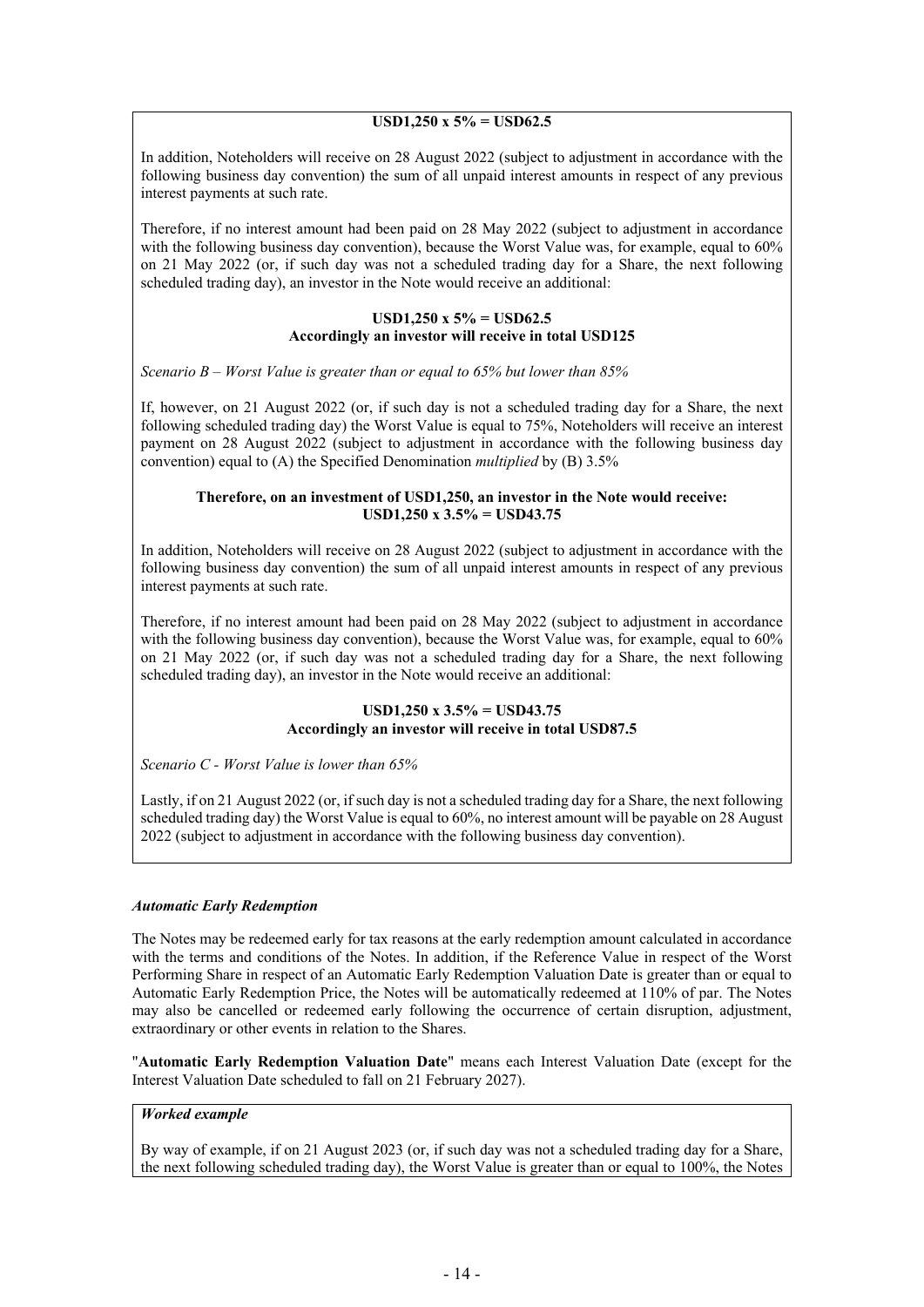will be automatically redeemed on 28 August 2023 (subject to adjustment in accordance with the following business day convention) at 110% of par.

#### **Therefore, on an investment of USD1,250, an investor in the Note would receive: USD1,250 x 110% = USD1,375**

#### *Final Redemption – Notes*

Each Note will be redeemed by the Issuer on the Maturity Date (unless previously redeemed or purchased and cancelled) at the Final Redemption Amount for Autocall Standard Notes. In summary, if the Reference Value of the Worst Performing Share in respect of the last Interest Valuation Date is greater than or equal to 65%, the Notes will be redeemed at 120% of par. If the Reference Value in respect of the Worst Performing Share in respect of the last Interest Valuation Date is less than 65% (representing a decline of more than 35% from the Closing Value of such Worst Performing Share as of the Strike Date), Noteholders will receive a final redemption amount in USD equal to (A) the Specified Denomination multiplied by (B) the Reference Value in respect of the Worst Performing Share in respect of the last Interest Valuation Date (which shall be the Knock-in Determination Day and the SPS Redemption Valuation Date), with the result that the nominal amount invested by a Noteholder will be lost at a rate of 1% for every 1% that the Closing Value of such Worst Performing Share in respect of the last Interest Valuation Date is below the Initial Value of such Worst Performing Share.

#### *Worked examples*

*Scenario A – Worst Value is greater than or equal to 65%*

By way of example, if on 21 February 2027 (or, if such day is not a scheduled trading day for a Share, the next following scheduled trading day) the Worst Value is equal to 90%, the Notes will be redeemed on 28 February 2027 (subject to adjustment in accordance with the following business day convention) at 120% of par.

#### **Therefore, on an investment of USD1,250, an investor in the Note would receive: USD1,250 x 120% = USD1,500**

*Scenario B – Worst Value is lower than 65%*

If, however, on 21 February 2027 (or, if such day is not a scheduled trading day for a Share, the next following scheduled trading day) the Worst Value is equal to 50%, Noteholders will receive on 28 February 2027 (subject to adjustment in accordance with the following business day convention) a final redemption amount in USD equal to (A) the Specified Denomination multiplied by (B) 50%.

**Therefore, on an investment of USD1,250, an investor in the Note would receive: USD1,250 x 50% = USD625**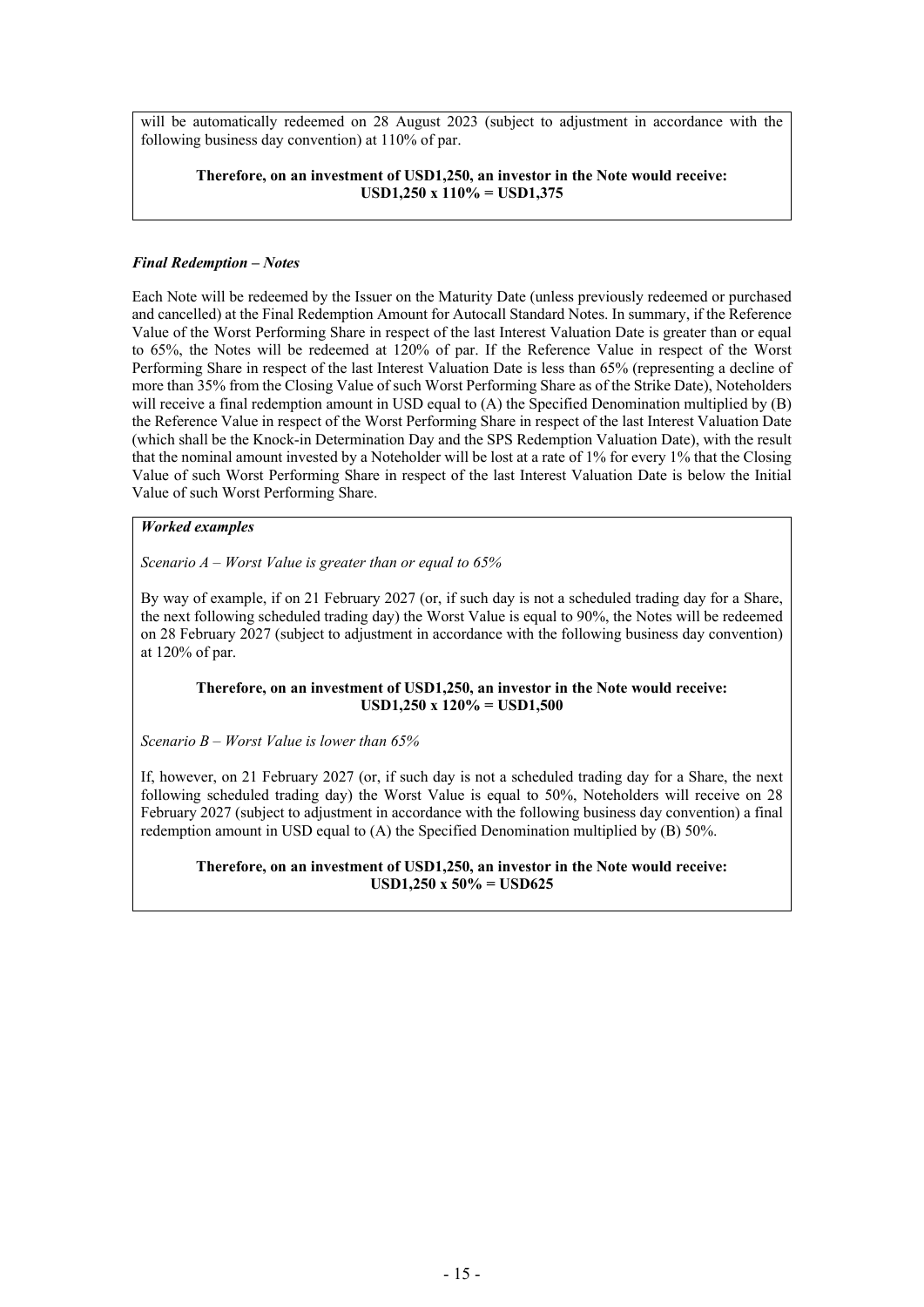#### <span id="page-18-0"></span>**INFORMATION INCORPORATED BY REFERENCE**

This Drawdown Prospectus should be read and construed in conjunction with the below listed documents which shall be deemed to be incorporated in, and for part of, this Drawdown Prospectus:

- (a) the following sections from the base prospectus dated 14 June 2021:
	- (i) Important Notices (pages ii to ix);
	- (ii) General Description of the Programme (pages 11 to 19);
	- (iii) Risk Factors (pages 20 to 50);
	- (iv) Terms and Conditions of the Notes (pages 55 to 96);
	- (v) Annex 1 Additional Terms and Conditions for Payouts (pages 97 to 160);
	- (vi) Annex 3 Additional Terms and Conditions for Share Linked Notes (pages 193 to 213);
	- (vii) Use of Proceeds (page 343);
	- (viii) Form of the Notes (pages 344 to 349);
	- (ix) Clearing Systems (page 350);
	- (x) Summary of Provisions Relating to the Notes while in Global Form (pages 541 to 542);
	- (xi) Description of the Issuer (pages 543 to 548);
	- (xii) Description of the Guarantor and the Deed of Guarantee (pages 549 to 553)
	- (xiii) Taxation (pages 554 to 563);
	- (xiv) Subscription and Sale (pages 564 to 569); and
	- (xv) General Information (pages 573 to 575);
- (b) the supplement to the base prospectus dated 6 August 2021;
- (c) the supplement to the base prospectus dated 12 October 2021;
- (d) the audited and consolidated financial statements (including the auditors' report thereon and notes thereto) of the Issuer as at and for the year ended 2019 (set out on pages 10 to 102 of such report);
- (e) the audited and consolidated financial statements (including the auditors' report thereon and notes thereto) of the Issuer as at and for the year ended 2020 (set out on pages 9 to 131 of such report);
- (f) the unaudited condensed interim financial statements (including the auditors' report thereon and notes thereto) of the Issuer for the six month period ended 30 June 2021 (set out on pages 7 to 54 of such report);
- (g) the audited and consolidated financial statements (including the auditors' report thereon and notes thereto) of the Guarantor as at and for the year ended 2019 (set out on pages 4 to 91 of such report);
- (h) the audited and consolidated financial statements (including the auditors' report thereon and notes thereto) of the Guarantor as at and for the year ended 2020 (set out on pages 4 to 93 of such report);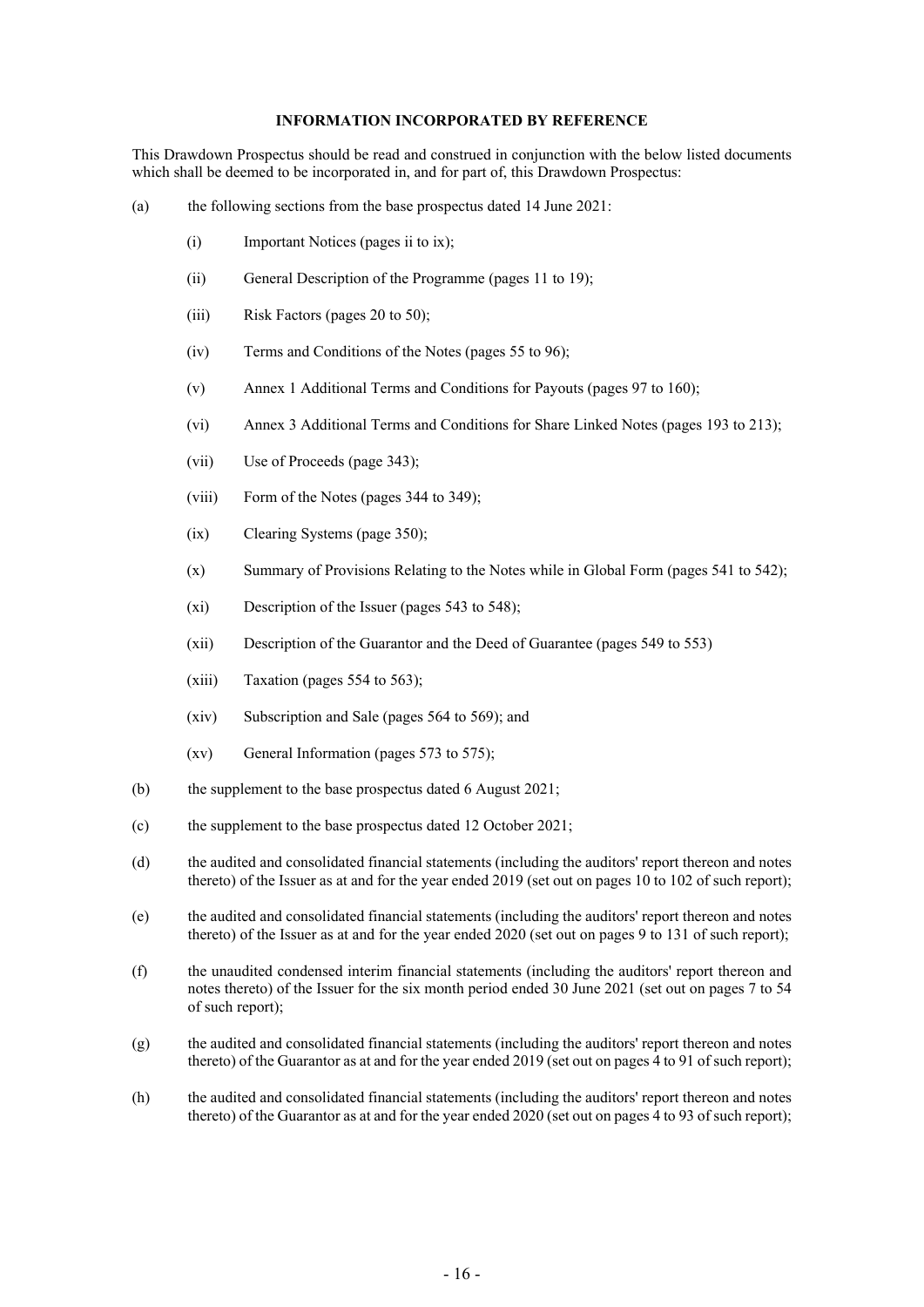(i) the unaudited condensed interim consolidated financial statements (including the auditors' report thereon and notes thereto) of the Guarantor for the six month period ended 30 June 2021 (set out on pages 5 to 40 of such report);

save that any statement contained herein or in a document which is deemed to be incorporated by reference herein shall be deemed to be modified or superseded for the purpose of this Drawdown Prospectus to the extent that such statement is inconsistent with a statement contained in this Drawdown Prospectus.

Copies of the documents specified above as containing information incorporated by reference in this Drawdown Prospectus may be inspected, free of charge, at Kofteros Business Center, 182 Agias Filaxeos, 3083, Limassol, Cyprus. Any information contained in any of the documents specified above which is not incorporated by reference in this Drawdown Prospectus is either not relevant to investors or is covered elsewhere in this Drawdown Prospectus.

This Drawdown Prospectus will be available, in electronic format, on the website of Euronext Dublin [\(https://live.euronext.com](https://live.euronext.com/)). The documents incorporated by reference can be accessed as follows:

The base prospectus dated 14 June 2021:

[https://ise-prodnr-eu-west-1-data-integration.s3-eu-west-1.amazonaws.com/202106/eeb36fad-dac3-4d2a](https://ise-prodnr-eu-west-1-data-integration.s3-eu-west-1.amazonaws.com/202106/eeb36fad-dac3-4d2a-b313-795eea322cf9.PDF)[b313-795eea322cf9.PDF](https://ise-prodnr-eu-west-1-data-integration.s3-eu-west-1.amazonaws.com/202106/eeb36fad-dac3-4d2a-b313-795eea322cf9.PDF)

The supplement to the base prospectus dated 6 August 2021:

[https://ise-prodnr-eu-west-1-data-integration.s3-eu-west-1.amazonaws.com/202108/185602e2-594f-4fb7](https://ise-prodnr-eu-west-1-data-integration.s3-eu-west-1.amazonaws.com/202108/185602e2-594f-4fb7-a5c7-8ce7c3b641c1.PDF) [a5c7-8ce7c3b641c1.PDF.](https://ise-prodnr-eu-west-1-data-integration.s3-eu-west-1.amazonaws.com/202108/185602e2-594f-4fb7-a5c7-8ce7c3b641c1.PDF)

The supplement to the base prospectus dated 12 October 2021:

[https://ise-prodnr-eu-west-1-data-integration.s3-eu-west-1.amazonaws.com/202110/ee8ac898-bb7f-4d23](https://ise-prodnr-eu-west-1-data-integration.s3-eu-west-1.amazonaws.com/202110/ee8ac898-bb7f-4d23-a839-1ae825d6569c.PDF) [a839-1ae825d6569c.PDF](https://ise-prodnr-eu-west-1-data-integration.s3-eu-west-1.amazonaws.com/202110/ee8ac898-bb7f-4d23-a839-1ae825d6569c.PDF)

The audited and unaudited financial statements of the Issuer and the Guarantor listed in paragraphs (d) to (i) above:

<https://www.bcs-sp.com/docs/financial-reports/>

The documents incorporated by reference in this Drawdown Prospectus shall not include any documents which are themselves incorporated by reference in such incorporated documents ("daisy chained" documents). Such daisy chained documents shall not form part of this Drawdown Prospectus. Where only part of the documents listed above have been incorporated by reference only information expressly incorporated by reference herein shall form part of this Drawdown Prospectus and the non-incorporated parts are either not relevant for investors or covered elsewhere in this Drawdown Prospectus.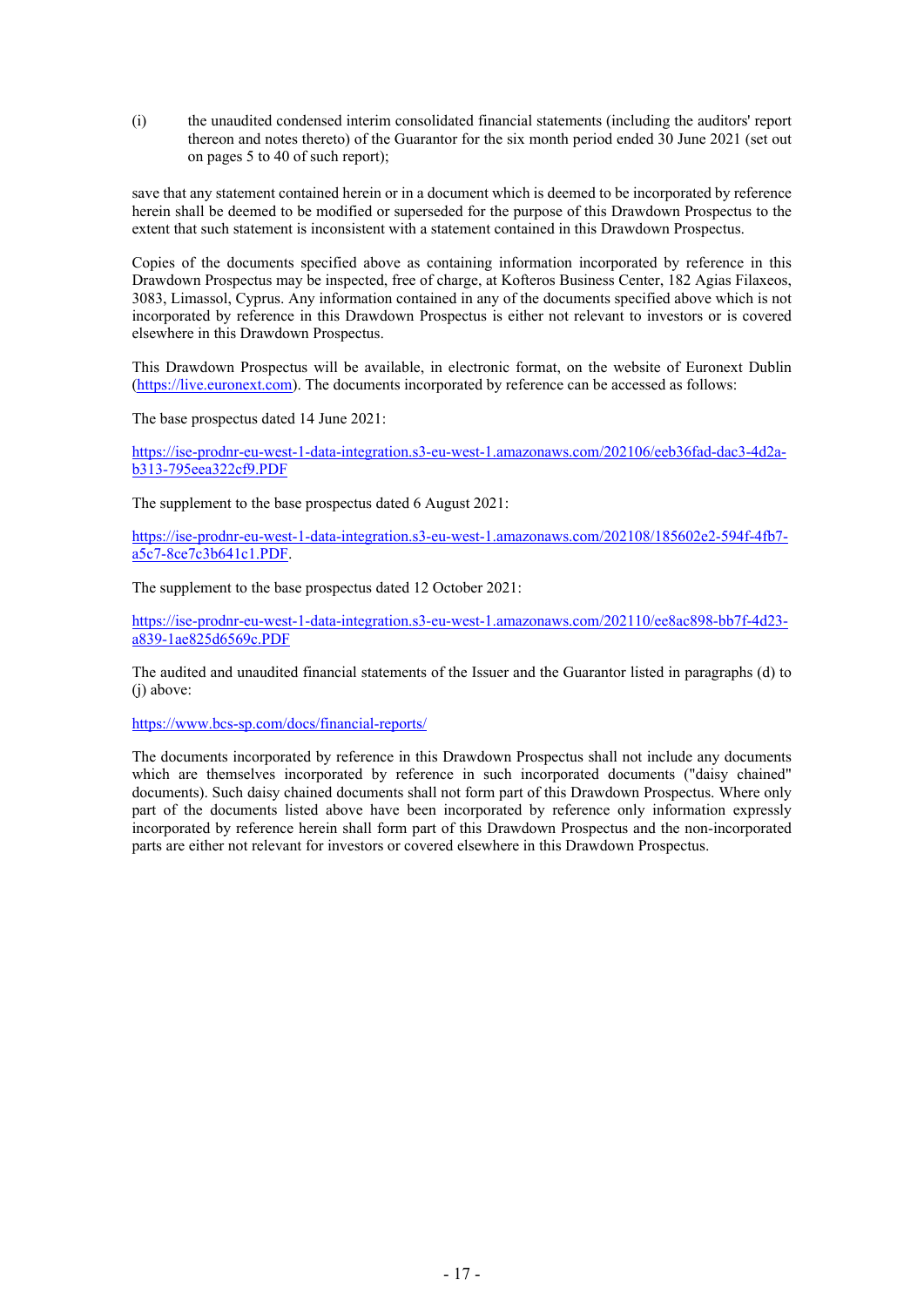#### <span id="page-20-0"></span>**TERMS AND CONDITIONS OF THE NOTES**

#### **PART A - CONTRACTUAL TERMS**

Terms used herein shall be deemed to be defined as such for the purposes of the Conditions (the "**Conditions**") set forth under the sections entitled "*Terms and Conditions of the Notes*", "*Annex* 1 - *Additional Terms and Conditions for Payouts*" and "*Annex 3 - Additional Terms and Conditions for Share Linked Notes*" in the Base Prospectus dated 14 June 2021 and the Supplements to the Base Prospectus dated 6 August 2021 and 12 October 2021 which together constitute a base prospectus for the purposes of the Prospectus Regulation (the "**Base Prospectus**"). References in the Conditions to "Final Terms" shall be deemed to refer to the terms and conditions of the Notes set out in this Drawdown Prospectus.

Full information on the Issuer and the offer of the Notes is only available on the basis of the combination of this Drawdown Prospectus and the information incorporated by reference herein. This Drawdown Prospectus (together with the documents incorporated therein by reference) are available for viewing at, and copies may be obtained from, Citibank, N.A., London Branch (in its capacity as Fiscal Agent).

The Base Prospectus and the Drawdown Prospectus will also be available on the website of Euronext Dublin ([https://live.euronext.com/\)](https://live.euronext.com/). A copy of this Drawdown Prospectus and the Base Prospectus will be sent free of charge by the Issuer to any investor requesting such documents. A summary of the Notes is included in this Drawdown Prospectus.

| 1.  | (i)             | Issuer:                                       | BrokerCreditService Structured Products plc         |
|-----|-----------------|-----------------------------------------------|-----------------------------------------------------|
|     | (ii)            | Guarantor:                                    | FG BCS Ltd                                          |
| 2.  | (i)             | Series Number:                                | 240                                                 |
|     | (ii)            | Tranche Number:                               | 1                                                   |
| 3.  |                 | Specified Currency:                           | U. S. Dollars ("USD")                               |
| 4.  |                 | <b>Aggregate Nominal Amount:</b>              |                                                     |
|     | (i)             | Series:                                       | USD 10,000,000                                      |
|     | (ii)            | Tranche:                                      | USD 10,000,000                                      |
| 5.  |                 | Issue Price of Tranche:                       | 100 per cent. of the Aggregate Nominal Amount       |
| 6.  |                 | Minimum Trading Size:                         | Not Applicable                                      |
| 7.  | (i)             | <b>Specified Denominations:</b>               | <b>USD 1,250</b>                                    |
|     | (ii)            | <b>Calculation Amount:</b>                    | <b>USD 1,250</b>                                    |
| 8.  | Issue           | Date<br>and<br>Interest<br>Commencement Date: | 27 January 2022                                     |
| 9.  | Maturity Date:  |                                               | 28 February 2027                                    |
| 10. |                 | Form of Notes:                                | Registered                                          |
| 11. | Interest Basis: |                                               | Share Linked Interest                               |
|     |                 |                                               | (further particulars specified below under item 30) |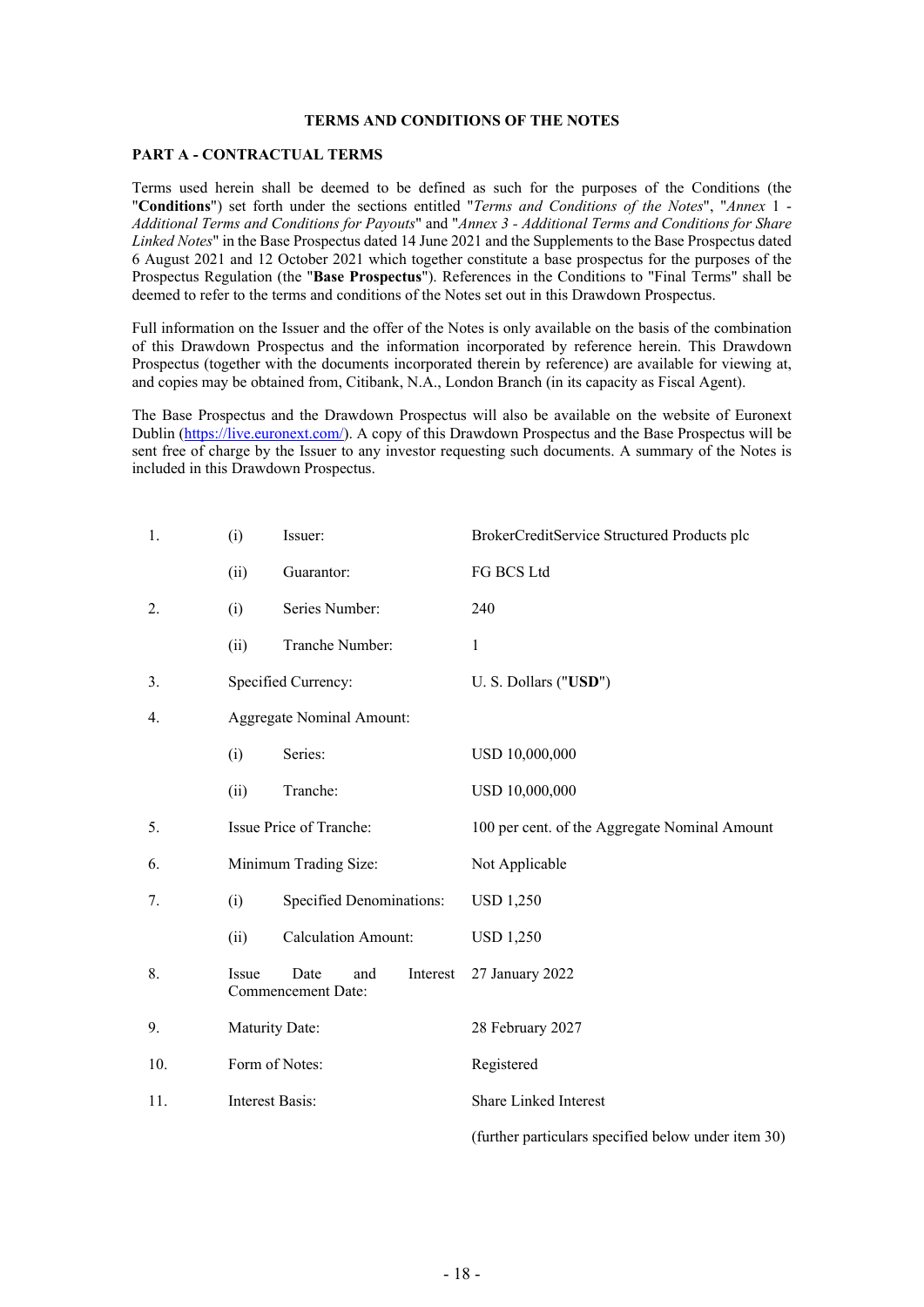| 12. | Coupon Switch:            | Not Applicable                |
|-----|---------------------------|-------------------------------|
| 13. | Redemption/Payment Basis: | Share Linked Redemption       |
|     |                           | Payout Switch: Not applicable |
| 14. | Payout Switch:            | Not Applicable                |
| 15. | Put/Call Options:         | Not Applicable                |
| 16. | Settlement Currency:      | <b>USD</b>                    |
| 17. | Knock-in Event:           | Not Applicable                |
| 18. | Knock-out Event:          | Not Applicable                |
| 19. | Method of distribution:   | Non-syndicated                |
| 20. | Hybrid Securities:        | Not Applicable                |
| 21. | <b>Guaranteed Notes</b>   | Applicable                    |

# **PROVISIONS RELATING TO INTEREST (IF ANY) PAYABLE**

| 22. | Interest: |                                                                                                                                                  | Applicable                                                                                                                                                                                            |
|-----|-----------|--------------------------------------------------------------------------------------------------------------------------------------------------|-------------------------------------------------------------------------------------------------------------------------------------------------------------------------------------------------------|
|     | (i)       | Specified Period:                                                                                                                                | Not applicable                                                                                                                                                                                        |
|     | (ii)      | Interest Period(s):                                                                                                                              | From (and including) an Interest Period End Date (or<br>the Interest Commencement Date in the case of the<br>first Interest Period) to (but excluding) the next<br>following Interest Period End Date |
|     | (iii)     | Interest Period End Date(s):                                                                                                                     | 28 February, 28 May, 28 August and 28 November<br>in each year, commencing on 28 May 2022 up to and<br>including the Maturity Date                                                                    |
|     | (iv)      | Business Day Convention<br>Period<br>Interest<br>for                                                                                             | Following                                                                                                                                                                                             |
|     | End       | Date(s):                                                                                                                                         |                                                                                                                                                                                                       |
|     | (v)       | Interest Payment Date(s):                                                                                                                        | Each Interest Period End Date                                                                                                                                                                         |
|     | (vi)      | Business Day Convention<br>Interest Payment<br>for<br>$Date(s)$ :                                                                                | Following                                                                                                                                                                                             |
|     | (vii)     | responsible<br>for<br>Party<br>calculating the Rate(s) of<br>Interest<br>Interest<br>and<br>$Amount(s)$ (if<br>the<br>not<br>Calculation Agent): | <b>Calculation Agent</b>                                                                                                                                                                              |
|     | (viii)    | $Margin(s)$ :                                                                                                                                    | Not applicable                                                                                                                                                                                        |
|     | (ix)      | Minimum Interest Rate:                                                                                                                           | Not applicable                                                                                                                                                                                        |
|     | (x)       | Maximum Interest Rate:                                                                                                                           | Not applicable                                                                                                                                                                                        |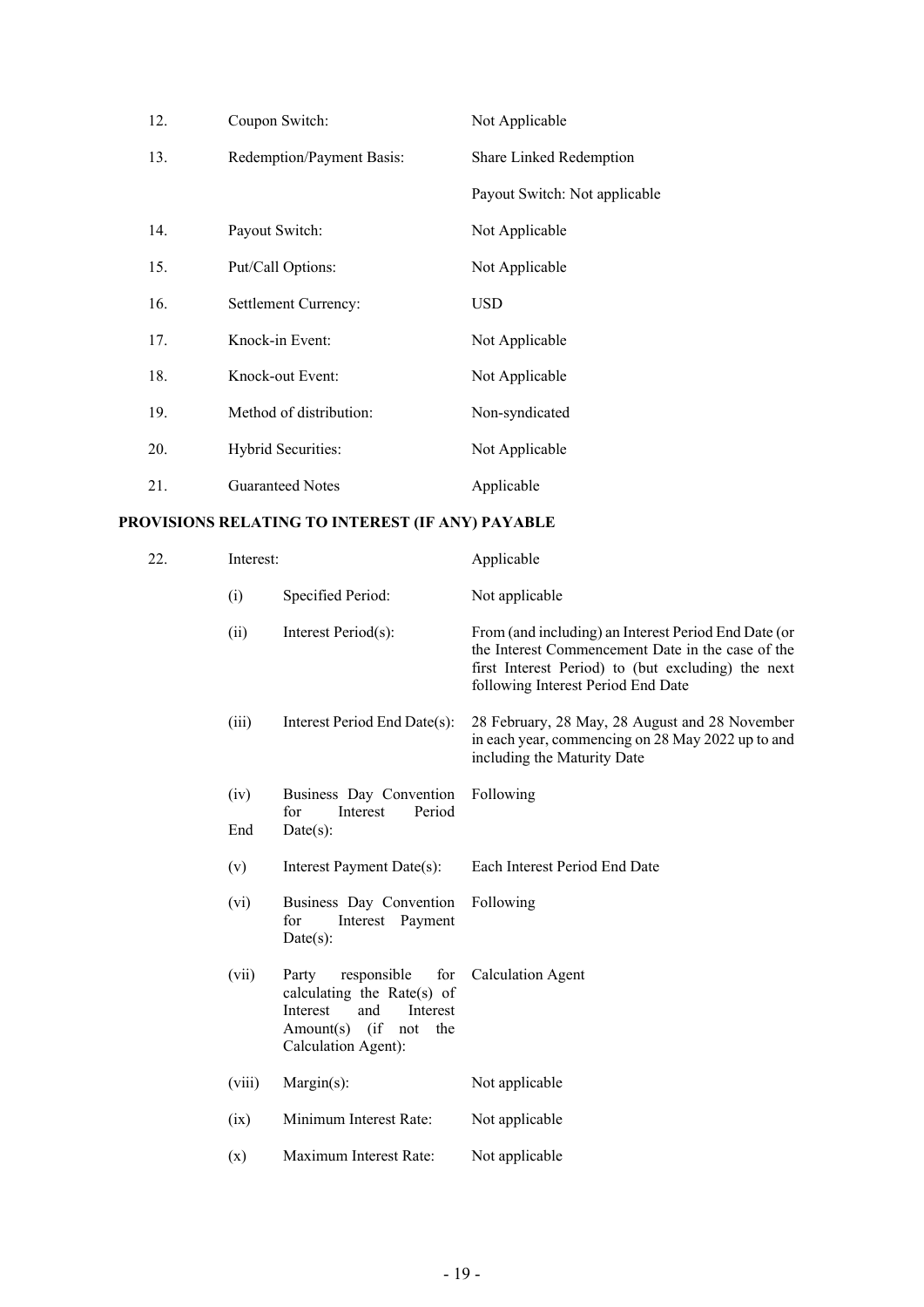| $(x_i)$ |                                | Day Count Fraction:                                                                                                                                                 | Not applicable |                                                                                                                                                                                                                                                                                                       |
|---------|--------------------------------|---------------------------------------------------------------------------------------------------------------------------------------------------------------------|----------------|-------------------------------------------------------------------------------------------------------------------------------------------------------------------------------------------------------------------------------------------------------------------------------------------------------|
| (xii)   |                                | <b>Determination Dates:</b>                                                                                                                                         |                | Not applicable                                                                                                                                                                                                                                                                                        |
| (xiii)  |                                | Accrual to Redemption:                                                                                                                                              |                | Not applicable                                                                                                                                                                                                                                                                                        |
| (xiv)   |                                | Rate of Interest:                                                                                                                                                   |                | Not applicable                                                                                                                                                                                                                                                                                        |
| (xv)    | or                             | Coupon Rate: (Include one<br>more of the<br>following if<br>applicable):                                                                                            |                | Snowball Digital Coupon applicable                                                                                                                                                                                                                                                                    |
| (xvi)   | $Rate(i)$ :                    |                                                                                                                                                                     |                | As per (vii) below                                                                                                                                                                                                                                                                                    |
|         | (i)<br>(ii)<br>(iii)<br>(iv)   | Snowball Digital Coupon applicable:<br>Snowball Digital Coupon<br>Condition:<br>SPS Coupon Valuation Date:<br><b>SPS</b><br>Coupon<br>Period:<br>Multiple Barriers: | Valuation      | Equal to or greater than<br>21 February, 21 May, 21 August and 21<br>November in each year, commencing on 21<br>May 2022 up to and including 21 February<br>2027 (or, if any such day is not a Scheduled<br>Trading Day, the next following Scheduled<br>Trading Day)<br>Not applicable<br>Applicable |
|         | (v)<br>(vi)<br>(vii)<br>Level: | Snowball Barrier Value:<br>Snowball Level:<br>Rate(i) for each Snowball                                                                                             |                | Rate(i) shall be the rate for the highest<br>Snowball Level in respect of which the<br>Snowball Digital Coupon Condition is satisfied<br>Worst Value<br>$(i)$ 85 per cent.<br>$(ii)$ 65 per cent.<br>(i) 5 per cent. per Interest Period for a<br>Snowball Level of 85 per cent.                      |
|         |                                |                                                                                                                                                                     |                | (ii) 3.5 per cent. per Interest Period for a<br>Snowball Level of 65 per cent.                                                                                                                                                                                                                        |

# **VALUATION METHODOLOGIES FOR COUPON PAYMENTS**

| 23. | <b>Payout Conditions:</b> |                                                 | Applicable                                                                 |  |
|-----|---------------------------|-------------------------------------------------|----------------------------------------------------------------------------|--|
|     |                           | Worst Value is applicable:                      |                                                                            |  |
|     | (i)                       | <b>SPS</b> Valuation Date:                      | SPS Coupon Valuation Date                                                  |  |
|     | (ii)                      | Underlying Reference:                           | Share Linked                                                               |  |
|     | (iii)                     | Underlying<br>Reference<br>Closing Price Value: | Closing Price                                                              |  |
|     | (iv)                      | Closing Price:                                  | As per Annex 3 (Additional Terms and Conditions<br>for Share Linked Notes) |  |
|     | (v)                       | Strike Date:                                    | 28 February 2022                                                           |  |
|     | (vi)                      | Strike Days:                                    | Not applicable                                                             |  |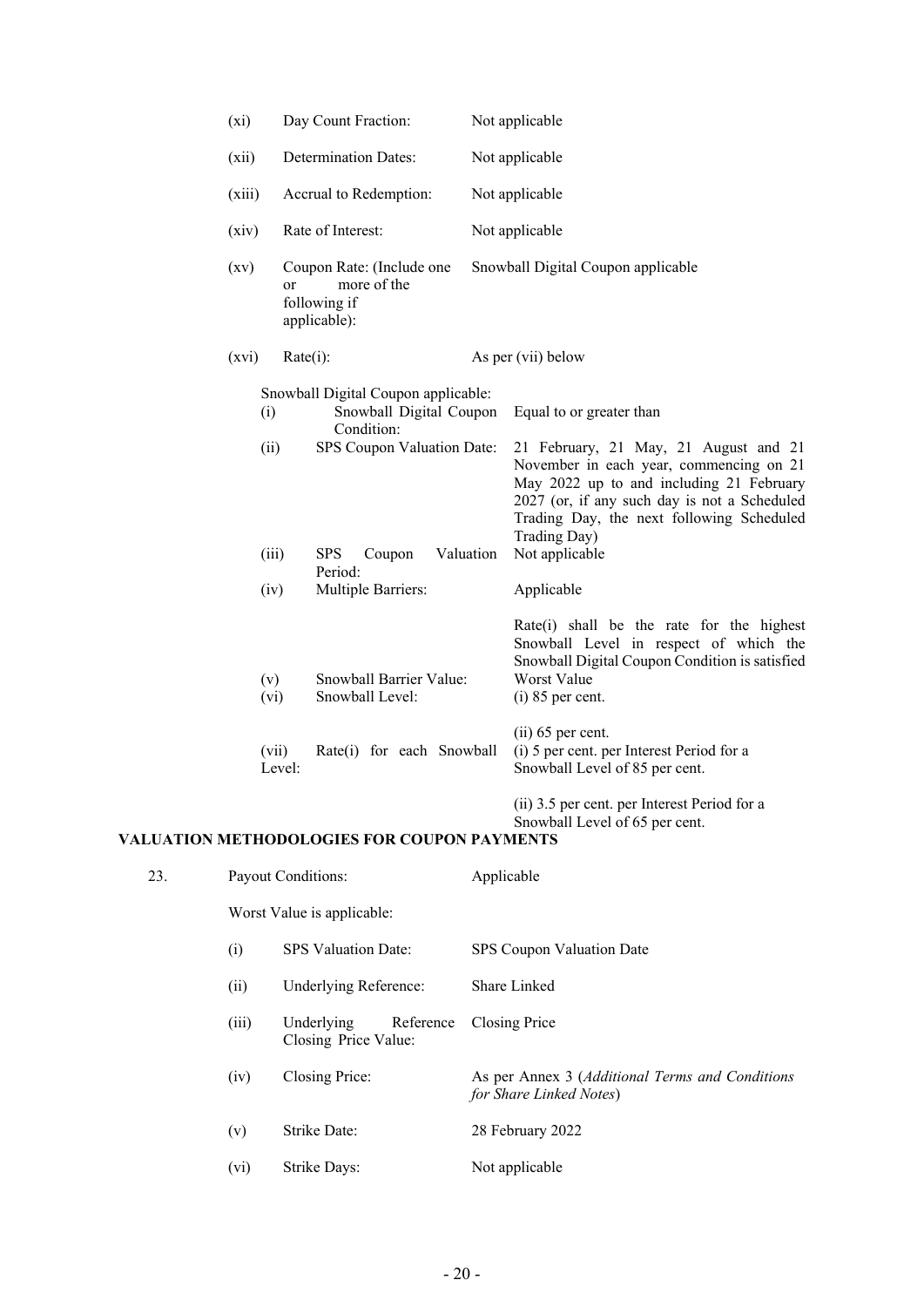|     | (vii)                      | Averaging Date<br>Consequences:                         | Not applicable                                                                                                 |  |  |
|-----|----------------------------|---------------------------------------------------------|----------------------------------------------------------------------------------------------------------------|--|--|
|     | (viii)                     | Scheduled Custom Index<br><b>Business Day:</b>          | Not applicable                                                                                                 |  |  |
|     | (ix)                       | Index Sponsor:                                          | Not applicable                                                                                                 |  |  |
|     | (x)                        | Reference<br>Underlying<br>Price:<br>Strike             | <b>Strike Price Closing Value</b>                                                                              |  |  |
|     | $(x_i)$                    | FX Conversion:                                          | Not applicable                                                                                                 |  |  |
|     | (xii)                      | FX Currency:                                            | Not applicable                                                                                                 |  |  |
|     | (xiii)                     | Underlying Reference FX Not applicable<br>Level:        |                                                                                                                |  |  |
|     | (xiv)                      | Underlying Reference FX Not applicable<br>Strike Level: |                                                                                                                |  |  |
|     | (xv)                       | Strike Period:                                          | Not applicable                                                                                                 |  |  |
|     | (xvi)                      | Barrier Percentage Strike<br>Price:                     | Not applicable                                                                                                 |  |  |
| 24. |                            | Fixed Rate Provisions:                                  | Not Applicable                                                                                                 |  |  |
| 25. | Floating Rate Provisions:  |                                                         | Not Applicable                                                                                                 |  |  |
| 26. | Screen Rate Determination: |                                                         | Not Applicable                                                                                                 |  |  |
| 27. | ISDA Determination:        |                                                         | Not Applicable                                                                                                 |  |  |
| 28. | Zero Coupon Provisions:    |                                                         | Not Applicable                                                                                                 |  |  |
| 29. |                            | Index Linked Interest Provisions:                       | Not Applicable                                                                                                 |  |  |
| 30. |                            | Share Linked Interest Provisions:                       | Applicable                                                                                                     |  |  |
|     | (i)                        | Shares:                                                 | Meta Platforms Inc<br>1.                                                                                       |  |  |
|     |                            |                                                         | Netflix Inc<br>2.                                                                                              |  |  |
|     |                            |                                                         | Pfizer Inc<br>3.                                                                                               |  |  |
|     |                            |                                                         | Uber Technologies Inc<br>4.                                                                                    |  |  |
|     |                            |                                                         | Volkswagen AG<br>5.                                                                                            |  |  |
|     | (ii)                       | Performance<br>Relative<br>Basket:                      | Applicable                                                                                                     |  |  |
|     | (iii)                      | Share Currency:                                         | In respect of Uber Technologies Inc, Pfizer Inc,<br>Netflix Inc and Meta Platforms Inc, U.S Dollars<br>("USD") |  |  |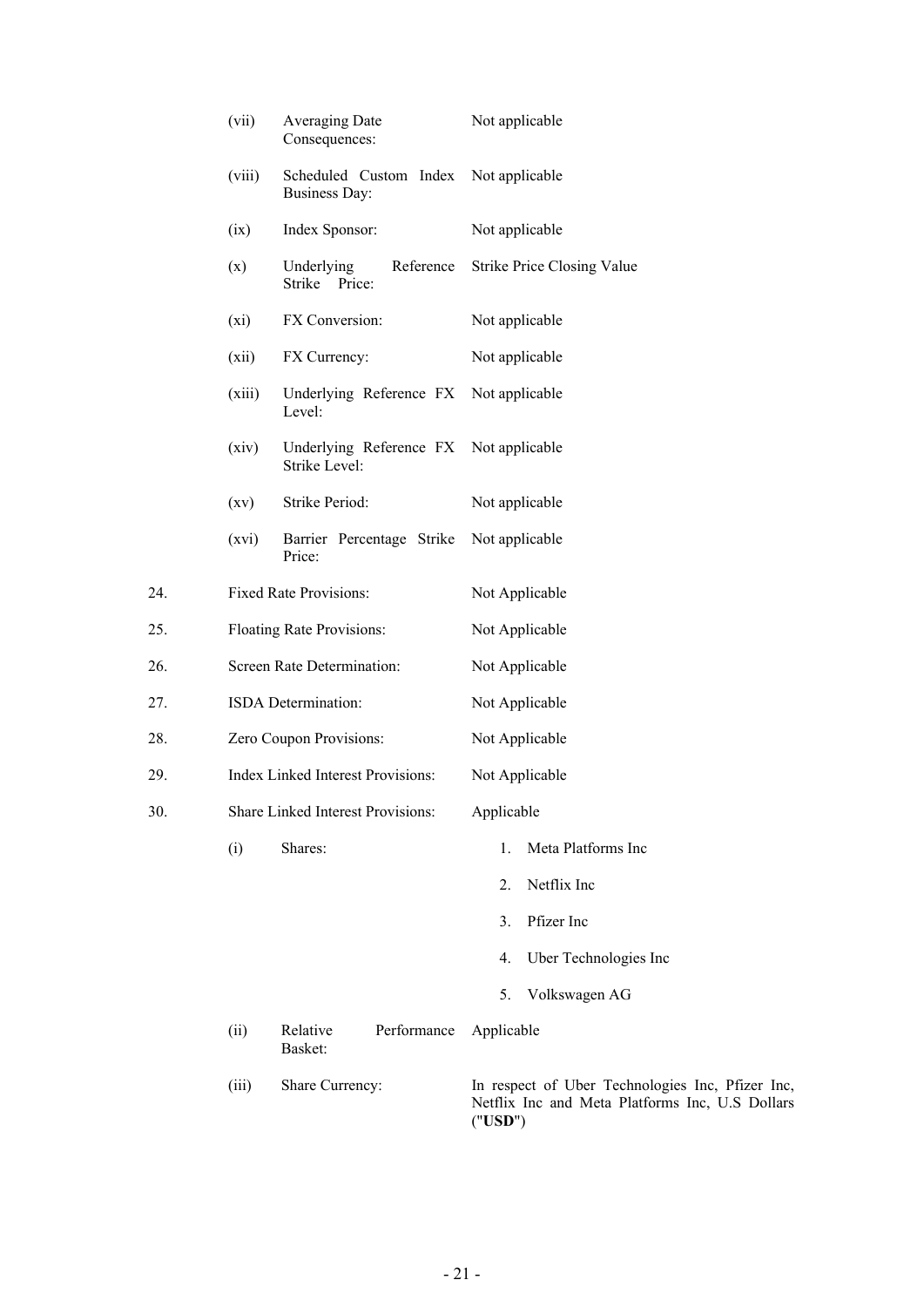|         |                                              | Volkswagen<br>respect<br>of<br>AG,<br>Euro<br>In<br>("EUR")                                                                                                                                                              |
|---------|----------------------------------------------|--------------------------------------------------------------------------------------------------------------------------------------------------------------------------------------------------------------------------|
| (iv)    | ISIN of Share(s):                            | US30303M1027<br>1.                                                                                                                                                                                                       |
|         |                                              | 2.<br>US64110L1061                                                                                                                                                                                                       |
|         |                                              | 3.<br>US7170811035                                                                                                                                                                                                       |
|         |                                              | 4.<br>US90353T1007                                                                                                                                                                                                       |
|         |                                              | 5.<br>DE0007664039                                                                                                                                                                                                       |
| (v)     | Page/Exchange<br>Screen<br>Code:             | The following pages on Bloomberg Business:                                                                                                                                                                               |
|         |                                              | FB UW Equity<br>1.                                                                                                                                                                                                       |
|         |                                              | NFLX UW Equity<br>2.                                                                                                                                                                                                     |
|         |                                              | PFE UN Equity<br>3.                                                                                                                                                                                                      |
|         |                                              | <b>UBER UN Equity</b><br>4.                                                                                                                                                                                              |
|         |                                              | VOW3 GY Equity<br>5.                                                                                                                                                                                                     |
| (vi)    | Averaging:                                   | Averaging does not apply to the Notes.                                                                                                                                                                                   |
| (vii)   | Strike Date:                                 | 28 February 2022                                                                                                                                                                                                         |
| (viii)  | <b>Interest Valuation Time:</b>              | Scheduled Closing Time                                                                                                                                                                                                   |
| (ix)    | Interest Valuation Date(s):                  | Each SPS Coupon Valuation Date                                                                                                                                                                                           |
| (x)     | Observation Date(s):                         | Not applicable                                                                                                                                                                                                           |
| $(x_i)$ | <b>Observation Period:</b>                   | Not applicable                                                                                                                                                                                                           |
| (xii)   | <b>Exchange Business Day:</b>                | (All Shares Basis)                                                                                                                                                                                                       |
| (xiii)  | Scheduled Trading Day:                       | (All Shares Basis)                                                                                                                                                                                                       |
| (xiv)   | Exchange(s):                                 | The relevant Exchanges are the New York Stock<br>Exchange with respect to Uber Technologies Inc and<br>Pfizer Inc, Nasdaq with respect to Netflix Inc and<br>Meta Platforms Inc, XETRA with respect to<br>Volkswagen AG. |
| (xv)    | Related Exchange(s):                         | All Exchanges                                                                                                                                                                                                            |
| (xvi)   | Weighting:                                   | Not applicable                                                                                                                                                                                                           |
| (xvii)  | Valuation Time:                              | Scheduled Closing Time                                                                                                                                                                                                   |
| (xviii) | Share Correction Period:                     | One Settlement Cycle                                                                                                                                                                                                     |
| (xix)   | Optional<br>Additional<br>Disruption Events: | The following Optional Additional Disruption<br>Events apply to the Notes:                                                                                                                                               |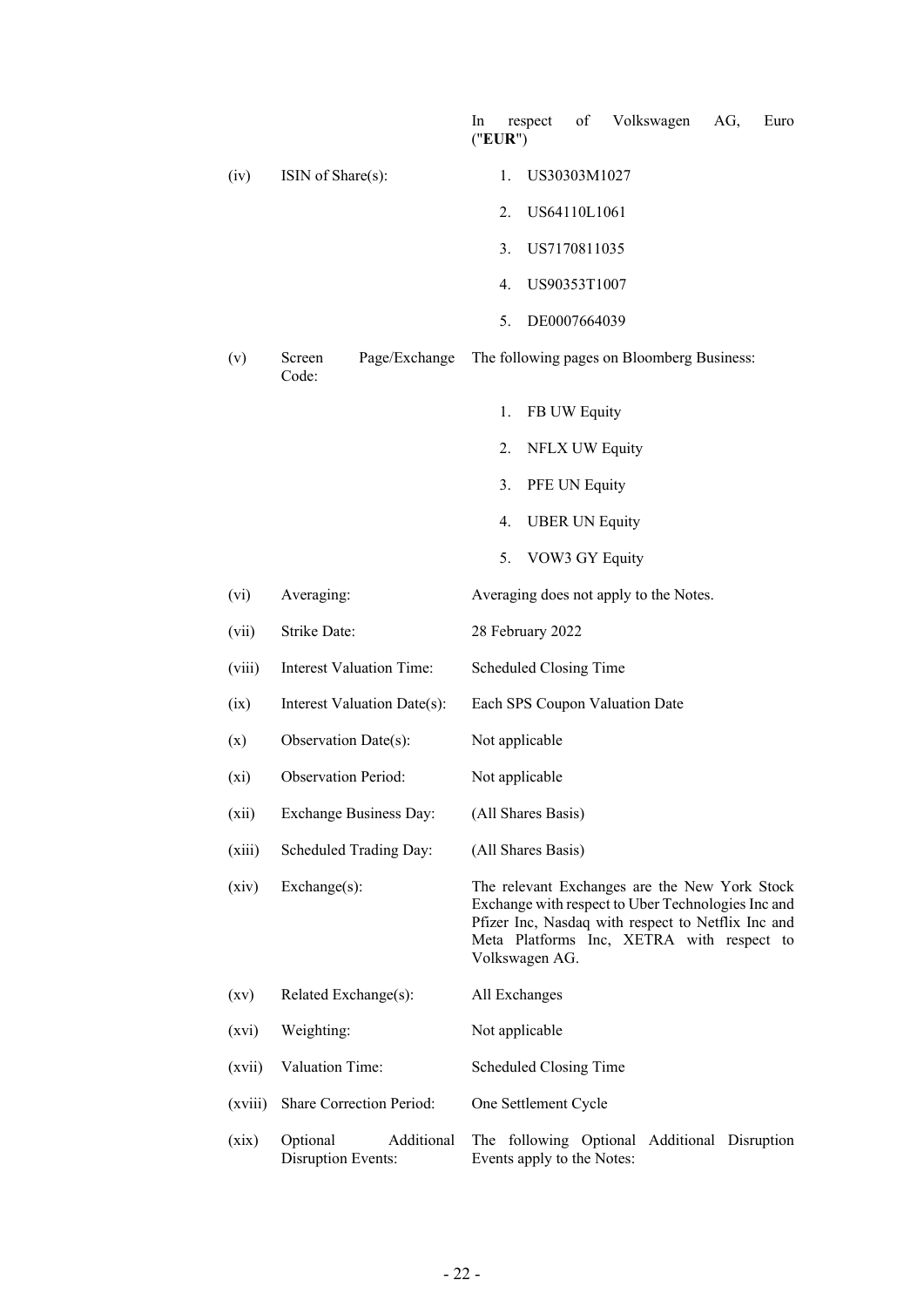# Increased Cost of Hedging

|     |                                                                  |                                                                                    | <b>Insolvency Filing</b>                                       |
|-----|------------------------------------------------------------------|------------------------------------------------------------------------------------|----------------------------------------------------------------|
|     | (xx)                                                             | Trade Date:                                                                        | 27 January 2022                                                |
|     | (xxi)                                                            | Market Disruption:                                                                 | Specified Maximum Days of Disruption will be<br>equal to eight |
|     | (xxii)                                                           | Tender Offer:                                                                      | Applicable                                                     |
|     | (xxiii)                                                          | Listing Change:                                                                    | Applicable                                                     |
|     | (xxiv)                                                           | Listing Suspension:                                                                | Applicable                                                     |
|     | (xxy)                                                            | Illiquidity:                                                                       | Not applicable                                                 |
|     | (xxvi)                                                           | Delayed Redemption on the<br>Occurrence<br>of<br>an<br><b>Extraordinary Event:</b> | Not applicable                                                 |
| 31. | Commodity<br>Provisions:                                         | Linked<br>Interest                                                                 | Not Applicable                                                 |
| 32. |                                                                  | Fund Linked Interest Provisions:                                                   | Not Applicable                                                 |
| 33. |                                                                  | ETI Linked Interest Provisions:                                                    | Not Applicable                                                 |
| 34. | Foreign Exchange (FX) Rate Linked<br><b>Interest Provisions:</b> |                                                                                    | Not Applicable                                                 |
| 35. |                                                                  | Underlying Interest Rate Linked Not Applicable<br><b>Interest Provisions:</b>      |                                                                |
| 36. |                                                                  | Additional Business Centre(s):                                                     | Moscow and Limassol (Cyprus)                                   |
|     |                                                                  |                                                                                    |                                                                |

# **PROVISIONS RELATING TO REDEMPTION**

| 37. | Final Redemption Amount:       |                           |               | Final Payout                                                                                                      |
|-----|--------------------------------|---------------------------|---------------|-------------------------------------------------------------------------------------------------------------------|
| 38. |                                | Final Payout:             |               | Applicable                                                                                                        |
|     | <b>Autocall Standard Notes</b> |                           |               |                                                                                                                   |
|     | (i)                            | FR Barrier Value:         |               | Worst Value                                                                                                       |
|     | (ii)                           | Final<br>Condition Level: | Redemption    | 100 per cent.                                                                                                     |
|     | (iii)                          | FR Exit Rate:             |               | 20 per cent.                                                                                                      |
|     | (iv)                           | SPS Knock-in Valuation:   |               | Applicable: less than                                                                                             |
|     |                                |                           |               | Knock-in Level: 65 per cent.                                                                                      |
|     | (v)                            | Knock-in<br>Day:          | Determination | 21 February 2027 (or, if such day is not a Scheduled<br>Trading Day, the next following Scheduled Trading<br>Day) |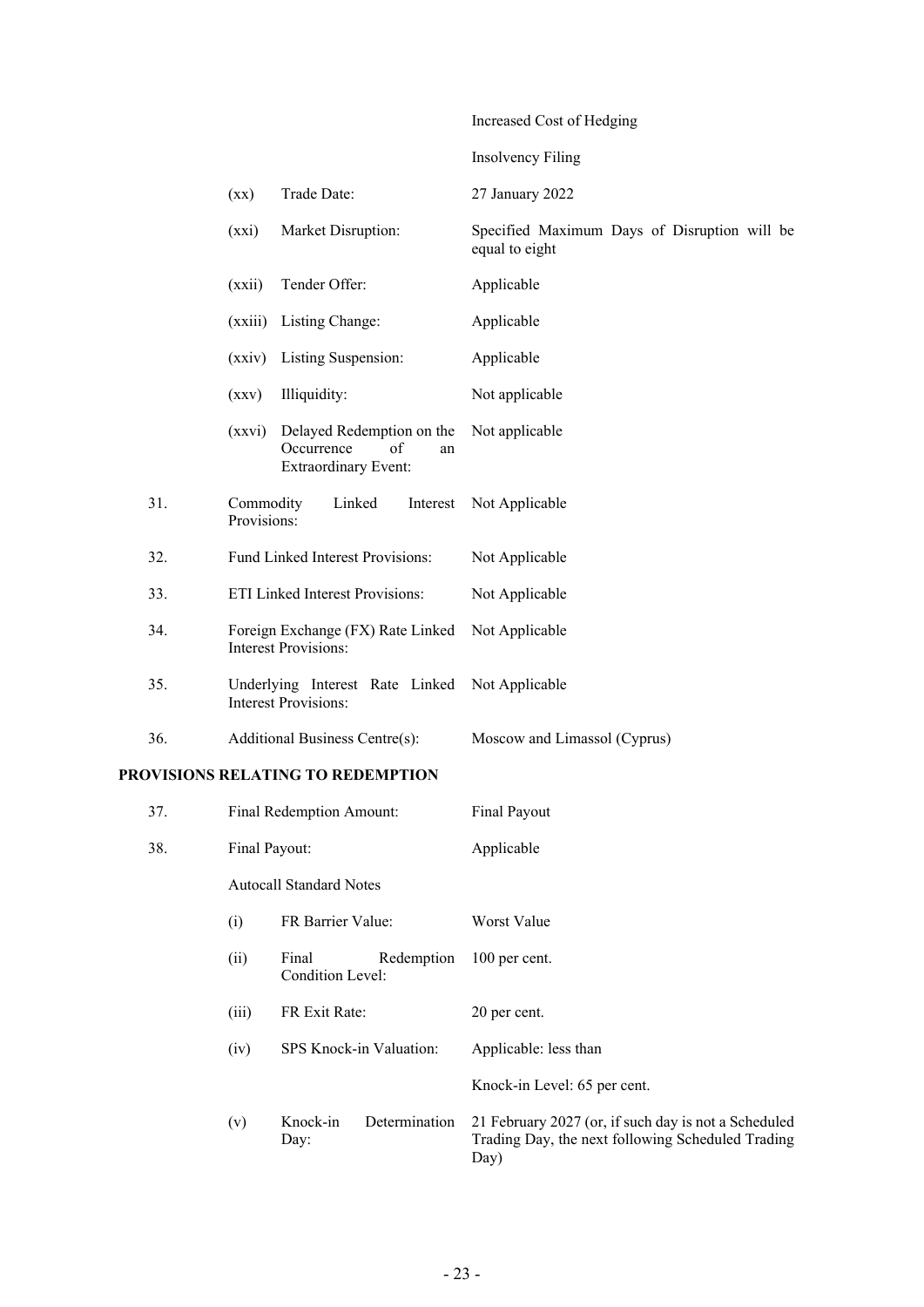|     | (vi)    | Determination Not applicable<br>Knock-in<br>Period:     |                                                                                                                                     |
|-----|---------|---------------------------------------------------------|-------------------------------------------------------------------------------------------------------------------------------------|
|     | (vii)   | Knock-in Value:                                         | Worst Value                                                                                                                         |
|     | (viii)  | Coupon Airbag Percentage:                               | 20 per cent.                                                                                                                        |
|     | (ix)    | Final Redemption Value:                                 | Worst Value                                                                                                                         |
|     | (x)     | SPS Valuation Date:                                     | Knock-in Determination Day                                                                                                          |
|     | $(x_i)$ | SPS Redemption Valuation<br>Date(s):                    | Knock-in Determination Day                                                                                                          |
|     | (xii)   | SPS FR Barrier Valuation<br>Date(s):                    | Knock-in Determination Day                                                                                                          |
|     |         | <b>VALUATION METHOD FOR REDEMPTION PAYMENT:</b>         |                                                                                                                                     |
| 39. |         | <b>Payout Conditions:</b>                               | Applicable                                                                                                                          |
|     |         | Worst Value is applicable:                              |                                                                                                                                     |
|     | (i)     | SPS Valuation Date:                                     | SPS FR Barrier Valuation Date and Knock-in<br>Determination<br>Day<br>Automatic<br>and<br>Early<br><b>Redemption Valuation Date</b> |
|     | (ii)    | SPS Redemption Valuation<br>Date(s):                    | Not applicable                                                                                                                      |
|     | (iii)   | Underlying Reference:                                   | Share Linked                                                                                                                        |
|     | (iv)    | Underlying<br>Reference<br>Closing Price Value:         | Closing Price                                                                                                                       |
|     | (v)     | Closing Price:                                          | As per Annex 3 (Additional Terms and Conditions<br>for Share Linked Notes)                                                          |
|     | (vi)    | Strike Date:                                            | 28 February 2022                                                                                                                    |
|     | (vii)   | Scheduled Custom Index<br><b>Business Day:</b>          | Not applicable                                                                                                                      |
|     | (viii)  | Index Sponsor:                                          | Not applicable                                                                                                                      |
|     | (ix)    | <b>Underlying Reference</b><br>Strike Price:            | <b>Strike Price Closing Value</b>                                                                                                   |
|     | (x)     | FX Conversion:                                          | Not applicable                                                                                                                      |
|     | $(x_i)$ | FX Currency:                                            | Not applicable                                                                                                                      |
|     | (xii)   | Underlying Reference FX Not applicable<br>Level:        |                                                                                                                                     |
|     | (xiii)  | Underlying Reference FX Not applicable<br>Strike Level: |                                                                                                                                     |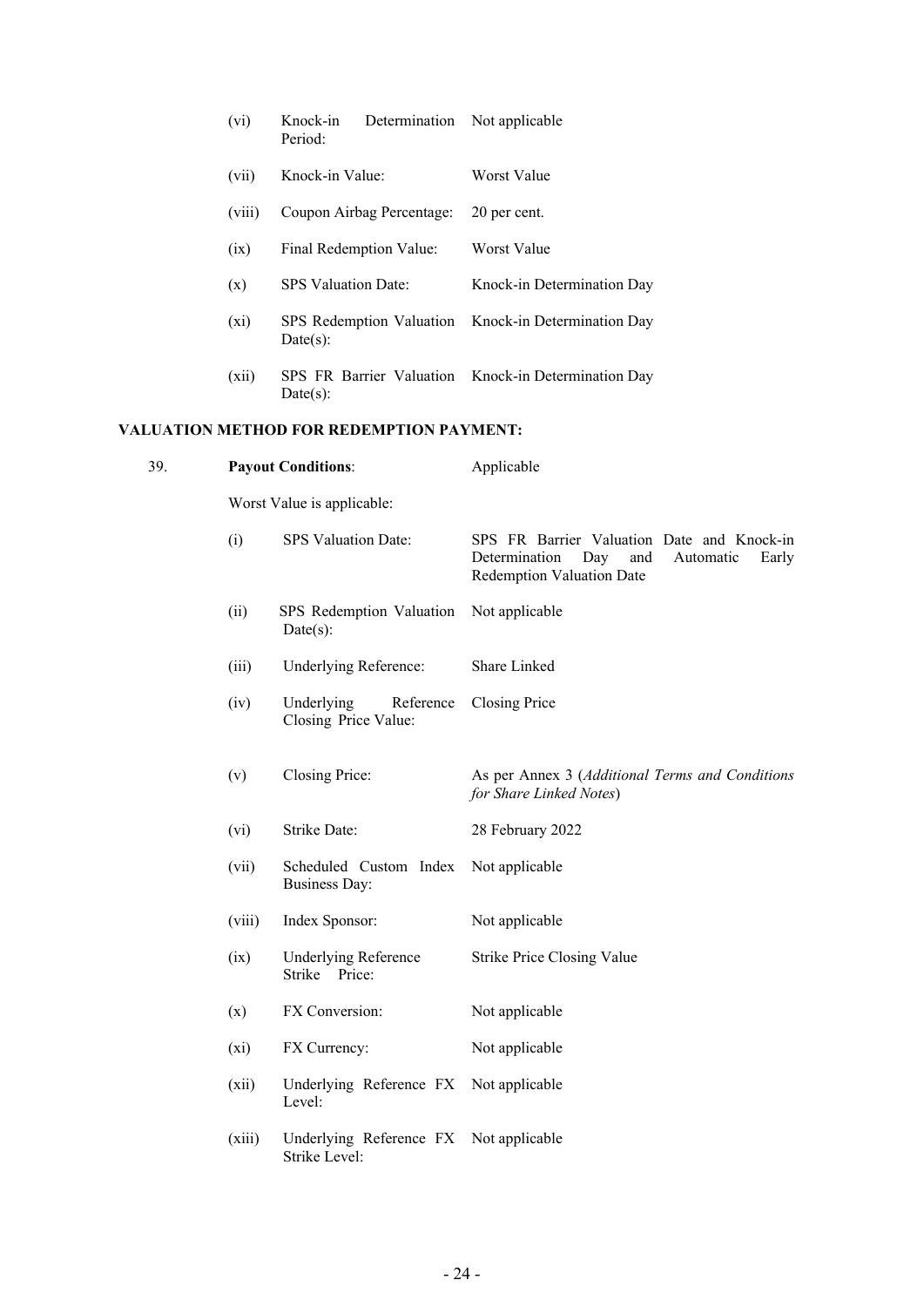|     | (xiv)   | Strike Period:                                                 | Not applicable                                                                                                        |
|-----|---------|----------------------------------------------------------------|-----------------------------------------------------------------------------------------------------------------------|
|     | (xv)    | Barrier Percentage Strike<br>Price:                            | Not applicable                                                                                                        |
| 40. |         | Automatic Early Redemption:                                    | Applicable                                                                                                            |
|     | (i)     | Automatic Early<br>Redemption Event:                           | Automatic Early Redemption Event 1: "greater than<br>or equal to"                                                     |
|     | (ii)    | <b>Automatic Early</b><br><b>Redemption Valuation</b><br>Time: | Scheduled Closing Time                                                                                                |
|     | (iii)   | Automatic Early                                                | SPS Automatic Early Redemption Payout 1:                                                                              |
|     |         | Redemption Payout:                                             | AER Redemption Percentage: 110 per cent.                                                                              |
|     |         |                                                                | <b>AER Exit Rate: AER Rate</b>                                                                                        |
|     | (iv)    | <b>Automatic Early</b><br>Redemption Date(s):                  | Each Interest Payment Date (except for the Interest<br>Payment Date scheduled to fall on the Maturity<br>Date)        |
|     | (v)     | Automatic Early<br>Redemption Price:                           | 100 per cent.                                                                                                         |
|     | (vi)    | <b>Automatic Early</b><br>Redemption Percentage:               | Not applicable                                                                                                        |
|     | (vii)   | Automatic Early<br><b>Redemption Percentage</b><br>Up:         | Not applicable                                                                                                        |
|     | (viii)  | Automatic Early<br><b>Redemption Percentage</b><br>Down:       | Not applicable                                                                                                        |
|     | (ix)    | <b>AER Rate:</b>                                               | 0 per cent.                                                                                                           |
|     | (x)     | <b>AER Exit Rate:</b>                                          | Not applicable                                                                                                        |
|     | $(x_i)$ | <b>AER Screen Page:</b>                                        | Not applicable                                                                                                        |
|     | (xii)   | AER Specified Time:                                            | Not applicable                                                                                                        |
|     | (xiii)  | Reference<br>AER<br>Rate<br>Determination Date(s):             | Not applicable                                                                                                        |
|     | (xiv)   | <b>AER</b> Margin:                                             | Not applicable                                                                                                        |
|     | (xv)    | Automatic Early<br><b>Redemption Valuation</b><br>Date(s):     | Each SPS Coupon Valuation Date (except for the<br>SPS Coupon Valuation Date scheduled to fall on 21<br>February 2027) |
|     | (xvi)   | <b>Underlying Reference</b><br>Level:                          | Not applicable                                                                                                        |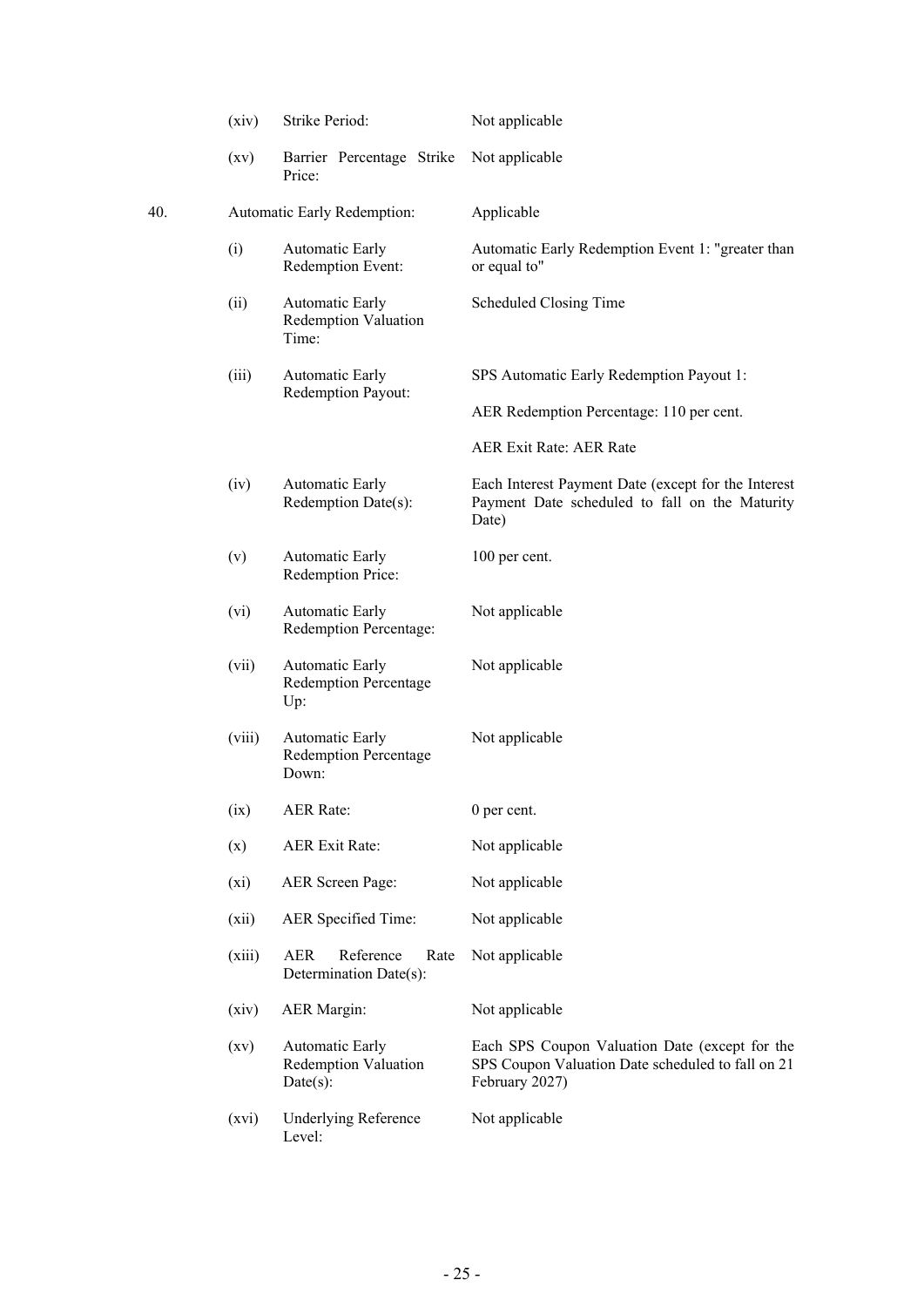|     | (xvii)                          | SPS AER Valuation:                                  | Applicable                                                                                                     |  |
|-----|---------------------------------|-----------------------------------------------------|----------------------------------------------------------------------------------------------------------------|--|
|     |                                 |                                                     | SPS AER Value 1: Worst Value                                                                                   |  |
|     | (xviii)                         | AER Event 1 Underlyings:                            | See item $45(i)$ below                                                                                         |  |
|     | (xix)                           | AER Event 2 Underlyings:                            | Not applicable                                                                                                 |  |
|     | $(\mathbf{X}\mathbf{X})$        | AER Event 1 Basket:                                 | Not applicable                                                                                                 |  |
|     | (xxi)                           | AER Event 2 Basket:                                 | Not applicable                                                                                                 |  |
|     | (xxii)                          | AER Day Count Fraction:                             | Not applicable                                                                                                 |  |
|     | (xxiii)                         | Cut-off Date:                                       | Not applicable                                                                                                 |  |
|     | (xxiv) Early<br>Leverage        | Redemption<br>Factor:                               | Not applicable                                                                                                 |  |
|     | (xxy)                           | QR Price in respect of the<br><b>Basket Price:</b>  | Not applicable                                                                                                 |  |
|     | (xxvi)                          | QR Price in respect of the<br>Final Price:          | Not applicable                                                                                                 |  |
|     | (xxvii)                         | QR Price in respect of the<br><b>Initial Price:</b> | Not applicable                                                                                                 |  |
| 41. |                                 | Issuer Call Option:                                 | Not Applicable                                                                                                 |  |
| 42. | Put Option:                     |                                                     | Not Applicable                                                                                                 |  |
| 43. | Aggregation:                    |                                                     | Not Applicable                                                                                                 |  |
| 44. | Index Linked Redemption Amount: |                                                     | Not Applicable                                                                                                 |  |
| 45. |                                 | Share Linked Redemption Amount:                     | Applicable                                                                                                     |  |
|     | (i)                             | Share:                                              | Meta Platforms Inc<br>1.                                                                                       |  |
|     |                                 |                                                     | Netflix Inc<br>2.                                                                                              |  |
|     |                                 |                                                     | Pfizer Inc<br>3.                                                                                               |  |
|     |                                 |                                                     | Uber Technologies Inc<br>4.                                                                                    |  |
|     |                                 |                                                     | Volkswagen AG<br>5.                                                                                            |  |
|     | (ii)                            | Performance<br>Relative<br>Basket:                  | Applicable                                                                                                     |  |
|     | (iii)                           | Share Currency:                                     | In respect of Uber Technologies Inc, Pfizer Inc,<br>Netflix Inc and Meta Platforms Inc, U.S Dollars<br>("USD") |  |
|     |                                 |                                                     | Volkswagen<br>respect<br>of<br>AG,<br>Euro<br>In<br>("EUR")                                                    |  |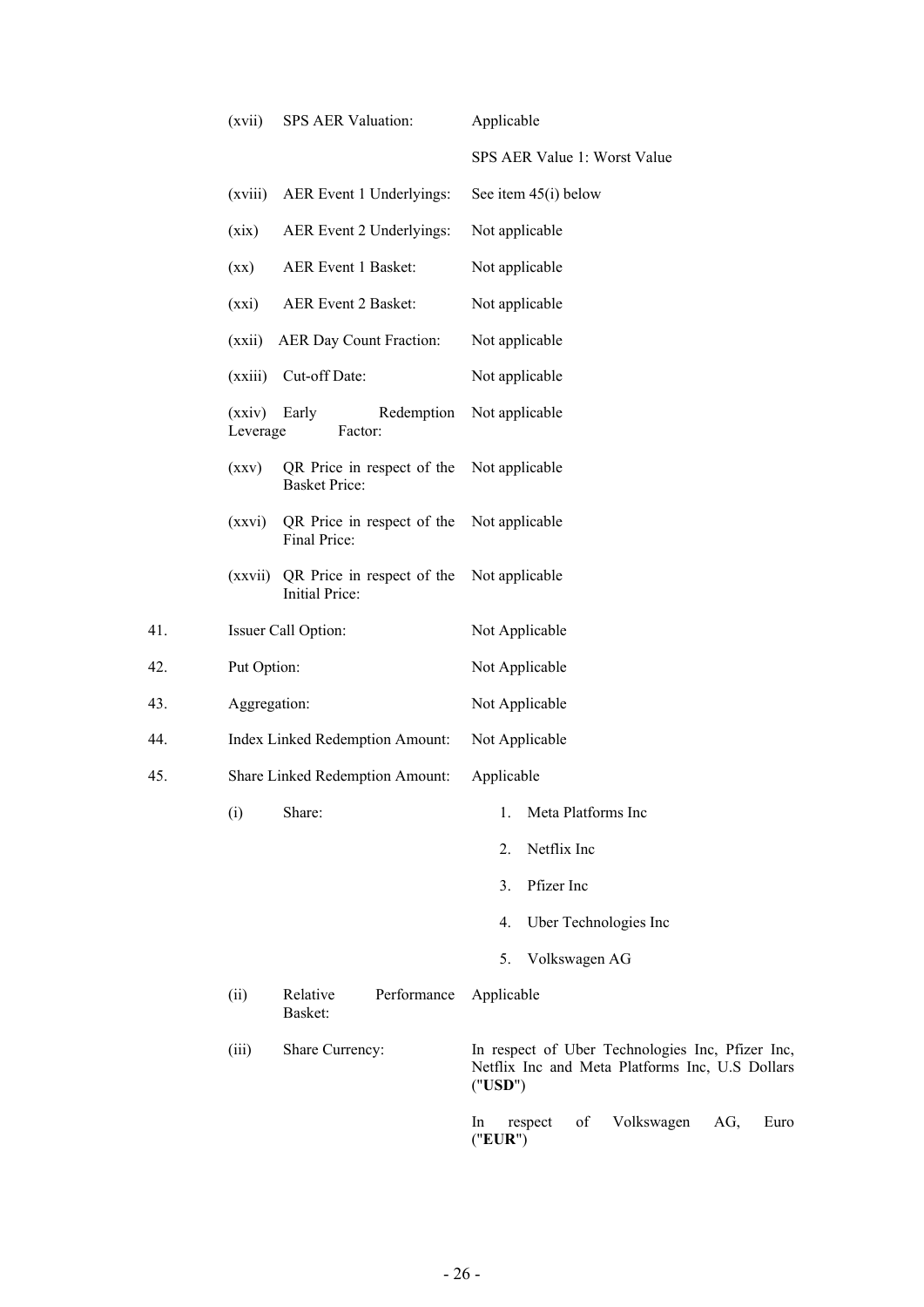| (iv)    | ISIN of Share(s):                            | US30303M1027<br>1.                                                                                                                                                                                                       |
|---------|----------------------------------------------|--------------------------------------------------------------------------------------------------------------------------------------------------------------------------------------------------------------------------|
|         |                                              | US64110L1061<br>2.                                                                                                                                                                                                       |
|         |                                              | US7170811035<br>3.                                                                                                                                                                                                       |
|         |                                              | US90353T1007<br>4.                                                                                                                                                                                                       |
|         |                                              | DE0007664039<br>5.                                                                                                                                                                                                       |
| (v)     | Page/Exchange<br>Screen<br>Code:             | The following pages on Bloomberg Business:                                                                                                                                                                               |
|         |                                              | 1.<br>FB UW Equity                                                                                                                                                                                                       |
|         |                                              | 2.<br>NFLX UW Equity                                                                                                                                                                                                     |
|         |                                              | PFE UN Equity<br>3.                                                                                                                                                                                                      |
|         |                                              | 4.<br><b>UBER UN Equity</b>                                                                                                                                                                                              |
|         |                                              | VOW3 GY Equity<br>5.                                                                                                                                                                                                     |
| (vi)    | Strike Date:                                 | 28 February 2022                                                                                                                                                                                                         |
| (vii)   | Averaging:                                   | Averaging does not apply to the Notes.                                                                                                                                                                                   |
| (viii)  | Valuation<br>Redemption<br>Date:             | 21 February 2027                                                                                                                                                                                                         |
| (ix)    | Observation Date(s):                         | Not applicable                                                                                                                                                                                                           |
| (x)     | <b>Observation Period:</b>                   | Not applicable                                                                                                                                                                                                           |
| $(x_i)$ | <b>Exchange Business Day:</b>                | (All Shares Basis)                                                                                                                                                                                                       |
| (xii)   | Scheduled Trading Day:                       | (All Shares Basis)                                                                                                                                                                                                       |
| (xiii)  | Exchange(s):                                 | The relevant Exchanges are the New York Stock<br>Exchange with respect to Uber Technologies Inc and<br>Pfizer Inc, Nasdaq with respect to Netflix Inc and<br>Meta Platforms Inc, XETRA with respect to<br>Volkswagen AG. |
| (xiv)   | Related Exchange(s):                         | All Exchanges                                                                                                                                                                                                            |
| (xv)    | Weighting:                                   | Not applicable                                                                                                                                                                                                           |
| (xvi)   | Valuation Time:                              | Scheduled Closing Time                                                                                                                                                                                                   |
| (xvii)  | <b>Share Correction Period:</b>              | One Settlement Cycle                                                                                                                                                                                                     |
| (xviii) | Additional<br>Optional<br>Disruption Events: | The following Optional Additional Disruption<br>Events apply to the Notes:                                                                                                                                               |
|         |                                              | Increased Cost of Hedging                                                                                                                                                                                                |
|         |                                              | Insolvency Filing                                                                                                                                                                                                        |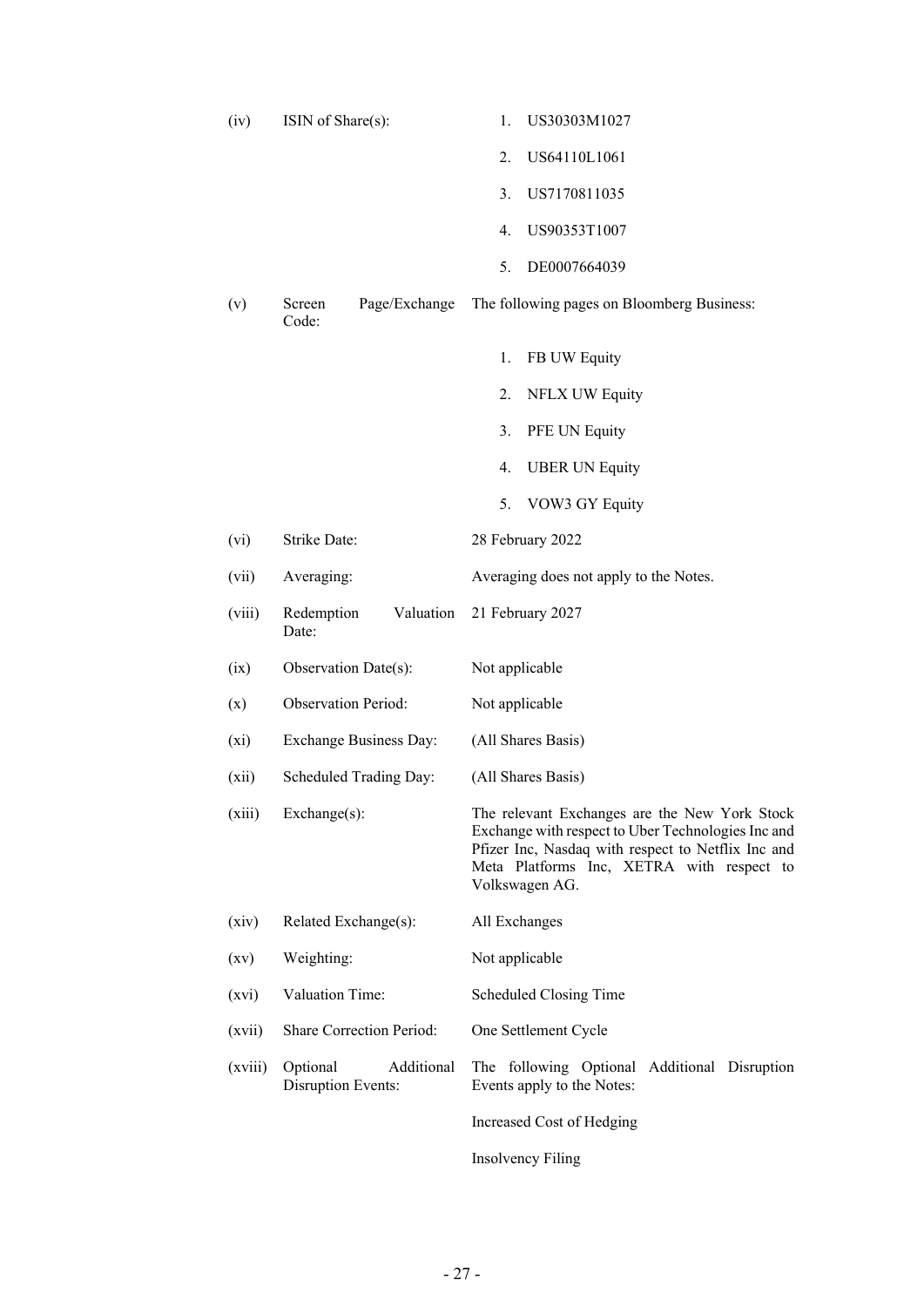|     | (xix)                | Trade Date:                                                                 | 27 January 2022                                                                    |
|-----|----------------------|-----------------------------------------------------------------------------|------------------------------------------------------------------------------------|
|     | (xx)                 | Market Disruption:                                                          | Specified Maximum Days of Disruption will be<br>equal to eight                     |
|     | (xxi)                | Tender Offer:                                                               | Applicable                                                                         |
|     | (xxii)               | Listing Change:                                                             | Applicable                                                                         |
|     | (xxiii)              | Listing Suspension:                                                         | Applicable                                                                         |
|     | (xxiv)               | Illiquidity:                                                                | Not applicable                                                                     |
|     | (xxy)                | Delayed Redemption on the<br>Occurrence<br>of<br>an                         | Not applicable                                                                     |
|     |                      | <b>Extraordinary Event:</b>                                                 | Principal Protected Termination Amount:                                            |
|     |                      |                                                                             | Not applicable                                                                     |
| 46. | Commodity<br>Amount: | Linked Redemption                                                           | Not Applicable                                                                     |
| 47. |                      | Fund Linked Redemption Amount:                                              | Not Applicable                                                                     |
| 48. |                      | <b>Credit Linked Notes:</b>                                                 | Not Applicable                                                                     |
| 49. |                      | ETI Linked Redemption Amount:                                               | Not Applicable                                                                     |
| 50. |                      | Foreign Exchange (FX) Rate Linked<br>Redemption Amount:                     | Not Applicable                                                                     |
| 51. |                      | Underlying Interest Rate Linked Not Applicable<br><b>Redemption Amount:</b> |                                                                                    |
| 52. |                      | Early Redemption Amount:                                                    |                                                                                    |
|     |                      | Early Redemption Amount(s):                                                 | Market Value less Costs                                                            |
| 53. | Delivery:            | Provisions applicable to Physical Not Applicable                            |                                                                                    |
| 54. |                      | Variation of Settlement:                                                    |                                                                                    |
|     | (i)                  | Issuer's option to vary<br>settlement:                                      | The Issuer does not have the option to vary<br>settlement in respect of the Notes. |
|     | (ii)                 | Variation of Settlement of Not applicable<br>Physical Delivery Notes:       |                                                                                    |
|     |                      | <b>GENERAL PROVISIONS RELATING TO THE NOTES</b>                             |                                                                                    |

| 55. | Form of Notes:   | <b>Registered Notes</b>                                                                                                                         |
|-----|------------------|-------------------------------------------------------------------------------------------------------------------------------------------------|
|     |                  | Global Registered Note exchangeable for Individual<br>Note Certificates in the limited circumstances<br>described in the Global Registered Note |
| 56. | New Global Note: | Nο                                                                                                                                              |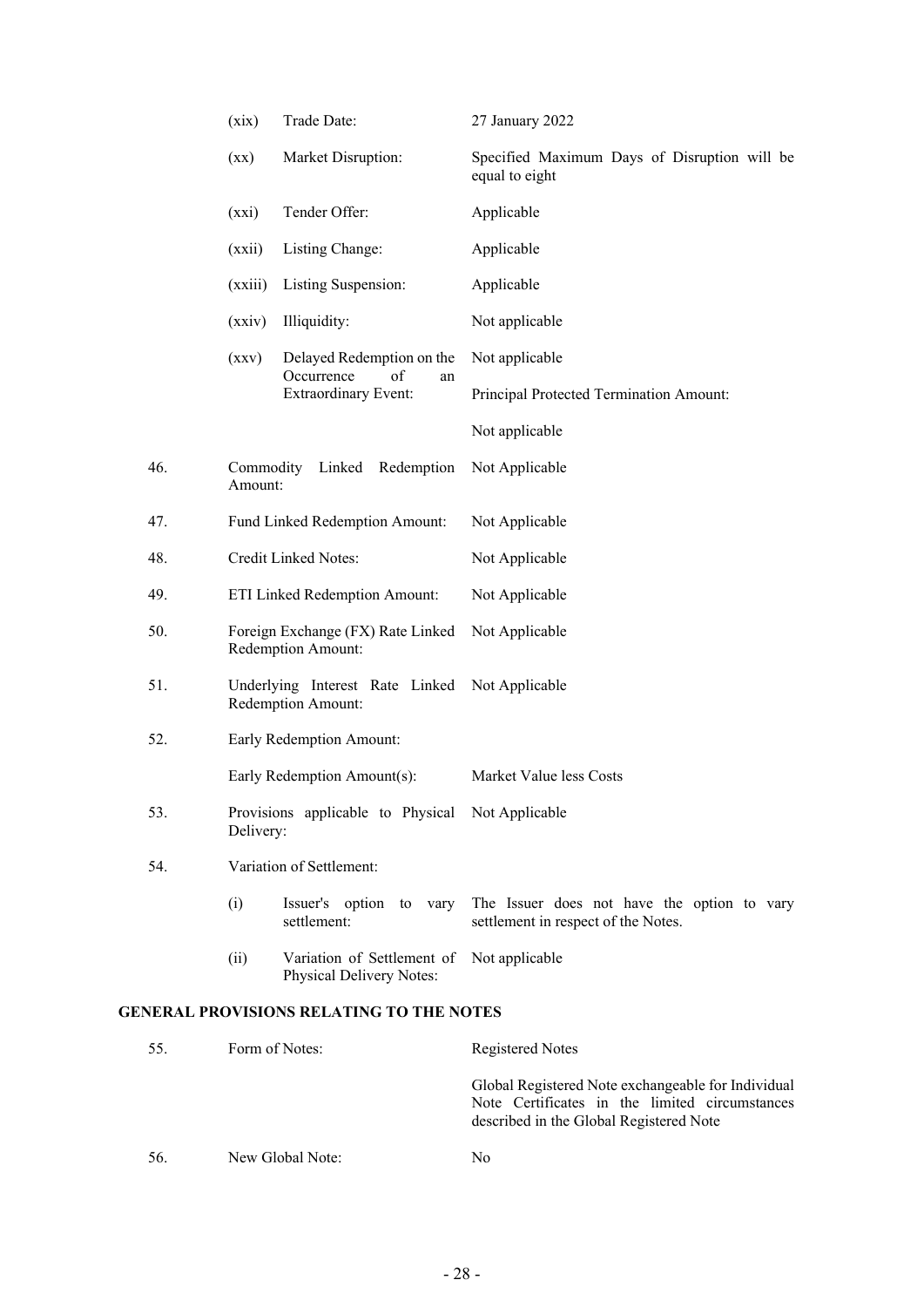| 57. | Additional Financial Centre(s) or<br>other special provisions relating to<br>payment dates:                                                                                                                                                                                                                                                                          | Moscow and Limassol (Cyprus)                                                                                                                                                                                                                                                                                                                                                                                                                            |
|-----|----------------------------------------------------------------------------------------------------------------------------------------------------------------------------------------------------------------------------------------------------------------------------------------------------------------------------------------------------------------------|---------------------------------------------------------------------------------------------------------------------------------------------------------------------------------------------------------------------------------------------------------------------------------------------------------------------------------------------------------------------------------------------------------------------------------------------------------|
| 58. | Talons for future Coupons to be<br>attached to Definitive Notes (and<br>dates on which such Talons mature):                                                                                                                                                                                                                                                          | No.                                                                                                                                                                                                                                                                                                                                                                                                                                                     |
| 59. | Details relating to Partly Paid Notes:<br>amount of each payment comprising<br>the Issue Price and date on which<br>each payment is to be made and, if<br>different from those specified in the<br>Temporary<br>Global<br>Note,<br>consequences of failure to pay,<br>including any right of the Issuer to<br>forfeit the Notes and interest due on<br>late payment: | Not Applicable                                                                                                                                                                                                                                                                                                                                                                                                                                          |
| 60. | Details relating to Notes redeemable<br>amount of each<br>in instalments:<br>instalment, date on which each<br>payment is to be made:                                                                                                                                                                                                                                | Not Applicable                                                                                                                                                                                                                                                                                                                                                                                                                                          |
| 61. | Calculation Agent:                                                                                                                                                                                                                                                                                                                                                   | BrokerCreditService (Cyprus) Limited                                                                                                                                                                                                                                                                                                                                                                                                                    |
| 62. | Date board approval for issuance of 26 January 2022<br>Notes obtained:                                                                                                                                                                                                                                                                                               |                                                                                                                                                                                                                                                                                                                                                                                                                                                         |
| 63. | Relevant Benchmark:                                                                                                                                                                                                                                                                                                                                                  | Not Applicable                                                                                                                                                                                                                                                                                                                                                                                                                                          |
| 64. | <b>Additional Terms:</b>                                                                                                                                                                                                                                                                                                                                             | For the purposes of this Series of Notes only, the<br>Conditions of the Notes shall be deemed to be<br>amended as follows:                                                                                                                                                                                                                                                                                                                              |
|     |                                                                                                                                                                                                                                                                                                                                                                      | Condition $10(a)$ shall be amended by the addition of<br>the following to the end thereof:                                                                                                                                                                                                                                                                                                                                                              |
|     |                                                                                                                                                                                                                                                                                                                                                                      | "If any Note of the relevant Series of Notes<br>has become due and payable at its Early<br>Redemption Amount in accordance with<br>this Condition $10(a)$ , all Notes of such<br>Series shall become immediately due and<br>payable at their Early Redemption Amount<br>together with accrued interest (if any)<br>without further action or formality."                                                                                                |
|     |                                                                                                                                                                                                                                                                                                                                                                      | The following shall be added as a new paragraph (c)<br>to Condition 10 (Events of Default):                                                                                                                                                                                                                                                                                                                                                             |
|     |                                                                                                                                                                                                                                                                                                                                                                      | "If the Notes become due and payable<br>pursuant to this Condition 10 and the Issuer<br>fails to pay the Early Redemption Amount<br>due on the Notes on the due date therefor,<br>the security granted by the Issuer pursuant<br>to the security agreement dated 27 January<br>2022 (the "Security Agreement") between<br>the Issuer and GLAS Trust Corporation<br>Limited as security trustee (the "Security<br>Trustee") on behalf of the Noteholders |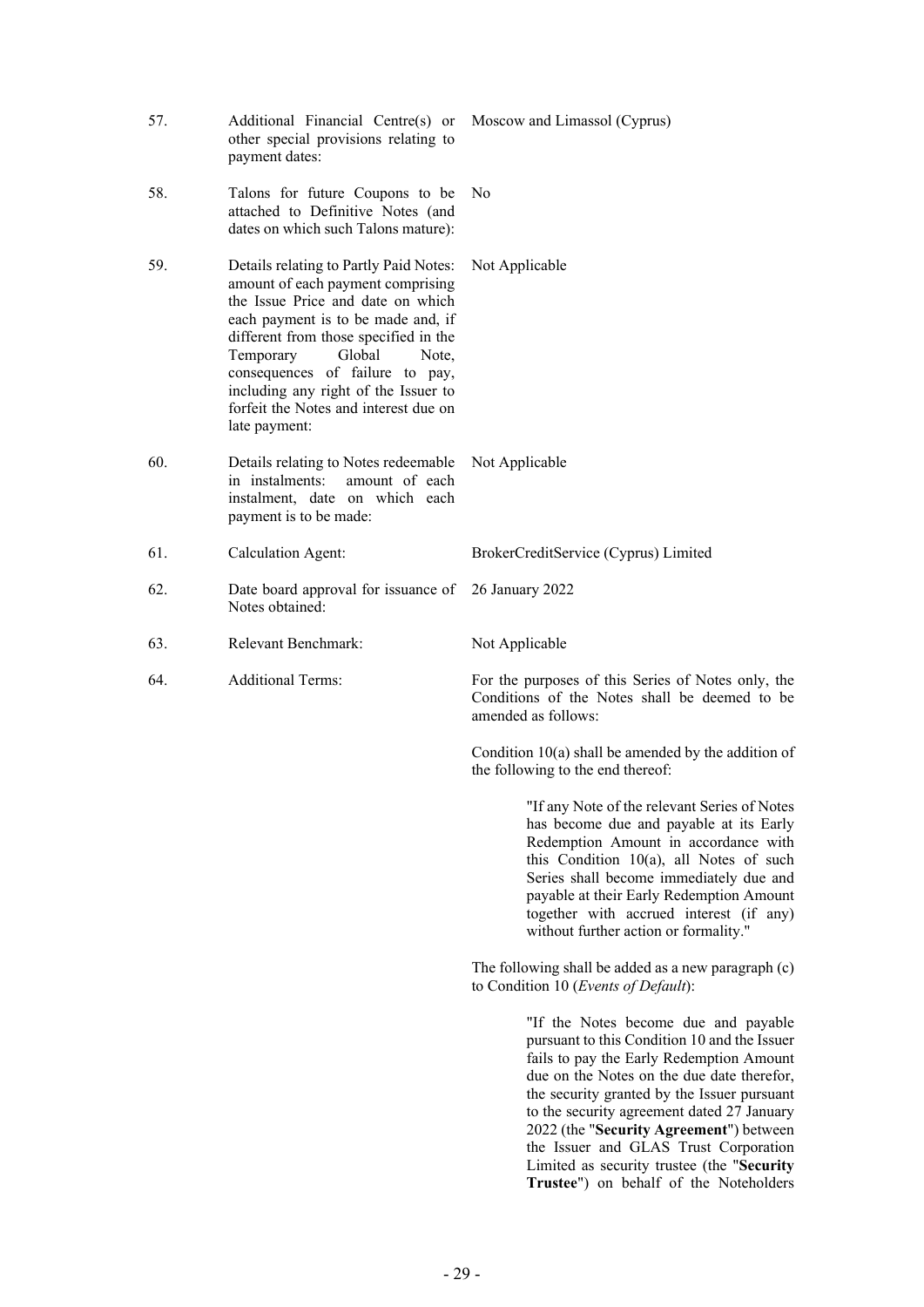shall become immediately enforceable. The security may be enforced by the Security Trustee at its election or at the direction of Noteholders holding in aggregate not less than 25 per cent. of the principal amount outstanding of the Notes."

Condition 15 (Further Issues) shall be amended by the addition of the following to the end thereof:

> "Any such further notes shall only form a single series with the Notes (unless otherwise sanctioned by an Extraordinary Resolution) if the Issuer provides additional assets (as security for such further instruments) which are fungible with, and have the same proportionate composition as, those secured under the Security Agreement and in the same proportion as the proportion that the principal amount of such new notes bears to the Notes."

Signed on behalf of the Issuer:

By: Alone Jeanny, Breek

Duly authorised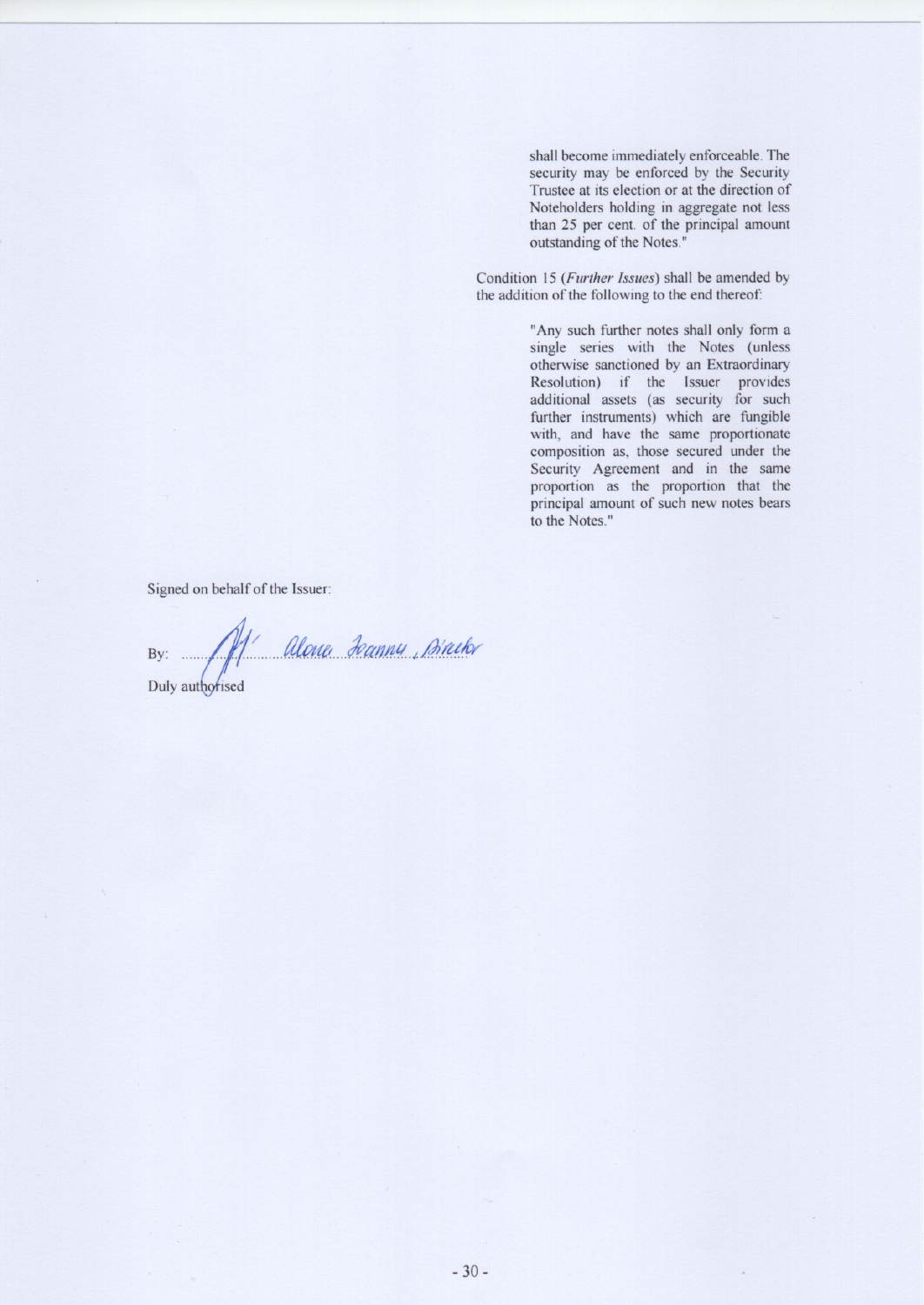#### (ii) **PART B - OTHER INFORMATION**

#### 1. **LISTING AND ADMISSION TO TRADING**

- (i) Listing and admission to trading: Application has been made to Euronext Dublin for the Notes to be admitted to trading on its regulated market with effect from on or about the Issue Date.
- (ii) Estimate of total expenses EUR 3,290 related to admission to trading:

#### 2. **INTERESTS OF NATURAL AND LEGAL PERSONS INVOLVED IN THE ISSUE/OFFER**

Save for any fees payable to the Dealer, so far as the Issuer is aware, no person involved in the offer of the Notes has an interest material to the offer. The Dealer and its affiliates have engaged, and may in the future engage, in investment banking and/or commercial banking transactions with, and may perform other services for, the Issuer and its affiliates in the ordinary course of business.

#### 3. **REASONS FOR THE OFFER, ESTIMATED NET PROCEEDS AND TOTAL EXPENSES**

| (i)   | Reasons for the offer:    | See the " <i>Use of Proceeds</i> " wording in the Base<br>Prospectus |
|-------|---------------------------|----------------------------------------------------------------------|
| (ii)  | Estimated net proceeds:   | USD 10,000,000                                                       |
| (iii) | Estimated total expenses: | Nil save for the expenses referred to in paragraph<br>$1(ii)$ above. |

#### 4. **PERFORMANCE OF SHARES AND OTHER INFORMATION CONCERNING THE UNDERLYING REFERENCES**

Information of past and future performance and volatility of the Shares can be found on the Screen Page specified above in item  $30(v)$  for the relevant Share.

#### 5. **OPERATIONAL INFORMATION**

|    | ISIN:                                                                            |                                                   | XS2423361190                                                                                                            |
|----|----------------------------------------------------------------------------------|---------------------------------------------------|-------------------------------------------------------------------------------------------------------------------------|
|    |                                                                                  | Common Code:                                      | 242336119                                                                                                               |
|    | Delivery:                                                                        |                                                   | Delivery free of payment                                                                                                |
|    | Names and addresses of additional Not Applicable<br>Paying Agent $(s)$ (if any): |                                                   |                                                                                                                         |
|    |                                                                                  | considerations:                                   | Additional U.S. federal income tax The Notes are not subject to U.S. federal<br>with holding tax under Section $871(m)$ |
| 6. |                                                                                  | <b>DISTRIBUTION</b>                               |                                                                                                                         |
|    | (i)                                                                              | Method of distribution:                           | Non-syndicated                                                                                                          |
|    | (ii)                                                                             | If syndicated:                                    | Not applicable                                                                                                          |
|    | (iii)                                                                            | If non-syndicated, name and<br>address of Dealer: | BrokerCreditService (Cyprus) Limited (address:<br>Spyrou Kyprianou & 1 Oktovriou, 1 Vashiotis                           |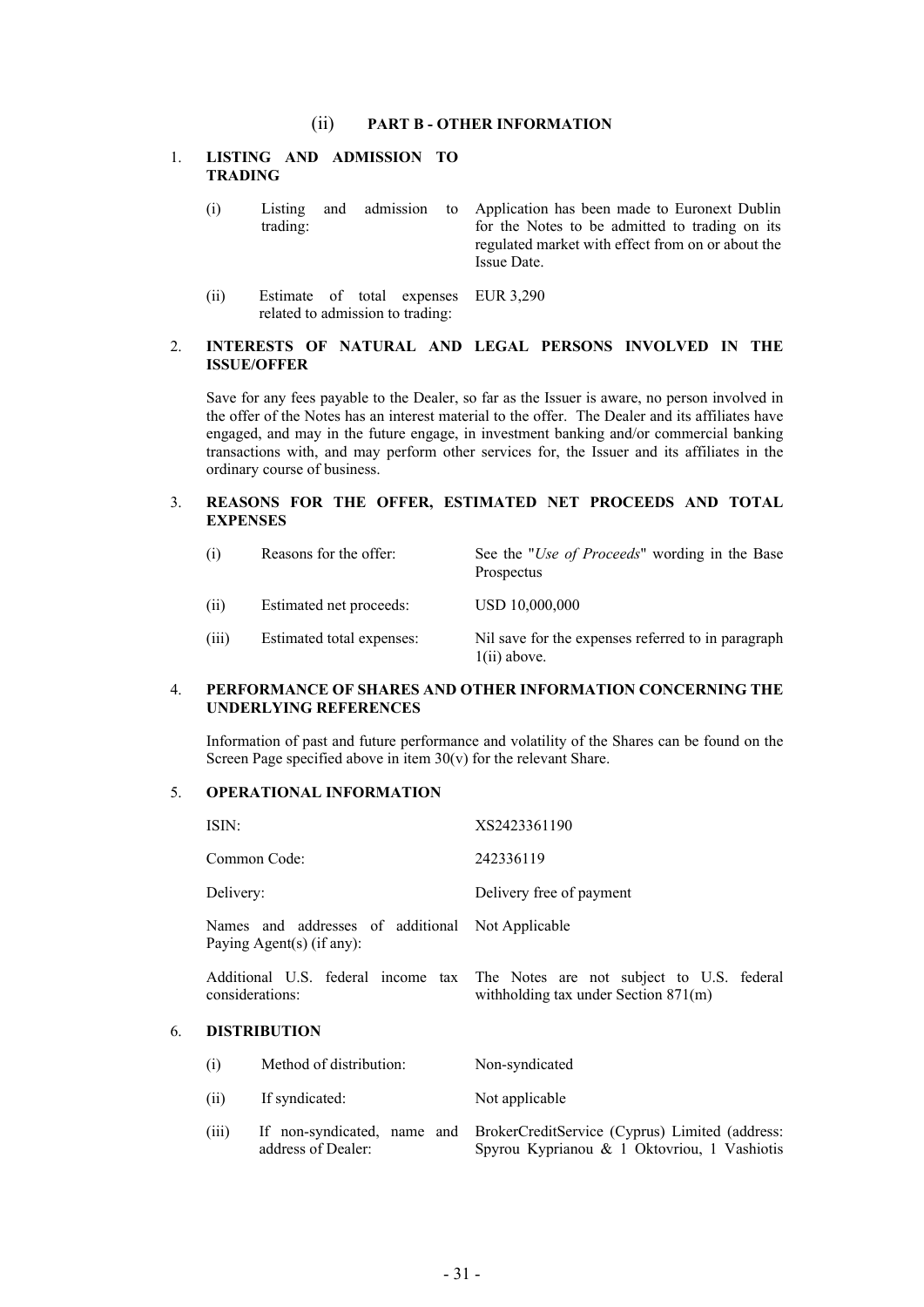Kalande Offices, 2nd floor Mesa Geitonia, 4004, Limassol, Cyprus) (iv) Indication of the overall amount of the underwriting commission and of the placing commission: Not applicable (v) US Selling Restrictions: (Categories of potential investors to which the Notes are offered): Reg. S Compliance Category 2; TEFRA not applicable (vi) Prohibition of Sales to EEA and UK Retail Investors: Not applicable (vii) Public Offer: Not applicable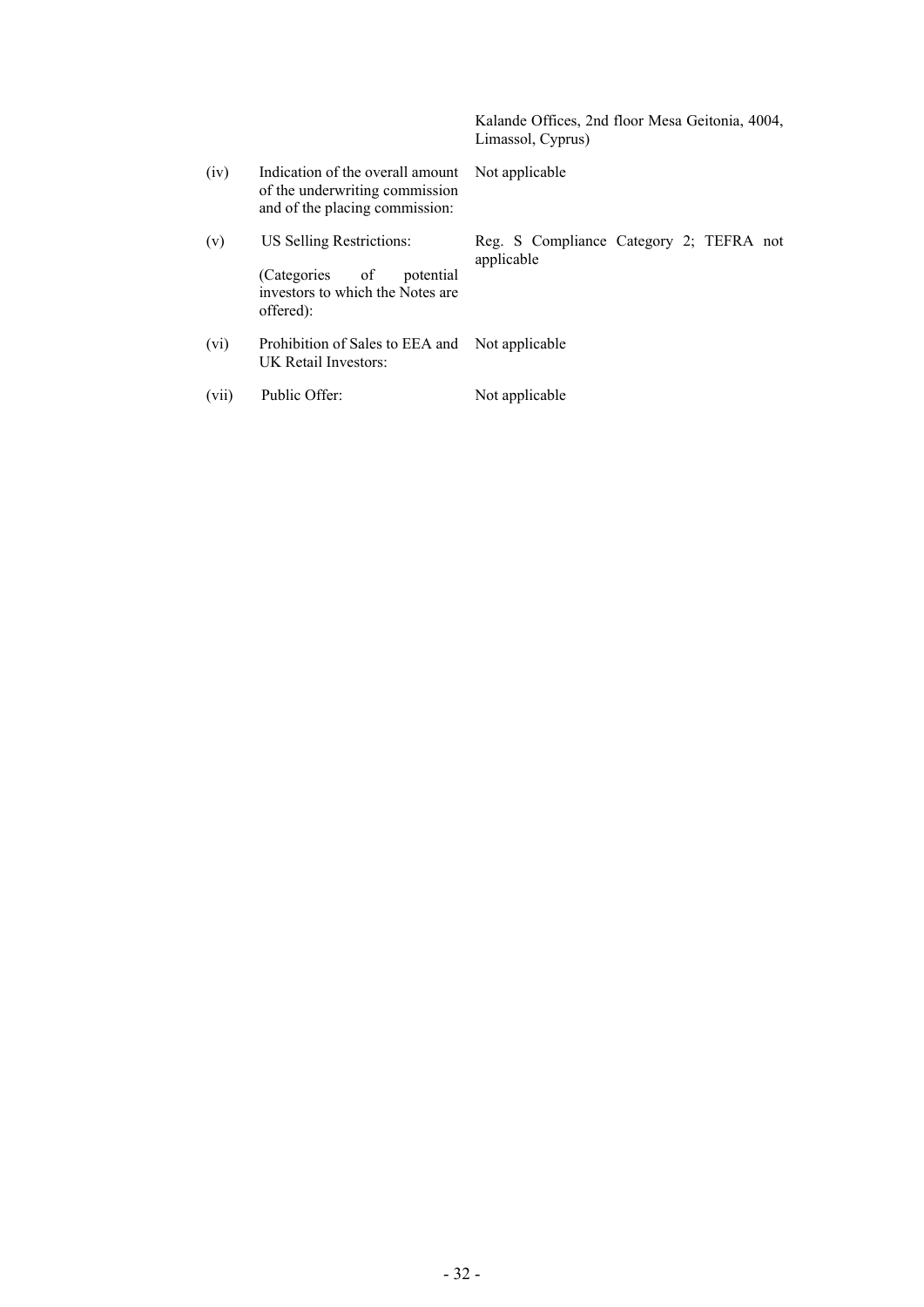#### <span id="page-35-0"></span>**DESCRIPTION OF THE SECURITY ARRANGEMENTS**

The Notes are secured obligations. The Issuer has agreed pursuant to the security trust agreement dated 4 January 2022 between the Issuer and the Security Trustee (the "**Security Trust Agreement**") and the Security Agreement in respect of this Series to grant the following security (the "**Security**") in favour of GLAS Trust Corporation Limited (the "**Security Trustee**") for the benefit of itself and the Noteholders:

- (i) an assignment by way of first fixed security over all of its rights, title and interest from time to time in, under and to the custody accounts with Citibank, N.A., London Branch as custodian in respect of this Series of Notes (the "**Custody Accounts**"); and
- (ii) a first fixed charge over all of its rights, title and interest from time to time in and to the Charged Assets held in the securities custody account with Citibank, N.A., London Branch as custodian in respect of this Series of Notes.

If the Notes become due and payable pursuant to Condition 10 and the Issuer fails to pay the Early Redemption Amount due on the Notes on the due date therefor, the security granted by the Issuer pursuant to the security agreement dated 27 January 2022 (the "**Security Agreement**") between the Issuer and the Security Trustee on behalf of the Noteholders shall become immediately enforceable. The security may be enforced by the Security Trustee at its election or at the direction of Noteholders holding in aggregate not less than 25 per cent. of the principal amount outstanding of the Notes. The Security Trustee is not obliged to act however unless it receives any indemnification and/or security that it may in its absolute discretion require (whether by way of payment in advance or otherwise) for all costs, losses and liabilities which it may incur in bringing the relevant action or proceedings.

The Security Trust Agreement and the Security Agreement in respect of this Series set out the order of priority in which the Secured Creditors will be paid if the Transaction Security is enforced, which is the following:

- (i) in discharging any sums owing to the Security Trustee (in its capacity as security trustee), any receiver or any delegate;
- (ii) in meeting the claims (if any) of the Noteholders in respect of principal on the Notes; and
- (iii) in payment of the balance (if any) to the Issuer.

The Charged Assets will comprise the following:

- Issuer of Charged Assets: Gaz Capital S.A.
- Title: USD 750,000,000 Notes due 23 March 2027
- Maturity date: 23 March 2027
- ISIN: XS1585190389
- Aggregate principal amount: USD 750,000,000
- Principal amount to be charged by the Issuer: USD 10,000,000
- Interest: 4.95 per cent.
- Currency: USD

The issuer of the Charged Assets has debt obligations listed on the regulated market of the Luxembourg Stock Exchange. No detailed disclosure is included in this Drawdown Prospectus in respect of the issuer of the Charged Assets and Noteholders and prospective Noteholders should inform themselves in respect of the issuer of the Charged Assets.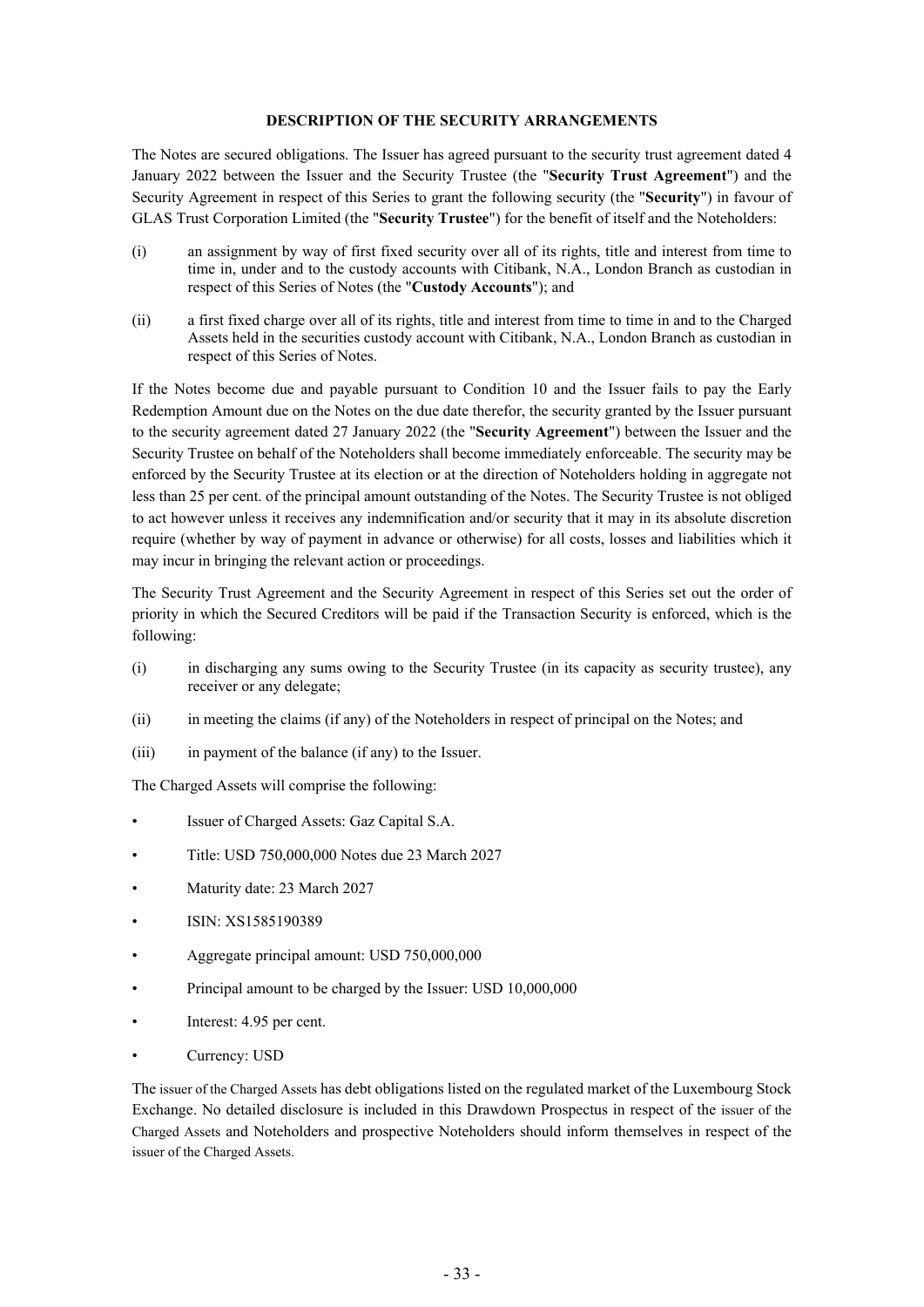#### <span id="page-36-0"></span>**GENERAL INFORMATION**

#### **Authorisations**

The issuance of the Notes was authorised by resolutions of the directors of the Issuer passed on or around the date of this Drawdown Prospectus. The Issuer has obtained or will obtain from time to time all necessary consents, approvals and authorisations in connection with the issue and performance of the Notes.

#### **Legal and Arbitration Proceedings**

There are no governmental, legal or arbitration proceedings, (including any such proceedings which are pending or threatened, of which the Issuer is aware), which may have, or have had during the 12 months prior to the date of this Drawdown Prospectus, a significant effect on the financial position or profitability of the Issuer.

#### **Significant/Material Change**

There has been no significant change in the financial or trading position of the Issuer since 30 June 2021. There has been no material adverse change in the prospects of the Issuer since 31 December 2020.

There has been no significant change in the financial position or financial performance of the Guarantor since 30 June 2021 and no material adverse change in the prospectus of the Guarantor since 31 December 2020.

#### **Documents Available**

For so long as any Notes remain outstanding, copies of the following documents will be available in physical form during normal business hours on any weekday (Saturdays, Sundays and public holidays excepted) at the offices of the Issuer at Office 203, Kofteros Business Center, 182 Agias Filaxeos, 3083, Limassol, Cyprus or at <https://bcs-sp.com/docs/other-info/>:

- (i) this Drawdown Prospectus
- (ii) the Security Agreement; and
- (iii) the Security Trust Agreement.

#### **Organisational Structure of the Issuer**

The Issuer is a subsidiary of FG BCS Ltd, which holds 99.96% of the issued shares of the Issuer. FG BCS Ltd is incorporated and domiciled in the Republic of Cyprus. The Group conducts its business primarily through the following operating legal entities:

| <b>Subsidiary</b>                           | Country of incorporation                  |
|---------------------------------------------|-------------------------------------------|
| BrokerCreditService Ltd                     | Russia                                    |
| BrokerCreditService (Cyprus) Limited        | Cyprus                                    |
| BCS Prime Brokerage Limited.                | UK                                        |
| Joint Stock Company "BCS - Investment Bank" | Russia                                    |
| BCS Capital (DIFC) Limited                  | Dubai International Financial Center, UAE |

The Issuer is one of 8 subsidiaries of the Group that is incorporated in Cyprus together with BrokerCreditService (Cyprus) Limited. BrokerCreditService (Cyprus) Limited is a licensed broker under Cypriot law and provides investment and ancillary services to clients on the international markets. The Issuer acts as the Group's operational company in Cyprus and enters into proprietary trading as opposed to trading on behalf of clients.

As of 6 July 2020, the Issuer had one subsidiary, Routa Luxury Services Ltd. The Issuer's subsidiary was established to carry on any trade or activity whatsoever related to, connected with or involving shares, stock, debentures, debenture stock, bonds, notes, obligations, warrants, options, derivatives, commodities and any other instruments related to equity, debt or commodities of all kinds (except for the investment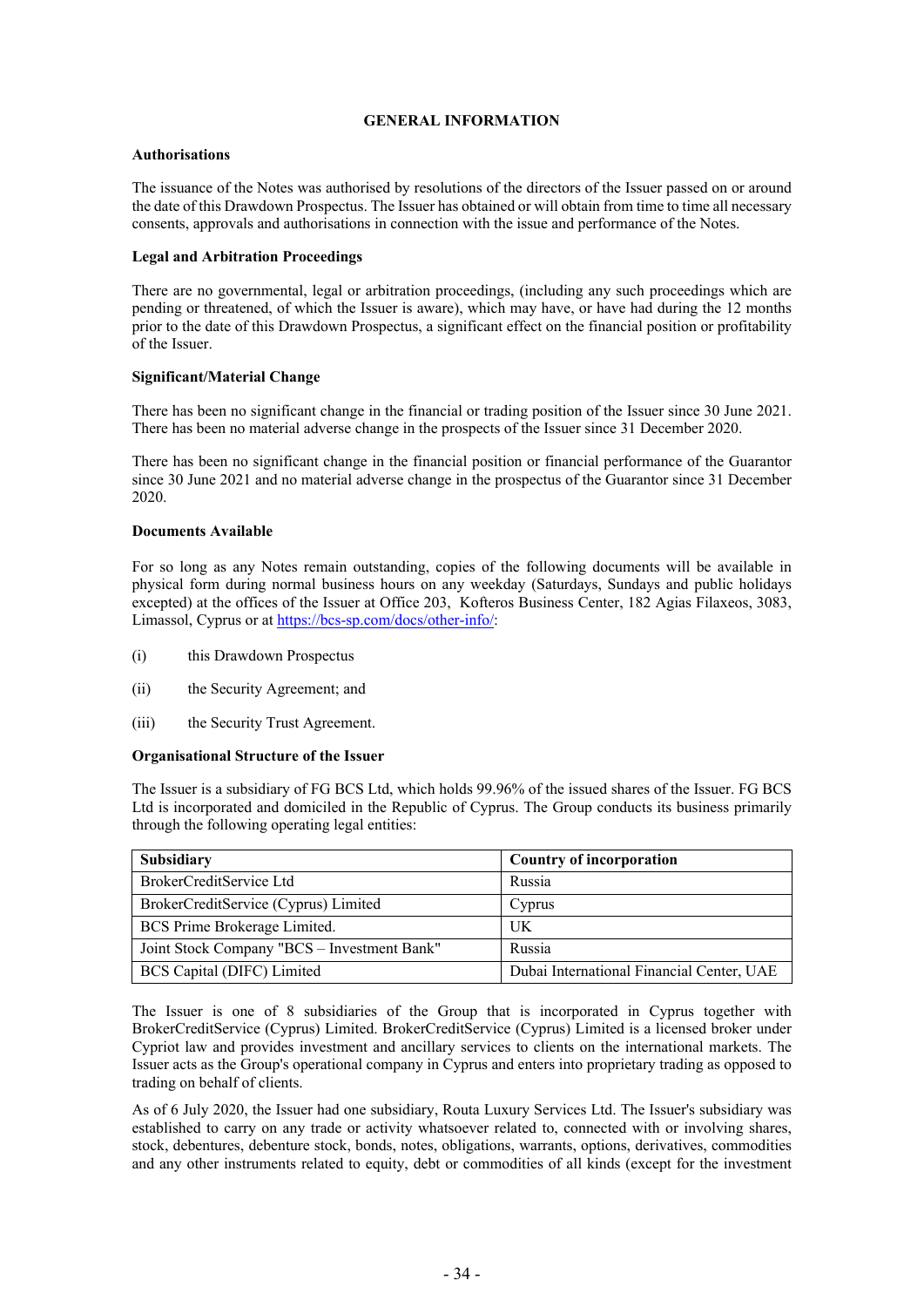activity that requires authorisation and/or license). The chart below shows a simplified version of the Group's structure and the Issuer's position within the Group as of 6 July 2020:



The Issuer sold Routa Luxury Services Ltd on 7 July 2020 and currently has no subsidiaries. The Issuer has not entered into any formal arrangement pursuant to which it receives support from any other member of the Group and is not dependent upon any other member of the Group in carrying-out its day-to-day business or otherwise. The chart below shows a simplified version of the Group's structure and the Issuer's position within the Group as of the date of this Drawdown Prospectus:



 $n -$  Russia n- Cyprus n-UK C - Saint Vincent and the Grenadines  $n -$  USA  $0 -$  UAE  $-$  O - SA